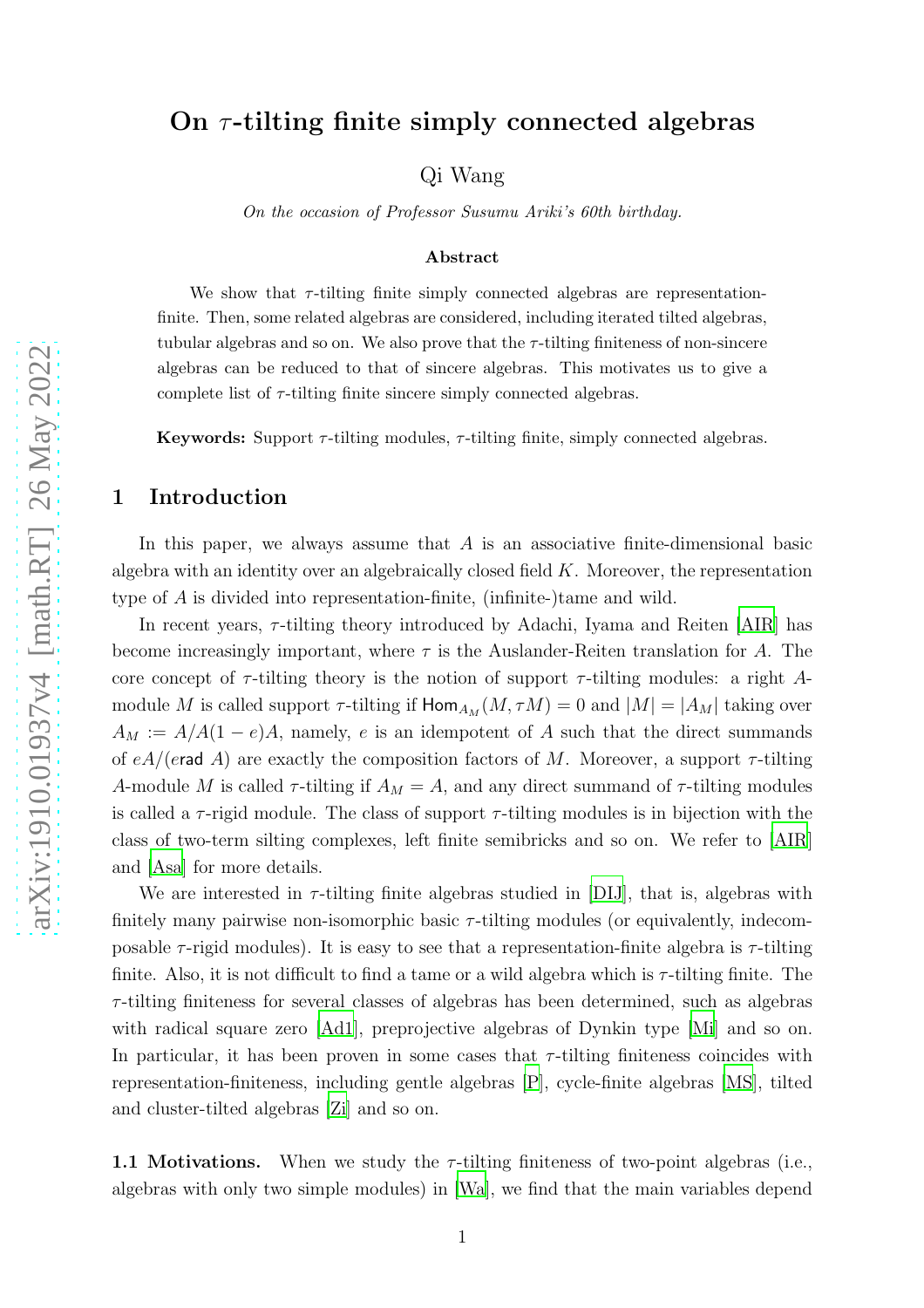on loops and oriented cycles. Thus, we want to see what happens if an algebra A does not have multiple arrows, loops and oriented cycles, but has many vertices. For such algebras, we notice that the class of simply connected algebras is suitable since it is a rather large class of algebras and has been well-studied. Then, we focus on the  $\tau$ -tilting finiteness of simply connected algebras in this paper. In particular, we consider the triangle and rectangle quivers in detail as special cases.



In these two special cases, the algebra  $A \simeq KQ/I$  is presented by a triangle or a rectangle quiver Q and an ideal I generated by all possible commutativity relations. Here, a commutativity relation stands for the equality  $w_1 = w_2$  of two different paths  $w_1$  and  $w_2$ having the same source and target.

1.2 Main results. The notion of simply connected algebras was first introduced by Bongartz and Gabriel [\[BoG](#page-28-1)] in representation-finite cases. The importance of these algebras is that we can reduce the representation theory of an arbitrary representation-finite algebra  $A$  to that of a representation-finite simply connected algebra  $B$ . More precisely, for any representation-finite algebra A, the indecomposable A-modules can be lifted to indecomposable B-modules over a simply connected algebra B, which is contained inside a certain Galois covering of the standard form  $\widetilde{A}$  of A, see [BrG] for details.

Soon after, Assem and Skowronski [\[AS](#page-27-3), Section 1.2] introduced the definition for an arbitrary algebra to be simply connected. In the case of representation-finite algebras, this new definition coincides with the definition in [\[BoG](#page-28-1)]. So we take this new definition in this paper (see Definition [2.1\)](#page-3-0). Then, the class of simply connected algebras becomes rather large. For example, it includes tree algebras, tubular algebras, iterated tilted algebras of Euclidean type  $\widetilde{\mathbb{D}}_n(n \geq 4)$ ,  $\widetilde{\mathbb{E}}_6$ ,  $\widetilde{\mathbb{E}}_7$ ,  $\widetilde{\mathbb{E}}_8$  and so on.

The first main result of this paper is the following.

Theorem 1.1 (Theorem [3.4\)](#page-6-0). *Let* A *be a simply connected algebra. Then,* A *is* τ *-tilting finite if and only if it is representation-finite.*

We recall that an algebra A is called sincere if there exists an indecomposable Amodule M such that all simple A-modules appear in M as composition factors. Otherwise, A is called non-sincere. Then, the second main result of this paper is given as follows.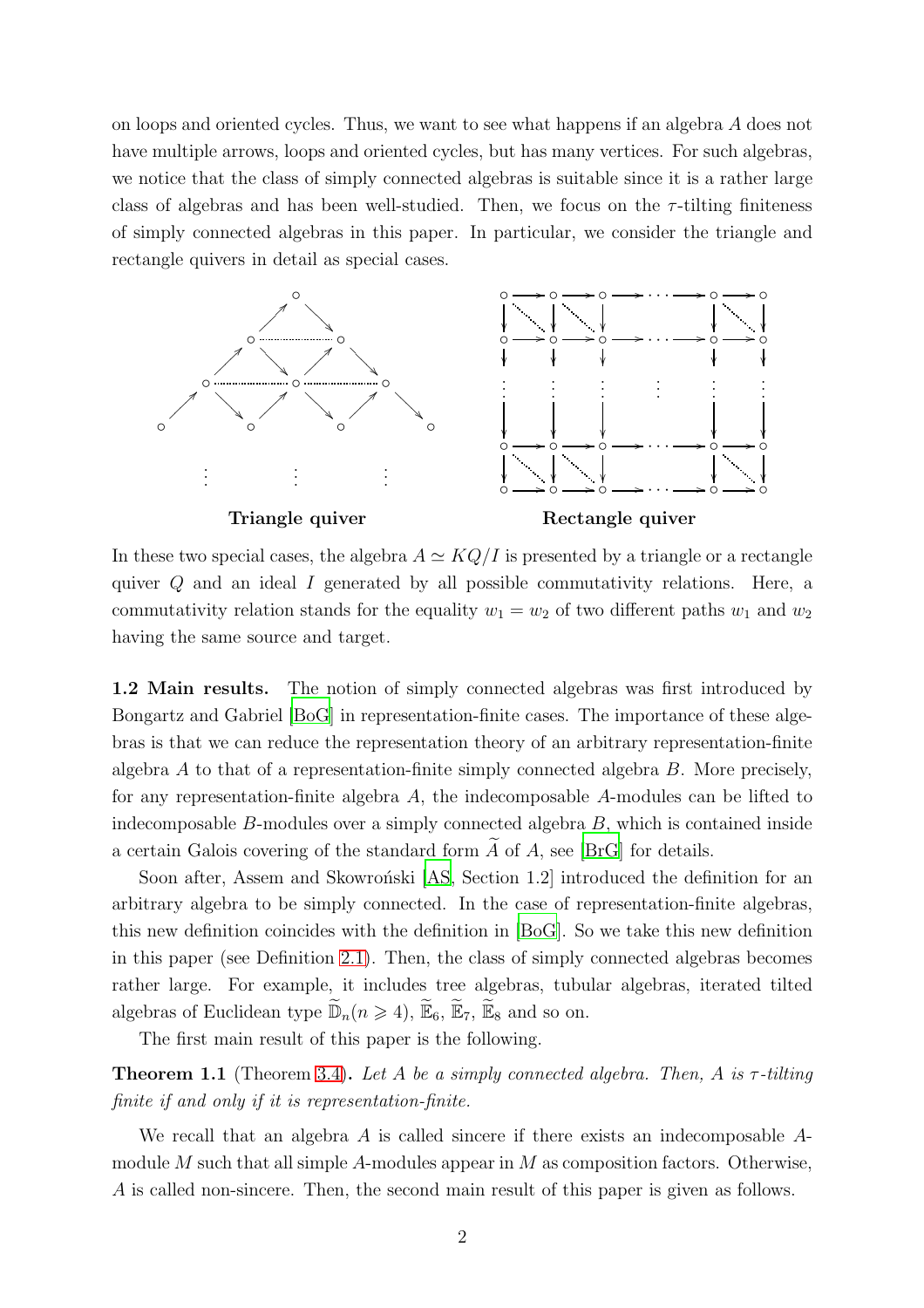**Theorem 1.2** (Theorem [3.8\)](#page-7-0). Let  $\{e_1, e_2, \ldots, e_n\}$  be a complete set of pairwise orthogonal *primitive idempotents of* A*. If* A *is non-sincere, then* A *is* τ *-tilting finite if and only if*  $A/Ae_iA$  *is*  $\tau$ -tilting finite for any  $1 \leq i \leq n$ .

Theorem 1.1 enables us to understand all  $\tau$ -tilting finite sincere simply connected algebras by quiver and relations, see Remark [3.9.](#page-7-1) Moreover, we point out that there are some inclusions as follows.

{Sincere simply connected algebras}

⊇ {Staircase algebras} ∪ {Shifted-staircase algebras}

⊇ ( Algebras presented by a triangle or a rectangle quiver with all possible commutativity relations)

Then, the third main result of this paper indicates the  $\tau$ -tilting finiteness of the above subclasses, see Section 4 for details.

Lastly, as an example, we compute the number  $\#s\tau$ -tilt A of pairwise non-isomorphic basic support  $\tau$ -tilting A-modules for a specific  $\tau$ -tilting finite sincere simply connected algebra A. The motivation is explained in Section 5.

This paper is organized as follows. In Section 2, we review the definition of simply connected algebras as well as the definitions of critical algebras and Tits forms. In Section 3, we shall prove the first and second main results. This allows us to determine the  $\tau$ tilting finiteness for several classes of algebras, such as iterated tilted algebras, tubular algebras and so on. In Section 4, we completely determine the  $\tau$ -tilting finiteness for algebras presented by a triangle or a rectangle quiver with all possible commutativity relations. In Section 5, we present an example to look at the number  $\#s\tau$ -tilt A for a specific  $\tau$ -tilting finite sincere simply connected algebra A.

*Acknowledgements.* I am very grateful to my supervisor, Prof. Susumu Ariki, for giving me a lot of advice in writing this paper. Especially, many thanks to him for pointing out my logical gaps in the preparation of proofs. Also, I would like to thank Prof. Takuma Aihara, Kengo Miyamoto, Aaron Chan and Yingying Zhang for their many useful discussions on  $\tau$ -tilting theory. I am also very grateful to the anonymous referee for giving me so many useful suggestions and helping me improve this paper.

### 2 Preliminaries

Let  $A \simeq KQ/I$  be an algebra with  $Q = Q_A := (Q_0, Q_1)$  over an algebraically closed field K. We may regard A as a K-category (see [\[BoG](#page-28-1), Section 2]) which the class of objects is the set  $Q_0$ , and the class of morphisms from i to j is the K-vector space  $KQ(i, j)$  of linear combinations of paths in Q with source i and target j, modulo the subspace  $I(i, j) := I \cap KQ(i, j)$ .

We recall some well-known definitions without further reference.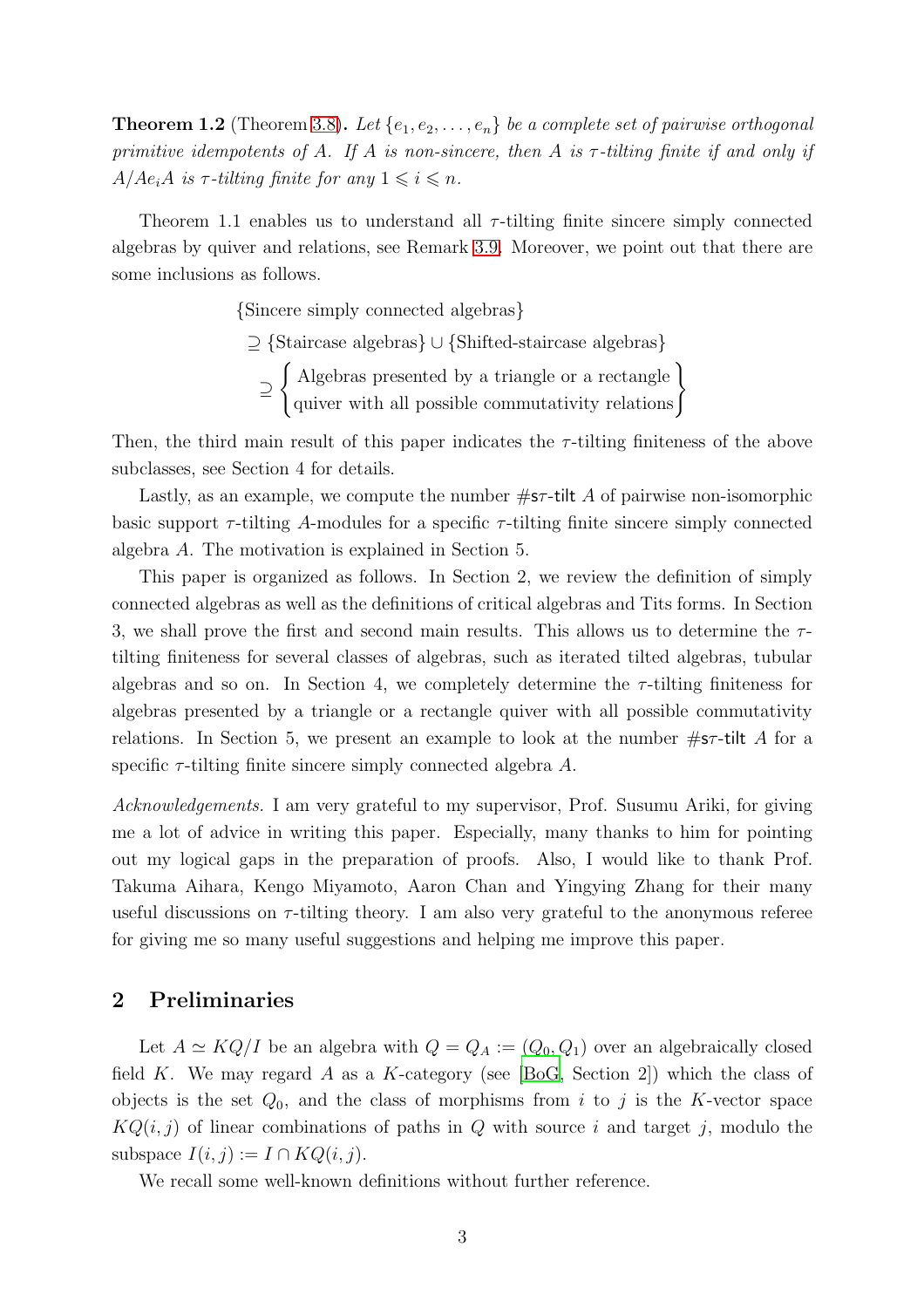- A is called triangular if  $Q$  does not have loops and oriented cycles.
- A subcategory  $B$  of  $A$  is said to be full if for any  $i, j \in Q_B$ , every morphism  $f : i \to j$ in A is also in B; a full subcategory B of A is called convex if any path in  $Q_A$  with source and target in  $Q_B$  lies entirely in  $Q_B$ .
- A relation  $\rho = \sum_{i=1}^n \lambda_i \omega_i \in I$  with  $\lambda_i \neq 0$  and all  $\omega_i$  have same source and target, is called minimal if  $n \geq 2$  and  $\sum_{j\in J} \lambda_j \omega_j \notin I$  for each non-empty proper subset  $J \subset \{1, 2, \ldots, n\}.$

We introduce the definition of simply connected algebras as follows. Here, we follow the constructions in [\[AS\]](#page-27-3). Let  $A = KQ/I$  be a triangular algebra with a connected quiver  $Q = (Q_0, Q_1, s, t)$  and an admissible ideal *I*. For each arrow  $\alpha \in Q_1$ , let  $\alpha^-$  be its formal inverse with  $s(\alpha^-) = t(\alpha)$  and  $t(\alpha^-) = s(\alpha)$ . Then, we set  $Q_1^- := {\alpha^- | \alpha \in Q_1}.$ 

A walk is a formal composition  $w = w_1 w_2 \cdots w_n$  with  $w_i \in Q_1 \cup Q_1^-$  for all  $1 \leq i \leq n$ . We set  $s(w) = s(w_1)$ ,  $t(w) = t(w_n)$  and denote by  $1_x$  the trivial path at vertex x. For two walks w and u with  $s(u) = t(w)$ , the composition wu is defined in the obvious way. In particular,  $w = 1_{s(w)}w = w1_{t(w)}$ . Then, let ∼ be the smallest equivalence relation on the set of all walks in Q satisfying the following conditions:

- (1) For each  $\alpha: x \to y$  in  $Q_1$ , we have  $\alpha \alpha^- \sim 1_x$  and  $\alpha^- \alpha \sim 1_y$ .
- (2) For each minimal relation  $\sum_{i=1}^n \lambda_i \omega_i$  in *I*, we have  $\omega_i \sim \omega_j$  for all  $1 \leq i, j \leq n$ .
- (3) If  $u, v, w$  and w' are walks and  $u \sim v$ , we have  $wuw' \sim wvw'$  whenever these compositions are defined.

We denote by  $[w]$  the equivalence class of a walk w. Clearly, the product wu of two walks w and u induces a product  $[w] \cdot [u]$  of  $[w]$  and  $[u]$ . Note that  $[wu] = [w] \cdot [u]$ .

For a given  $x \in Q_0$ , the set  $\Pi_1(Q, I, x)$  of equivalence classes of all walks w with  $s(w) = t(w) = x$  becomes a group via the above product. Since Q is connected, we can always find a walk u from x to y for two different vertices x and y, so that we can define an isomorphism from  $\Pi_1(Q, I, x)$  to  $\Pi_1(Q, I, y)$  by  $[w] \longrightarrow [u]^{-1} \cdot [w] \cdot [u]$ . This implies that  $\Pi_1(Q, I, x)$  is independent of the choice of x, up to isomorphism. Then, the fundamental group of  $(Q, I)$  is defined by  $\Pi_1(Q, I) := \Pi_1(Q, I, x)$ .

<span id="page-3-0"></span>**Definition 2.1.** ( $[AS, Definition 1.2]$  $[AS, Definition 1.2]$ ,  $[Sko, (2.2)]$ ) Let A be a triangular algebra.

(1) A is called simply connected if, for any presentation  $A \simeq KQ/I$  as a bound quiver algebra, the fundamental group  $\Pi_1(Q, I)$  is trivial.

(2) A is called strongly simply connected if every convex subcategory of A is simply connected.

We may distinguish the representation-finite cases as follows.

<span id="page-3-1"></span>Proposition 2.2. ([BrG, Corollary 2.8]) *If* A *is a representation-finite triangular algebra,* A *is simply connected if and only if* A *is strongly simply connected.*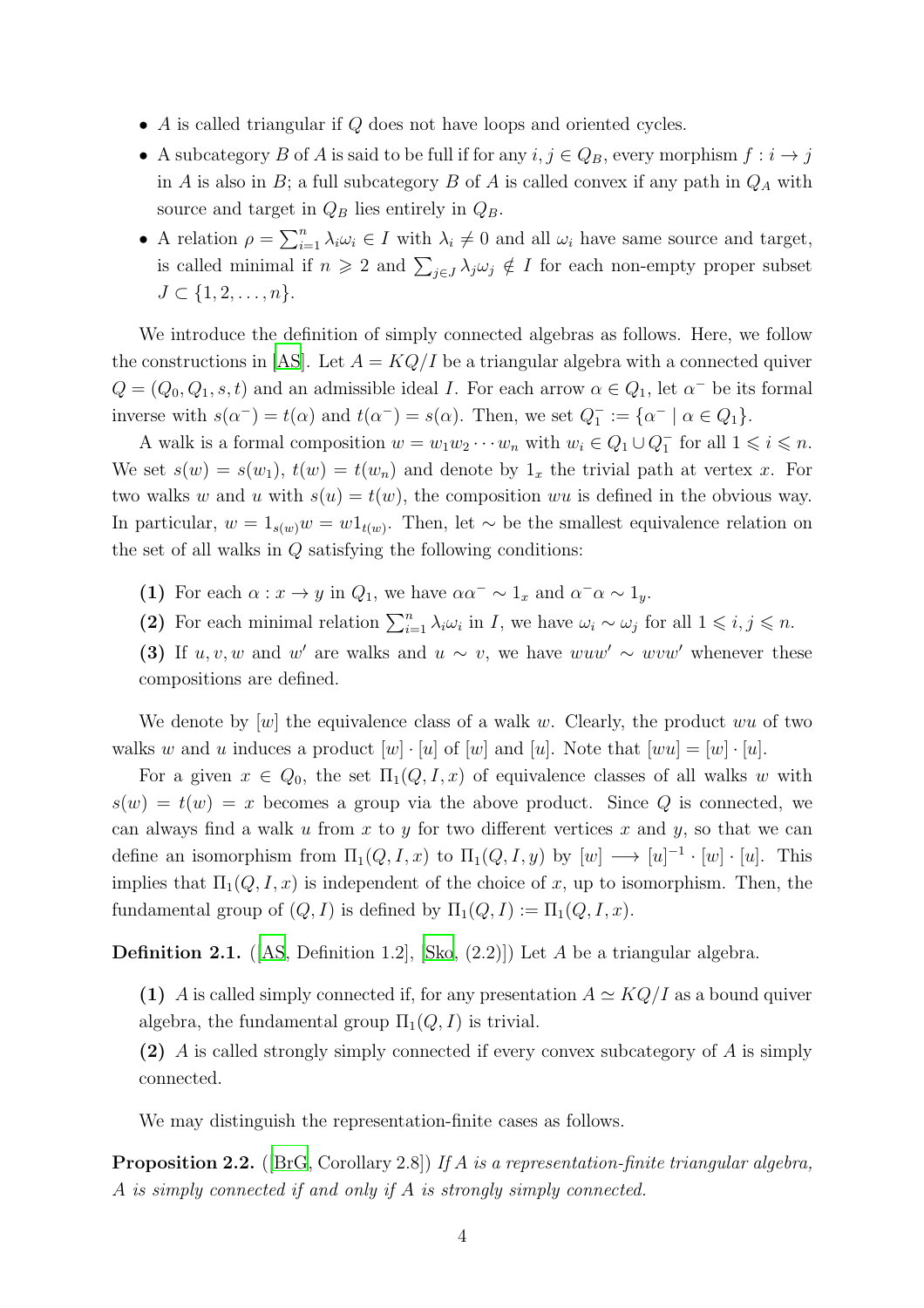Example 2.3. We have the following examples.

- (1) All tree algebras are strongly simply connected.
- (2) A hereditary algebra  $KQ$  is (strongly) simply connected if and only if  $Q$  is a tree.
- (3) Completely separating algebras are strongly simply connected, see [\[Dr\]](#page-28-2).
- (4) Let  $A := KQ/I$  with  $I := \langle \alpha \beta \gamma \delta, \alpha \lambda \gamma \mu \rangle$  and the following quiver Q:



Then, A is simply connected but not strongly simply connected, see [\[As2](#page-27-4)].

We recall the separation property of a triangular algebra  $A \simeq KQ/I$ , which provides a sufficient condition for A to be simply connected. Let  $P_i$  be the indecomposable projective module at vertex i and rad  $P_i$  its radical. Then,  $P_i$  is said to have a separated radical (e.g., [\[ASS](#page-28-3), IX, Definition 4.1]) if the supports of distinct indecomposable summands of rad  $P_i$  lie in distinct connected components of the full subquiver  $Q(i)$  of  $Q$  generated by the non-predecessors of i. We say that A satisfies the separation property if every indecomposable projective A-module P has a separated radical.

<span id="page-4-1"></span>Proposition 2.4. ([\[Sko](#page-29-5), (2.3), (4.1)]) *Let* A *be a triangular algebra.*

- (1) *If* A *satisfies the separation property, it is simply connected.*
- (2) A *is strongly simply connected if and only if every convex subcategory of* A *(or* Aop*) satisfies the separation property.*

We recall that the one-point extension  $A[M]$  of A by an A-module M is defined by

$$
A[M] = \begin{bmatrix} A & 0 \\ M & K \end{bmatrix}.
$$

<span id="page-4-0"></span>**Lemma 2.5.** ([\[As2,](#page-27-4) Lemma 2.3]) If A is simply connected and  $M =$  rad P is a separated *radical of an indecomposable projective* A[M]*-module* P*, then* A[M] *is simply connected.*

#### 2.1 Critical algebras

Let mod A be the category of finitely generated right A-modules and proj A the full subcategory of mod A consisting of projective A-modules. We denote by  $\Gamma$ (mod A) the Auslander-Reiten quiver of A. A connected component C of  $\Gamma$ (mod A) is called preprojective if there is no oriented cycle in  $C$ , and any module in  $C$  is of the form  $\tau^{-n}(P)$  for an  $n \in \mathbb{N}$  and an indecomposable projective A-module P, where  $\tau$  is the Auslander-Reiten translation.

Let  $|M|$  be the number of isomorphism classes of indecomposable direct summands of M. We recall from [\[HR\]](#page-28-4) that an A-module T is called a tilting module if  $|T| = |A|$ ,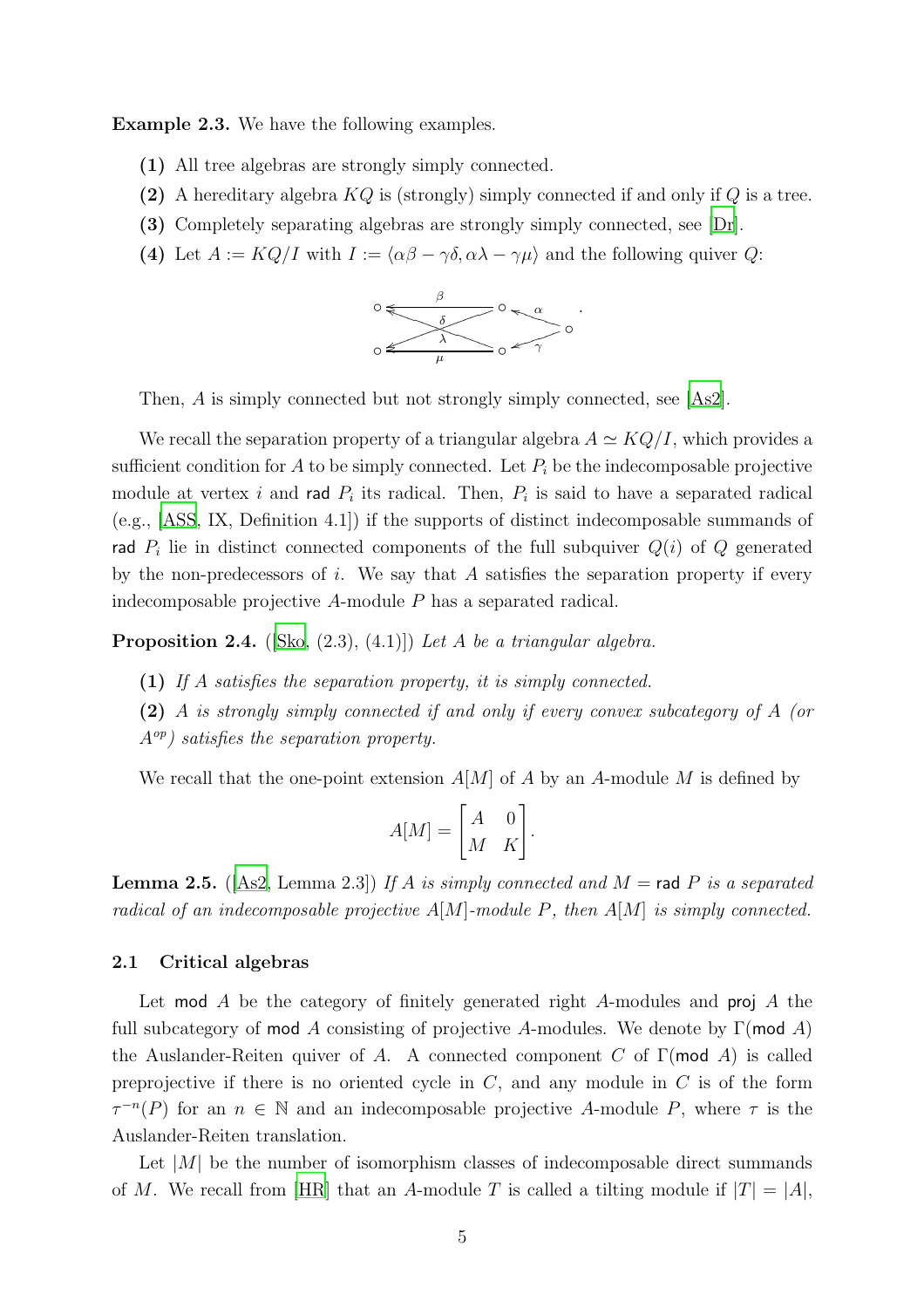$\text{Ext}^1_A(T,T) = 0$  and the projective dimension  $\text{pd}_A T$  of T is at most one. Dually, an A-moduleT is called cotilting ([\[R](#page-29-6), Section 4.1]) if it satisfies  $|T| = |A|$ ,  $\text{Ext}^1_A(T,T) = 0$  and the injective dimension  $\mathrm{id}_A T$  is at most one. Let  $A := K\Delta$  be a hereditary algebra with a tilting A-module T, we call the endomorphism algebra  $B := \text{End}_A T$  a tilted algebra of type  $\Delta$ . If moreover, T is contained in a preprojective component C of Γ(mod A), we call B a concealed algebra of type  $\Delta$ .

Definition 2.6. ([SS, XX, Definition 2.8]) A critical algebra is one of concealed algebras of Euclidean type  $\widetilde{\mathbb{D}}_n(n \geq 4)$ ,  $\widetilde{\mathbb{E}}_6$ ,  $\widetilde{\mathbb{E}}_7$  and  $\widetilde{\mathbb{E}}_8$ .

<span id="page-5-1"></span>Remark 2.7. Note that the above definition is different from the original definition of critical algebras introduced by Bongartz in [\[Bon3\]](#page-28-5): an algebra A is called critical if A is representation-infinite, but any proper convex subcategory of  $A$  is representation-finite. In this paper, the critical algebras we use are actually the original critical algebras in [\[Bon3\]](#page-28-5) obtained by admissible gradings, as described in [\[Bon3,](#page-28-5) Theorem 2].

We mention that critical algebras have been classified completely by quiver and relations in both [\[Bon3\]](#page-28-5) and [\[HV](#page-28-6)]. We recall from [\[HV\]](#page-28-6) that tame concealed algebras consist of critical algebras and the concealed algebras of Euclidean type  $\widetilde{A}_n$ . Then, tame concealed algebras together with the generalized Kronecker algebras are precisely the minimal algebras of infinite representation type with a preprojective component. Here, an algebra A is called a minimal algebra of infinite representation type if  $A$  is representation-infinite, but  $A/AeA$  is representation-finite for any non-zero idempotent e of A.

We also point out that critical algebras are strongly simply connected. To show this, we first find in  $[AS, (1.2)]$  that critical algebras are simply connected. Since the quiver and relations of critical algebras are given in [\[Bon3\]](#page-28-5) (and [\[HV\]](#page-28-6)), we observe that each proper convex subcategory of a critical algebra is also simply connected and hence, critical algebras are strongly simply connected (see also [SS, XX, Definition 2.8]).

#### 2.2 Tits form

Let  $A = KQ/I$  be a triangular algebra and  $\mathbf{N} := \{0, 1, 2, \dots\}$ . The Tits form (see [\[Bon2,](#page-28-7) Section 2])  $q_A : \mathbb{Z}^{Q_0} \to \mathbb{Z}$  of A is the integral quadratic form defined by

$$
q_A(v) = \sum_{i \in Q_0} v_i^2 - \sum_{(i \to j) \in Q_1} v_i v_j + \sum_{i,j \in Q_0} r(i,j) v_i v_j,
$$

where  $v := (v_i) \in \mathbb{Z}^{Q_0}$  and  $r(i, j) = |R \cap I(i, j)|$  with a minimal set  $R \subseteq \bigcup_{i, j \in Q_0} I(i, j)$  of generators of the admissible ideal  $I$ . Then, the Tits form  $q_A$  is called weakly positive if  $q_A(v) > 0$  for any  $v \neq 0$  in  $\mathbb{N}^{Q_0}$ , and weakly non-negative if  $q_A(v) \geq 0$  for any  $v \in \mathbb{N}^{Q_0}$ .

It is well-known that the Tits form  $q_A$  has a close connection with the representation type of A. Here, we recall the related results for (strongly) simply connected algebras.

<span id="page-5-0"></span>Proposition 2.8. ([SS, XX, Theorem 2.9, 2.10]) *Let* A *be a simply connected algebra.*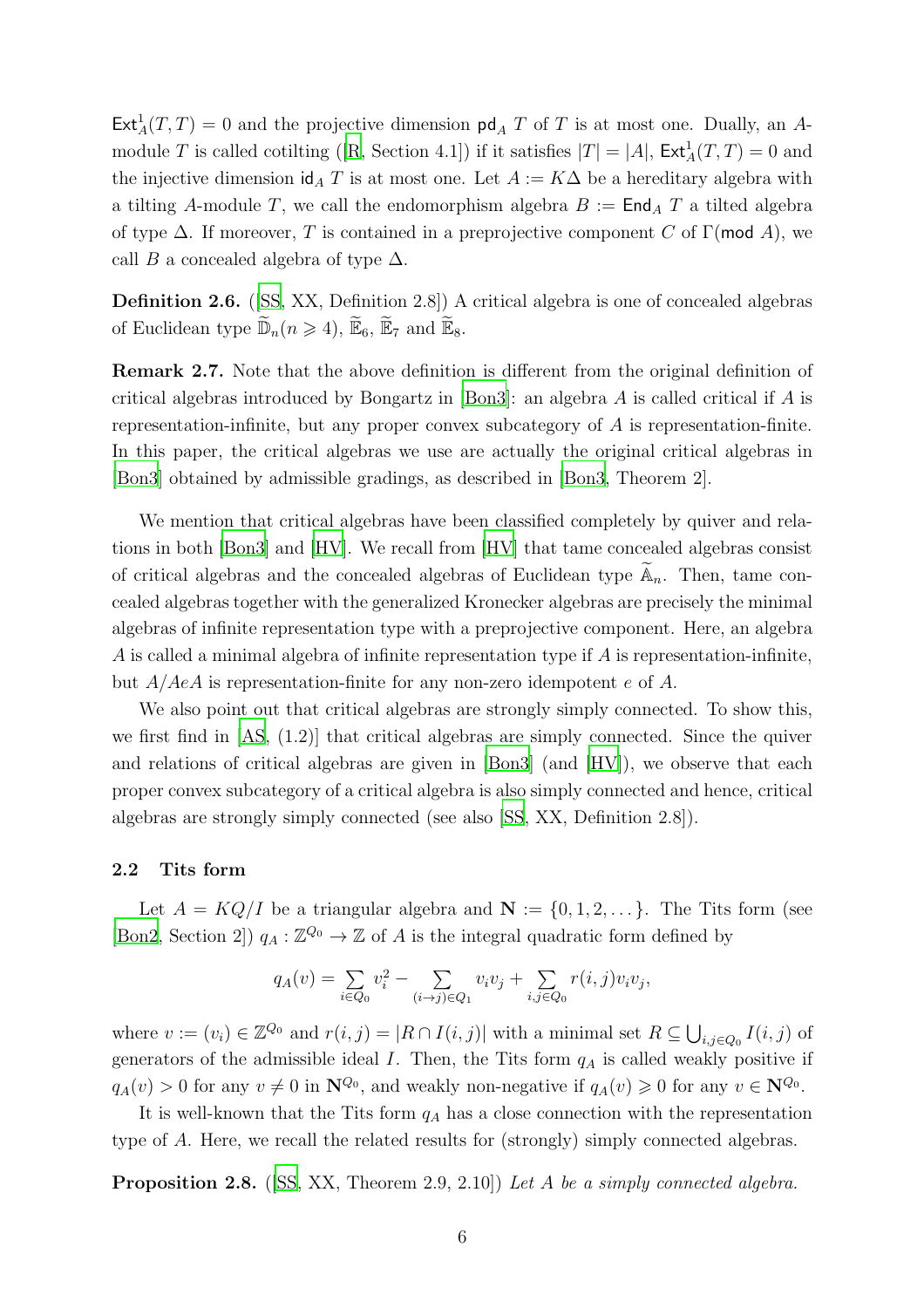(1) A *is representation-finite if and only if the Tits form* q<sup>A</sup> *is weakly positive, or equivalently, if and only if* A *does not contain a critical*[1](#page-6-1) *convex subcategory.*

(2) *If* A *is strongly simply connected,* A *is (infinite-)tame if and only if the Tits form* q<sup>A</sup> *is weakly non-negative, but not weakly positive.*

## 3 Simply connected algebras

In this section, we first show that a  $\tau$ -tilting finite simply connected algebra is representation-finite. Then, we prove that the  $\tau$ -tilting finiteness of a non-sincere algebra can be reduced to that of a sincere algebra. Moreover, we get a complete list of  $\tau$ -tilting finite sincere simply connected algebras. Lastly, we determine the  $\tau$ -tilting finiteness of several algebras, which are related to the representation theory of (strongly) simply connected algebras. We need the following fundamental lemmas.

<span id="page-6-3"></span>**Lemma 3.1.** ([\[DIRRT](#page-28-8), Theorem 5.12], [\[DIJ](#page-28-0), Theorem 4.2]) If A is  $\tau$ -tilting finite,

- (1) the quotient algebra  $A/I$  is  $\tau$ -tilting finite for any two-sided ideal I of A,
- (2) the idempotent truncation eAe is  $\tau$ -tilting finite for any idempotent e of A.

It is worth mentioning that if we consider A as the K-category mentioned at the beginning of Section 2, then a convex subcategory B of A is actually a certain idempotent truncation of A. Thus, B is  $\tau$ -tilting finite if A is  $\tau$ -tilting finite.

<span id="page-6-2"></span>Lemma 3.2. ([Mo, Remark 2.9]) *Let* A *be an algebra with a preprojective component. Then, A is*  $τ$ -*tilting finite if and only if it is representation-finite.* 

<span id="page-6-4"></span>**Lemma 3.3.** *Any critical algebra A is*  $\tau$ -tilting infinite.

*Proof.* In our setting, a critical algebra is actually a representation-infinite concealed algebra. Such an algebra always admits a preprojective component in its Auslander-Reiten quiver, see [\[ASS](#page-28-3), VIII. Theorem 4.5]. The statement follows from Lemma [3.2.](#page-6-2)  $\Box$ 

Now, we are able to give the first main result of this section.

<span id="page-6-0"></span>Theorem 3.4. *Let* A *be a simply connected algebra. Then,* A *is* τ *-tilting finite if and only if* A *is representation-finite.*

*Proof.* If A is representation-finite, it is obvious that A is  $\tau$ -tilting finite. If A is  $\tau$ -tilting finite, it cannot have a critical algebra as a convex subcategory by Lemma [3.1](#page-6-3) and Lemma [3.3.](#page-6-4) Then, A is representation-finite following Proposition [2.8](#page-5-0) (1).  $\Box$ 

As we mentioned in Section 2, we have the following immediate results.

<span id="page-6-1"></span><sup>&</sup>lt;sup>1</sup>As we mentioned in Remark [2.7,](#page-5-1) the definition of critical algebras used here comes from [SS, XX, Definition 2.8], but not from [\[Bon3\]](#page-28-5).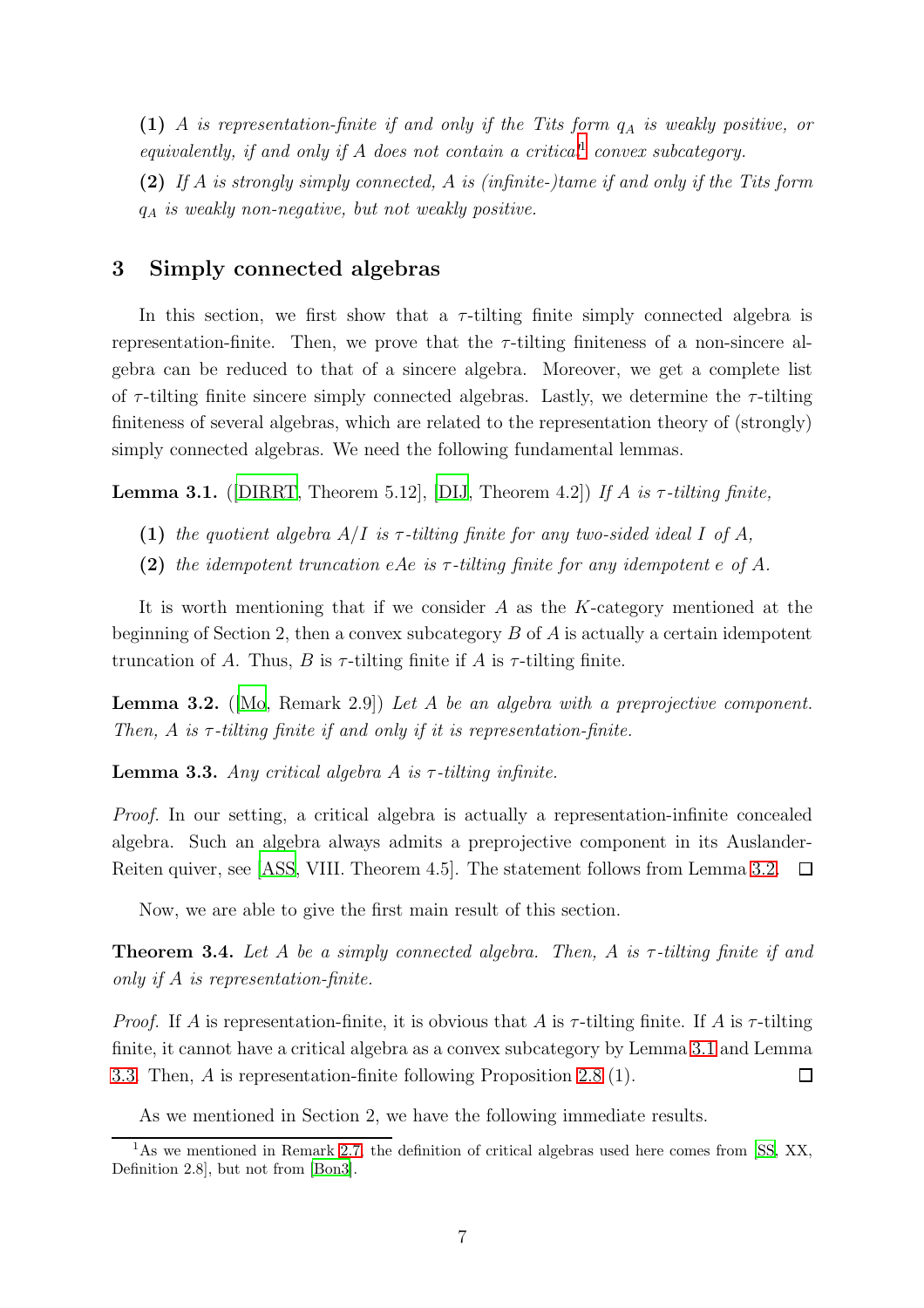Corollary 3.5. *Assume that* A *is a simply connected algebra. If* A *is not strongly simply connected, it is* τ *-tilting infinite.*

 $\Box$ *Proof.* By Proposition [2.2,](#page-3-1) such an algebra A must be representation-infinite.

**Corollary 3.6.** Let A be a simply connected algebra and  $B = A[M]$  the one-point exten*sion with a separated radical*  $M = \text{rad } P$  *for an indecomposable projective* B-module P. *Then,*  $B$  *is*  $\tau$ -tilting finite if and only if  $B$  *is representation-finite.* 

*Proof.* This follows from the fact that B is simply connected, see Lemma [2.5.](#page-4-0)  $\Box$ 

Remark 3.7. Let A be a simply connected algebra. By Proposition [2.8](#page-5-0) and Theorem [3.4,](#page-6-0) A is  $\tau$ -tilting finite if and only if the Tits form  $q_A$  is weakly positive, or equivalently, if and only if A does not contain a critical convex subcategory.

Next, we consider non-sincere and sincere algebras. Let  $\{e_1, e_2, \ldots, e_n\}$  be a complete set of pairwise orthogonal primitive idempotents of A. Then, we have

<span id="page-7-0"></span>**Theorem 3.8.** A non-sincere algebra A is  $\tau$ -tilting finite if and only if  $A/Ae_iA$  is  $\tau$ *tilting finite for any*  $1 \leq i \leq n$ , *if and only if each sincere quotient* A/AeA *is*  $\tau$ -tilting *finite for an idempotent* e *of* A*.*

*Proof.* If A is  $\tau$ -tilting finite,  $A/Ae_iA$  is also  $\tau$ -tilting finite following Lemma [3.1](#page-6-3) (1).

We assume that any  $A/Ae_iA$  is  $\tau$ -tilting finite. Since A is a non-sincere algebra, for any indecomposable A-module M, there exists at least one  $e_i$  such that  $Me_i = 0$ and we may denote  $B_i := A/Me_iA$ . Then, for any indecomposable  $\tau$ -rigid A-module M, one can always find a suitable i such that M becomes an indecomposable  $\tau$ -rigid  $B_i$ -module. Besides, the number of indecomposable  $\tau$ -rigid  $B_i$ -modules is finite following the definition of  $\tau$ -tilting finite. Hence, A is also  $\tau$ -tilting finite.  $\Box$ 

According to the result above, the study for  $\tau$ -tilting finiteness of non-sincere algebras reduces to that of sincere algebras. We may apply this to simply connected algebras.

Let A be a representation-finite sincere simply connected algebra. In [\[Bon1\]](#page-28-9), Bongartz introduced a list of 24 infinite families containing all possible A's with  $|A| \ge 72$ . Then, the bound is refined to  $|A| \geq 14$  in Ringel's book [\[R](#page-29-6), Section 6]. Hereafter, Bongartz determined the algebras with  $|A| \le 13$  by the graded tree introduced in [\[BoG](#page-28-1)]. Last, Rogat and Tesche [\[RT](#page-29-7)] gave a list of all possible A's by their Gabriel quiver and relations.

<span id="page-7-1"></span>Remark 3.9. By Theorem [3.4,](#page-6-0) the list in  $\left[\text{RT}\right]$  provides a complete list of  $\tau$ -tilting finite sincere simply connected algebras.

#### 3.1 Some applications

We first consider the class of triangular matrix algebras. We denote by  $\mathcal{T}_2(A)$  the algebra of  $2 \times 2$  upper triangular matrices  $\begin{pmatrix} A & A \\ 0 & A \end{pmatrix}$  over an algebra A. Then, the category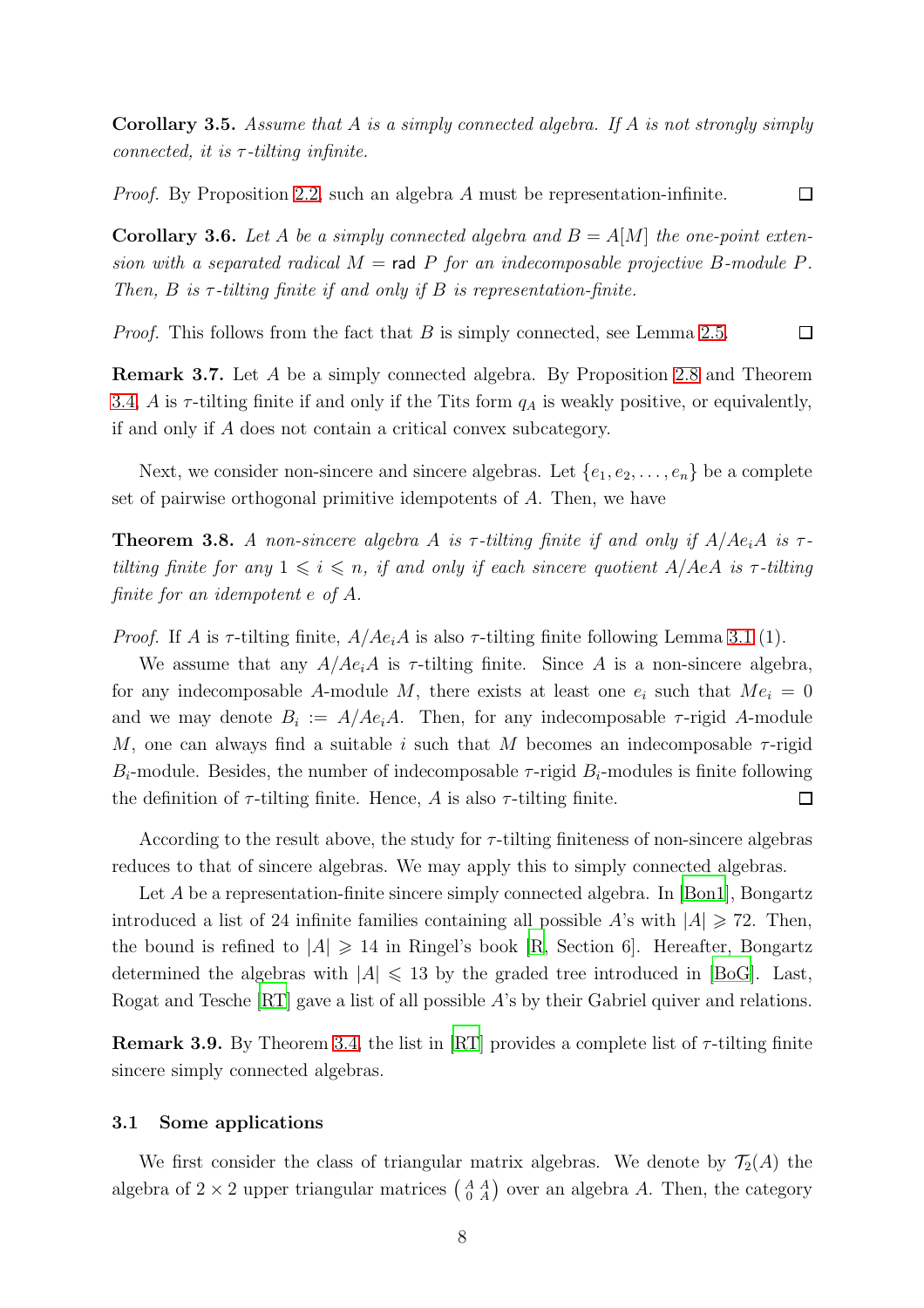mod  $\mathcal{T}_2(A)$  is equivalent to the category whose objects are A-homomorphisms  $f : M \to N$ between A-modules M and N, and morphisms are pairs of homomorphisms making the obvious squares commutative. This reminds us that the category mod  $\mathcal{T}_2(A)$  is closely connected with the module category of the Auslander algebra of A.

Let A be a representation-finite algebra and  $\{M_1, M_2, \ldots, M_s\}$  a complete set of representatives of the isomorphism classes of indecomposable A-modules, the Auslander algebra of A is defined as  $\mathsf{End}_A(\bigoplus_{i=1}^s M_i)$ . Then, we have the following result. During the preparation of this paper, we notice that the equivalence  $(1) \Leftrightarrow (3)$  is directly proved in [\[AH,](#page-27-5) Theorem 3.1] by the  $\tau$ -rigid-brick correspondence.

<span id="page-8-0"></span>**Proposition 3.10.** Let A be a representation-finite simply connected algebra and  $B :=$  $\mathsf{End}_A\left(\oplus_{i=1}^s M_i\right)$  *its Auslander algebra, the following conditions are equivalent.* 

- (1)  $B$  *is*  $\tau$ -tilting finite.
- (2) B *is representation-finite.*
- (3)  $\mathcal{T}_2(A)$  *is*  $\tau$ -tilting finite.
- (4)  $\mathcal{T}_2(A)$  *is representation-finite.*

*Proof.* It follows from [\[AsB](#page-27-6), Theorem] that the Auslander algebra of A is simply connected if and only if A is simply connected. Therefore, B is simply connected and  $(1) \Leftrightarrow (2)$  follows from Theorem [3.4.](#page-6-0) It is known from [\[LS1](#page-28-10)] that  $\mathcal{T}_2(A) \simeq \mathcal{T}_2(K) \otimes_K A$ . Then,  $\mathcal{T}_2(A)$  is simply connected if and only if A is simply connected (see [\[LS2\]](#page-28-11)). Hence,  $(3) \Leftrightarrow (4)$  also follows from Theorem [3.4.](#page-6-0) Lastly,  $(2) \Leftrightarrow (4)$  follows from [\[AR](#page-27-7), Theorem 1.1] or [\[ARS](#page-27-8), VI, Proposition 5.8].  $\Box$ 

We point out that if A is a representation-infinite simply connected algebra,  $\mathcal{T}_2(A)$  is  $\tau$ -tilting infinite. In fact, it is easy to check that  $\mathcal{T}_2(A)$  has A as a convex subcategory.

The second class of algebras we consider is the class of iterated tilted algebras. We recall that two algebras  $A$  and  $B$  are said to be tilting-cotilting equivalent if there exists a sequence of algebras  $A = A_0, A_1, \ldots, A_m = B$  and a sequence of modules  $T_{A_i}^i$  with  $0 \leq i \leq m$  such that  $A_{i+1} = \text{End}_{A_i} T_{A_i}^i$  and  $T_{A_i}^i$  is either a tilting or a cotilting module. Let  $K\Delta$  be a hereditary algebra, A is called iterated tilted of type  $\Delta$  (see [\[AsH](#page-27-9), (1.4)] and [\[HRS,](#page-28-12) Theorem 3]) if A is tilting-cotilting equivalent to  $K\Delta$ .

**Proposition 3.11.** Let A be an iterated tilted algebra of Dynkin type or types  $\widetilde{\mathbb{D}}_n, \widetilde{\mathbb{E}}_p, (n \geq 0)$  $4, p = 6, 7 \text{ or } 8$ ). Then, A is  $\tau$ -tilting finite if and only if it is representation-finite.

*Proof.* It is shown by [\[As1](#page-27-10), Proposition 3.5] that iterated tilted algebras of Dynkin type are simply connected, and by [\[AS,](#page-27-3) Corollary 1.4] that an iterated tilted algebra of Euclidean type is simply connected if and only if it is of types  $\widetilde{\mathbb{D}}_n$ ,  $\widetilde{\mathbb{E}}_p$ ,  $(n \geq 4, p = 6, 7 \text{ or } 8)$ . Then, the statement follows from Theorem [3.4.](#page-6-0)  $\Box$ 

Lastly, we consider the algebras that have close connection with the representation type of strongly simply connected algebras. For the sake of simplicity, we have omitted their definitions and one can refer to the related articles for more details.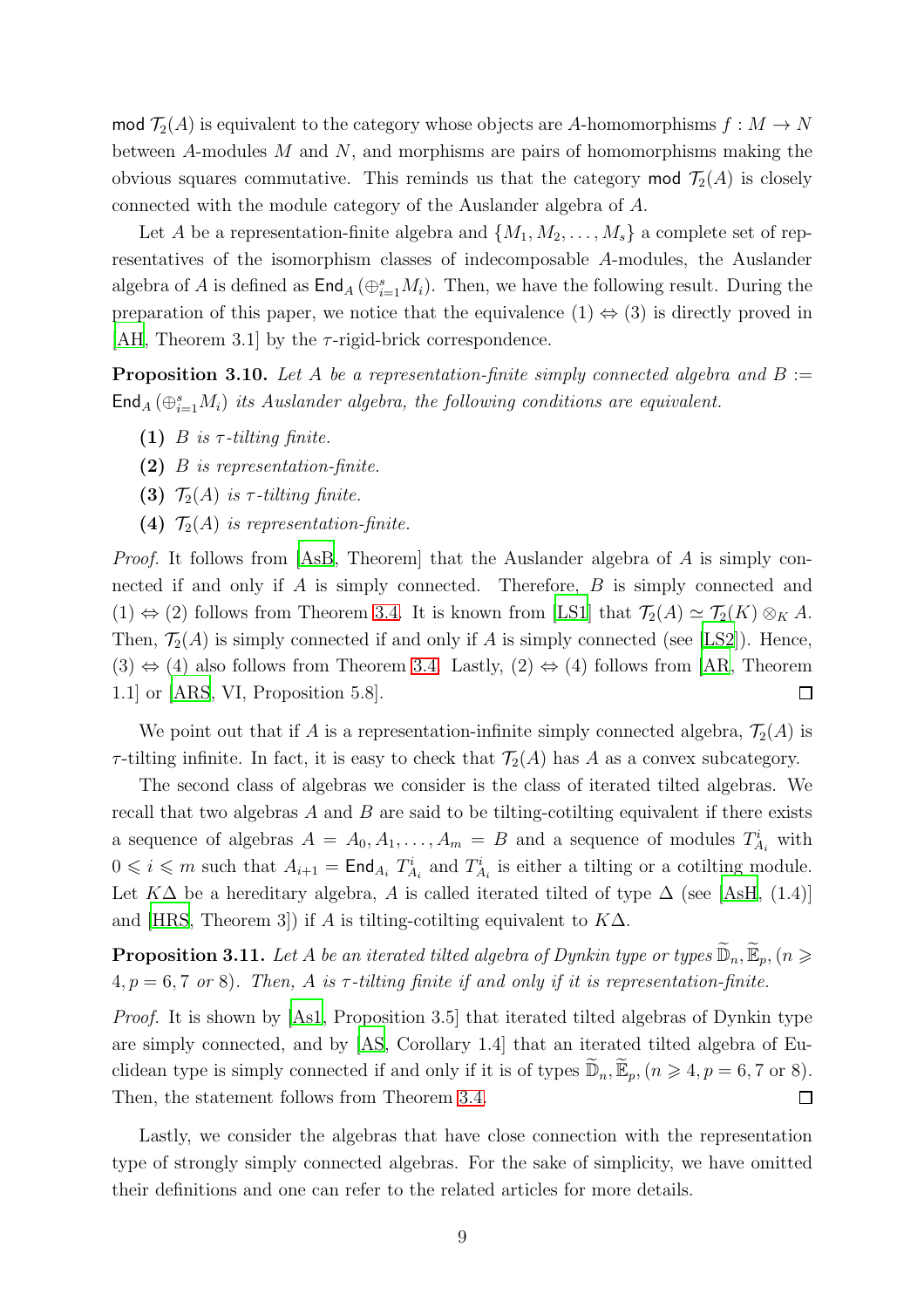- Tubular algebras are introduced by Ringel in [\[R](#page-29-6), Chapter 5], which are simply connected([\[AS](#page-27-3), (1.4)]) and have only 6, 8, 9 or 10 simple modules. In particular, [\[Sk2](#page-29-8), Proposition 2.4] implies that every tubular algebra is representation-infinite.
- The algebras which are derived equivalent to tubular algebras are also simply connected, see [\[AS](#page-27-3)]. However, such an algebra could be representation-finite. One may refer to [\[Ba,](#page-28-13) Theorem] for an explicit characterization of representation-finite algebras which are derived equivalent to tubular algebras.
- pg-critical algebras are introduced by Nörenberg and Skowronski in [\[NS\]](#page-29-9), these algebras stand for the polynomial growth critical algebras, that is, representationinfinite tame simply connected algebras which are not of polynomial growth, but every proper convex subcategory is.
- Hypercritical algebras are introduced by Unger [\[U\]](#page-29-10) (see also Lersch [\[Le](#page-28-14)] and Wittman [\[Wi\]](#page-29-11)), these algebras are preprojective tilts of minimal wild hereditary tree algebras of some types. One can understand hypercritical algebras by quivers and relations in [\[U](#page-29-10)] and they are strongly simply connected. Actually, they are minimal wild strongly simply connected algebras.

We point out that tubular algebras and  $pq$ -critical algebras are not necessarily strongly simply connected while hypercritical algebras must be strongly simply connected. We are able to determine their  $\tau$ -tilting finiteness by Theorem [3.4.](#page-6-0)

Proposition 3.12. *All tubular,* pg*-critical and hypercritical algebras are* τ *-tilting infinite.*

Proposition 3.13. *Let* A *be an algebra which is derived equivalent to a tubular algebra. Then, A is*  $τ$ -*tilting finite if and only if it is representation-finite.* 

### 4 Algebras with rectangle or triangle quiver

In this section, we first recall the constructions of staircase algebras  $\mathcal{A}(\lambda)$  introduced by Boos [\[Bo\]](#page-28-15), which are parameterized by partitions  $\lambda$ . As we will show below, an algebra presented by a rectangle quiver with all possible commutativity relations is actually a staircase algebra  $\mathcal{A}(\lambda)$  with  $\lambda = (m^n)$ . Similarly, we introduce the shifted-staircase algebra  $\mathcal{A}^s(\lambda^s)$  as a generalization of algebras presented by triangle quivers.

#### 4.1 Staircase algebras

We recall that a partition  $\lambda = (\lambda_1 \geq \lambda_2 \geq \cdots \geq \lambda_\ell)$  of *n* is a non-increasing sequence of positive integers such that  $\sum_{i=1}^{\ell} \lambda_i = n$ . Usually, we merge the same entries of  $\lambda$  by potencies, for example,  $(3,3,2,1,1) = (3^2,2,1^2)$ . We denote by  $Y(\lambda)$  the Young diagram of  $\lambda$ , that is, a box-diagram of which the *i*-th row contains  $\lambda_i$  boxes. For example,

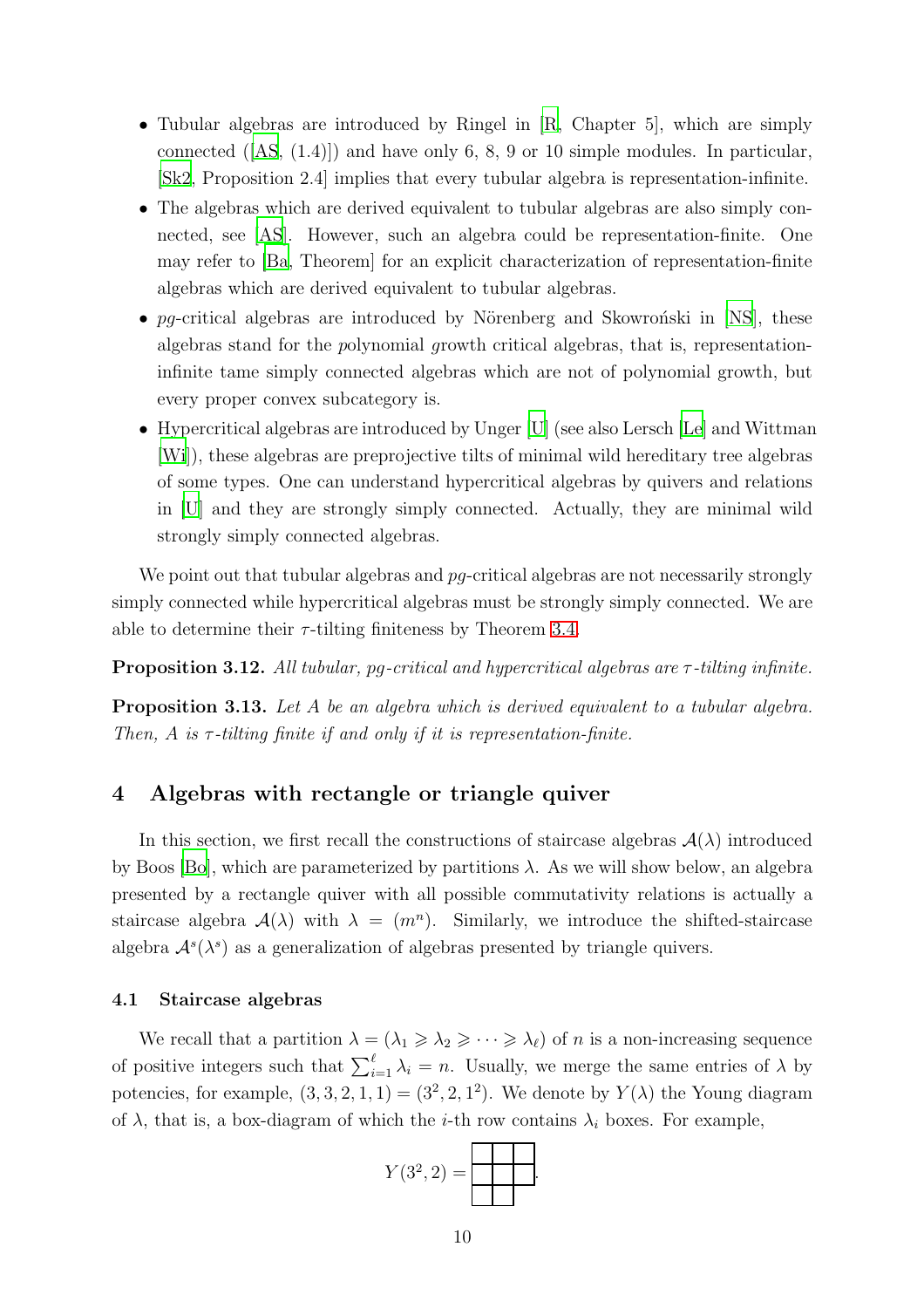Starting with  $(1, 1)$  in the top-left corner, we assign each of the boxes in  $Y(\lambda)$  a coordinate  $(i, j)$  by increasing i from top to bottom and j from left to right.

**Definition 4.1.** ([\[Bo,](#page-28-15) Definition 3.1]) Let  $\lambda$  be a partition. We define  $Q_{\lambda}$  and  $I_{\lambda}$  by

- the vertices of  $Q_{\lambda}$  are given by the boxes appearing in  $Y(\lambda)$ .
- the arrows of  $Q_{\lambda}$  are given by all  $(i, j) \rightarrow (i, j + 1)$  and  $(i, j) \rightarrow (i + 1, j)$ , whenever all these vertices are defined.
- $I_{\lambda}$  is a two-sided ideal generated by all possible commutativity relations for all squares appearing in  $Q_{\lambda}$ .

Then, the bound quiver algebra  $A(\lambda) := KQ_{\lambda}/I_{\lambda}$  is called a staircase algebra.

Following the above example, let  $\lambda = (3^2, 2)$ , the associated quiver  $Q_{\lambda}$  is given by

| $(1,1) \xrightarrow{\alpha_{1,1}} (1,2) \xrightarrow{\alpha_{1,2}} (1,3)$                                                                                                                                    |  |
|--------------------------------------------------------------------------------------------------------------------------------------------------------------------------------------------------------------|--|
| $\begin{array}{c}\n\beta_{1,1} \\ \downarrow \qquad \qquad \beta_{1,2} \\ (2,1) \xrightarrow{\alpha_{2,1}} (2,2) \xrightarrow{\alpha_{2,2}} (2,3) \simeq 0 \longrightarrow 0 \longrightarrow 0\n\end{array}$ |  |
|                                                                                                                                                                                                              |  |
| $\begin{array}{c} \beta_{2,1} \\ (3,1) \xrightarrow{\alpha_{3,1}} (3,2) \end{array}$                                                                                                                         |  |
|                                                                                                                                                                                                              |  |

and the corresponding staircase algebra  $\mathcal{A}(\lambda)$  is defined by

$$
\mathcal{A}(\lambda) := KQ_{\lambda}/\langle \alpha_{1,1}\beta_{1,2} - \beta_{1,1}\alpha_{2,1}, \alpha_{1,2}\beta_{1,3} - \beta_{1,2}\alpha_{2,2}, \alpha_{2,1}\beta_{2,2} - \beta_{2,1}\alpha_{3,1} \rangle.
$$

We denote by  $\lambda^T$  the transposed partition of a partition  $\lambda$ , which is given by the columns of the Young diagram  $Y(\lambda)$  from left to right. Then,  $\mathcal{A}(\lambda)$  is isomorphic to  $\mathcal{A}(\lambda^T)$ . Moreover,  $\mathcal{A}(\lambda)$  is a basic, connected, triangular, finite-dimensional K-algebra.

**Proposition 4.2.** ([\[Bo,](#page-28-15) Proposition 3.7]) Let  $\lambda$  be a partition. Then, the staircase algebra  $\mathcal{A}(\lambda)$  *is strongly simply connected.* 

This implies that  $\mathcal{A}(\lambda)$  is  $\tau$ -tilting finite if and only if it is representation-finite. Since the author of [\[Bo](#page-28-15)] has given a complete classification of the representation type of  $\mathcal{A}(\lambda)$ , we can understand all  $\tau$ -tilting finite staircase algebras by quiver and relations.

<span id="page-10-0"></span>Theorem 4.3. (Modified, [\[Bo](#page-28-15), Theorem 4.5]) *A staircase algebra* A(λ) *with a partition* λ *of* n *is* τ *-tilting finite if and only if one of the following holds:*

- $\lambda \in \{(n), (n-k, 1^k), (n-2, 2), (2^2, 1^{n-4})\}$  for  $k \leq n$ .
- $n \leq 8$  *and*  $\lambda \notin \{(4, 3, 1), (3^2, 2), (3, 2^2, 1), (4, 2, 1^2)\}.$

Let  $\vec{A}_n$  be the path algebra of Dynkin type  $\mathbb{A}_n$  associated with linear orientation. Then, we define

$$
\mathcal{B} := \Big\{ B_{m,n} \mid B_{m,n} \text{ is the tensor product } \vec{A}_m \otimes_K \vec{A}_n \Big\}.
$$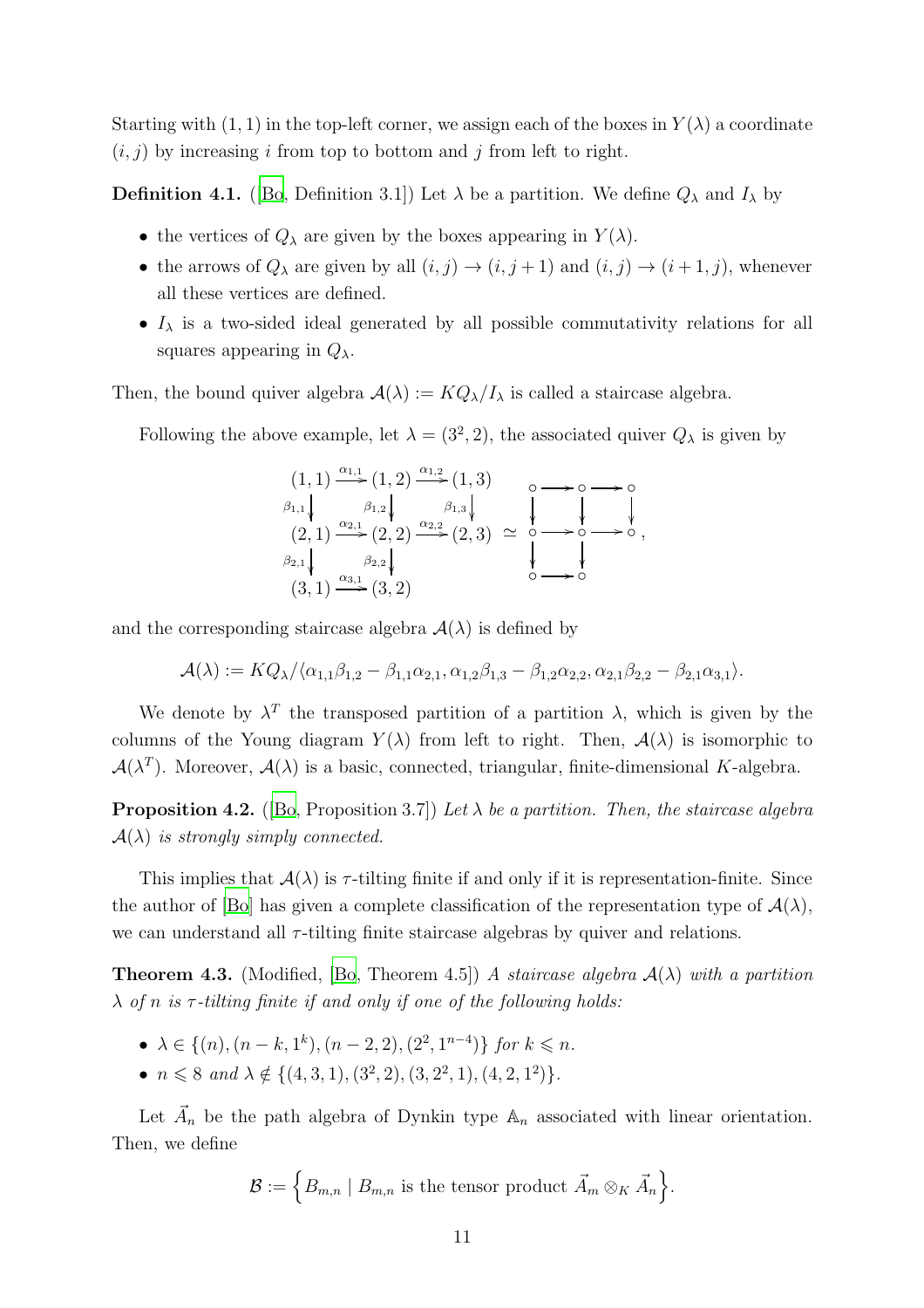Note that  $B_{m,n} \simeq B_{n,m}$  is presented by a rectangle quiver with all possible commutativity relations and vice versa. We also note that  $B_{m,n}$  can be regarded as a special staircase algebra. Hence, we can determine the  $\tau$ -tilting finiteness of  $B_{m,n}$  as follows.

<span id="page-11-0"></span>Corollary 4.4. Let  $B_{m,n} \in \mathcal{B}$ . Then, the algebra  $B_{m,n}$  is  $\tau$ -tilting finite if and only if  $(m, n)$  *or*  $(n, m) \in \{(1, k), (2, 2), (2, 3), (2, 4) \mid k \in \mathbb{N}\}.$ 

*Proof.* It is obvious that  $B_{m,n}$  is a staircase algebra  $\mathcal{A}(\lambda)$  with  $\lambda = (m^n)$  or  $(n^m)$ . Then, the statement follows from Theorem [4.3.](#page-10-0)  $\Box$ 

#### 4.2 Shifted-staircase algebras

Now, we consider the triangle quivers. We point out that the quiver of staircase algebras cannot be a triangle quiver because of the different orientations. One may look at the following case as an example.



This motivates us to introduce the shifted-staircase algebras.

We recall that a shifted partition  $\lambda^s = (\lambda_1^s > \lambda_2^s > \cdots > \lambda_\ell^s)$  is a strictly decreasing sequence of positive integers. Similarly, we can visualize  $\lambda^s$  by the shifted Young diagram  $Y(\lambda^s)$ , that is, a box-diagram of which the *i*-th row contains  $\lambda_i$  boxes and is shifted to the right  $i - 1$  steps. For example, let  $\lambda^s = (4, 3, 2, 1)$ , then



Starting with  $(1, 1)$  in the top-left corner, we assign each of the boxes in  $Y(\lambda^s)$  a coordinate  $(i, j)$  with  $j \geq i$  by increasing i from top to bottom and j from left to right.

**Definition 4.5.** Let  $\lambda^s$  be a shifted partition and  $\mathcal{A}^s(\lambda^s) := KQ_{\lambda^s}/I_{\lambda^s}$  such that

- the vertices of  $Q_{\lambda^s}$  are given by the boxes appearing in  $Y(\lambda^s)$ .
- the arrows of  $Q_{\lambda^s}$  are given by all  $(i, j) \rightarrow (i, j + 1)$  and  $(i, j) \rightarrow (i + 1, j)$ , whenever all these vertices are defined.
- $I_{\lambda^s}$  is a two-sided ideal generated by all possible commutativity relations for all squares appearing in  $Q_{\lambda^s}$ .

Then, the bound quiver algebra  $\mathcal{A}^s(\lambda^s)$  is called a shifted-staircase algebra.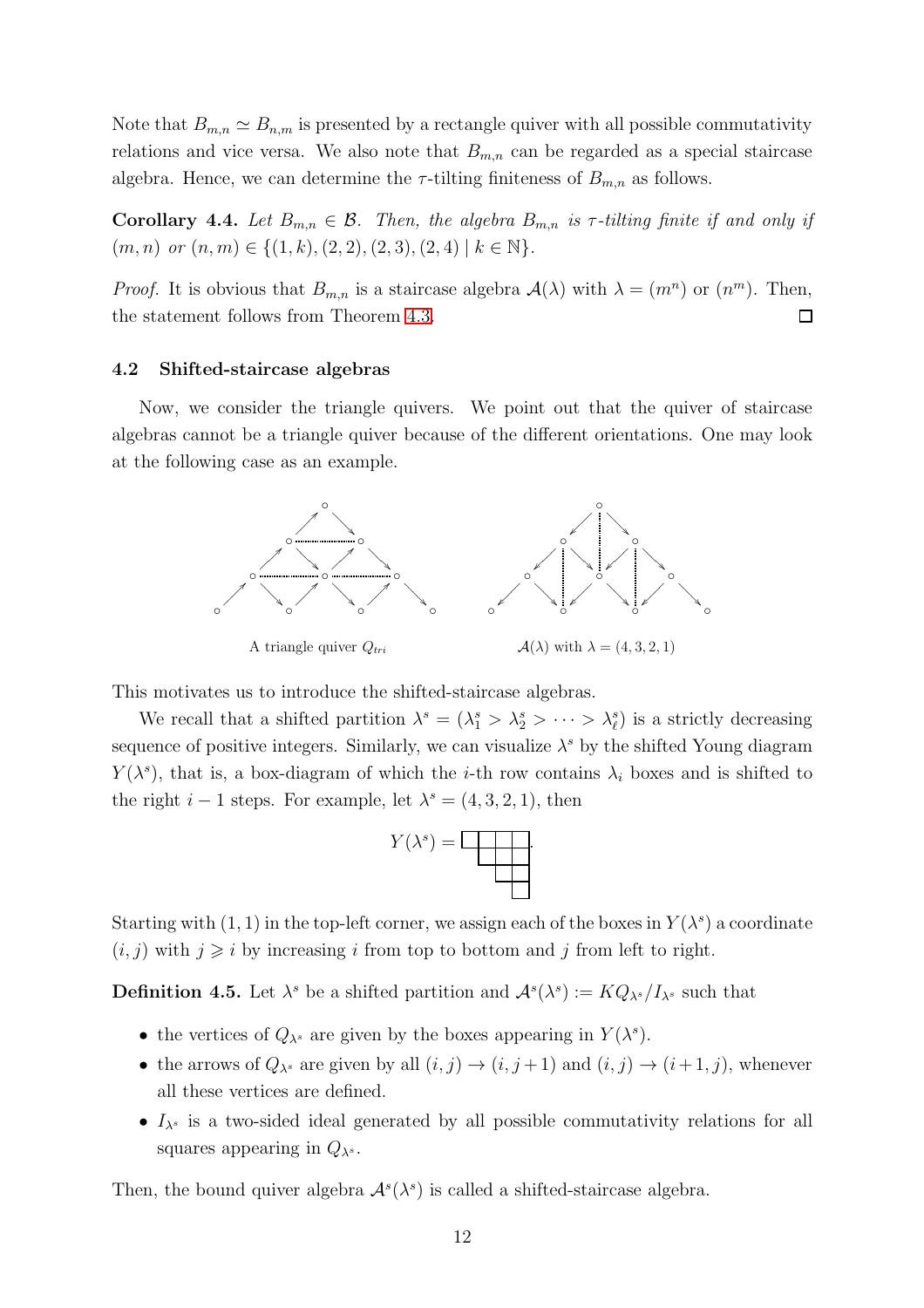For example, the quiver  $Q_{\lambda^s}$  with  $\lambda^s = (4, 3, 2, 1)$  is exactly the triangle quiver  $Q_{tri}$ displayed above. In fact, the algebra presented by a triangle quiver with  $\frac{n(n+1)}{2}$  vertices (and all possible commutativity relations), is exactly the shifted-staircase algebra  $\mathcal{A}^s(\lambda^s)$ with  $\lambda^s = (n, n-1, \ldots, 2, 1).$ 

It is obvious that  $\mathcal{A}^s(\lambda^s)$  is also a basic, connected, triangular, finite-dimensional K-algebra. Next, we show that  $\mathcal{A}^s(\lambda^s)$  is strongly simply connected.

### **Proposition 4.6.** For a shifted partition  $\lambda^s$ ,  $\mathcal{A}^s(\lambda^s)$  is strongly simply connected.

*Proof.* Let B be a convex subcategory of  $\mathcal{A}^s(\lambda^s)$  and  $P_{(i,j)}$  the indecomposable projective B-module at vertex  $(i, j)$ . Then, one can check that rad  $P_{(i,j)}$  is either indecomposable or decomposed into exactly two indecomposable B-modules. The latter case appears if and only if  $(i, j + 1)$  and  $(i + 1, j)$  are vertices of the quiver  $Q_B$  of B, but  $(i + 1, j + 1)$  is not.

For the former case, there is nothing to prove. For the latter case, let  $Q(i, j)$  be the subquiver of  $Q_B$  obtained by deleting all vertices of  $Q_B$  being a source of a path in  $Q_B$ with target  $(i, j)$ . Then,  $Q(i, j)$  is decomposed into two disjoint subquivers such that rad  $P_{(i,j)}$  is separated. Hence, B satisfies the separation condition. Then, the statement follows from Proposition [2.4](#page-4-1) (2).  $\Box$ 

Now, we have understood that  $\mathcal{A}^s(\lambda^s)$  is  $\tau$ -tilting finite if and only if it is representationfinite. Then, it is reasonable to give a complete classification for the representation type of shifted-staircase algebras. Before to do this, we need the following observation.

Let  $\lambda^s = (\lambda_1^s > \lambda_2^s > \cdots > \lambda_\ell^s)$  and  $\mu^s = (\mu_1^s > \mu_2^s > \cdots > \mu_k^s)$  be two shifted partitions. We say that  $\lambda^s \leq \mu^s$  if  $\ell \leq k$  and  $\lambda_i^s \leq \mu_i^s$  for all  $1 \leq i \leq \ell$ .

**Proposition 4.7.** Suppose that  $\lambda^s \leq \mu^s$ . Then,  $\mathcal{A}^s(\lambda^s)$  is a convex subcategory of  $\mathcal{A}^s(\mu^s)$ .

We may use an example to understand the above proposition. Let  $\lambda^s = (4, 3, 1)$  and  $\mu^s = (4, 3, 2, 1)$ . Then,  $\mathcal{A}^s(\lambda^s)$  is presented by



with all possible commutativity relations, while  $\mathcal{A}^s(\mu^s)$  is presented by the triangle quiver  $Q_{tri}$  with all possible commutativity relations. One can easily find that  $\mathcal{A}^s(\lambda^s)$  is a proper convex subcategory of  $\mathcal{A}^s(\mu^s)$ .

**Theorem 4.8.** Let  $\lambda^s$  be a shifted partition. Then,  $\mathcal{A}^s(\lambda^s)$  is representation-finite if and *only if*  $\lambda^s$  *is one of* (*n*)*,* (*m* - 1, 1) *with*  $m \ge 3$ , (3, 2)*,* (4, 2)*,* (5, 2)*,* (6, 2)*,* (4, 3)*,* (5, 3)*,*  $(5, 4)$ ,  $(3, 2, 1)$  *and*  $(4, 2, 1)$ *; tame concealed if and only if*  $\lambda^s$  *is one of*  $(6, 3)$ *,*  $(7, 2)$  *and*  $(5, 2, 1)$ ; tame non-concealed if and only if  $\lambda^s$  is one of  $(6, 4)$ ,  $(6, 5)$ ,  $(4, 3, 1)$ ,  $(4, 3, 2)$  and  $(4, 3, 2, 1)$ *. Otherwise*,  $\mathcal{A}^s(\lambda^s)$  *is wild.*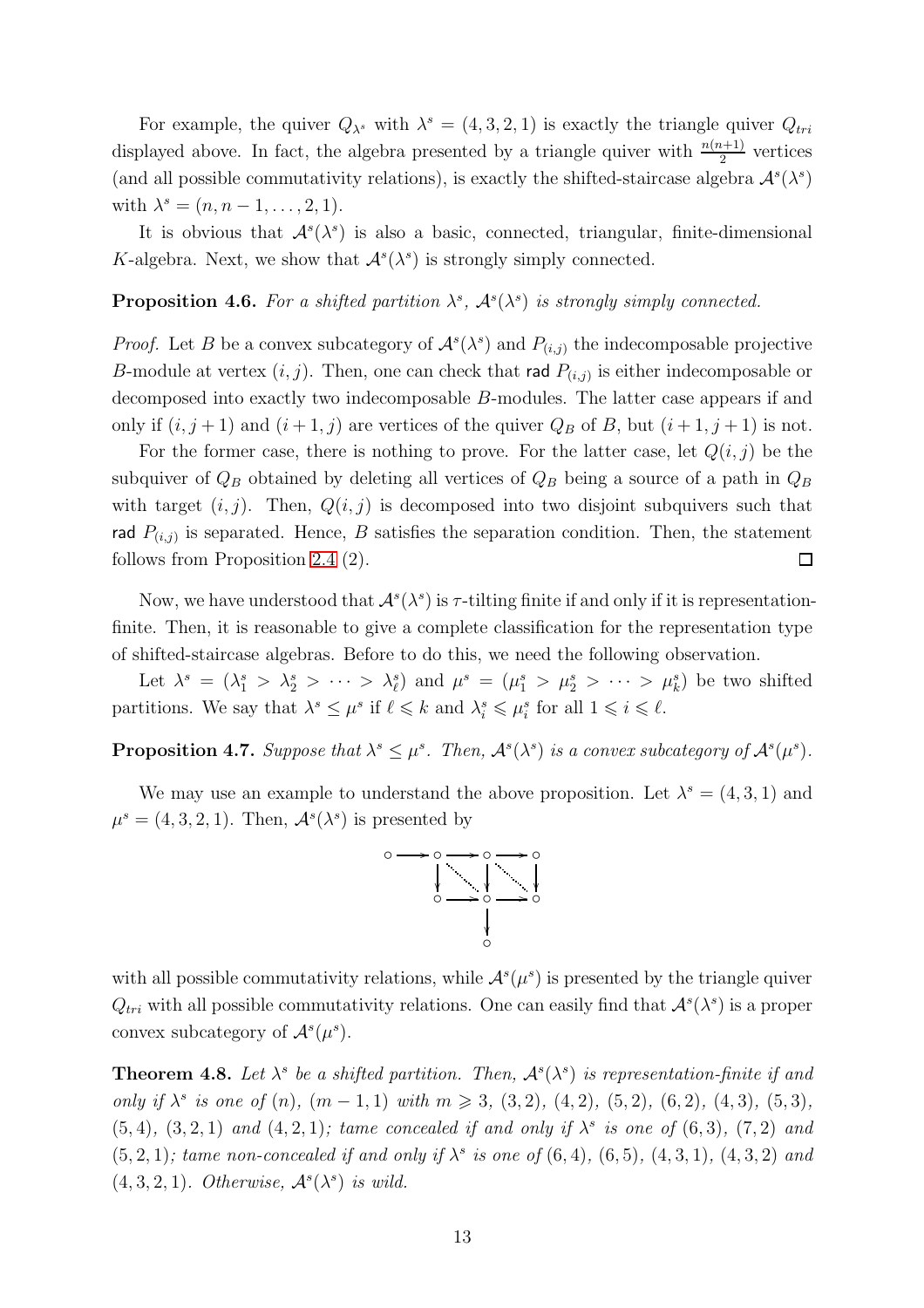*Proof.* We first observe that  $\mathcal{A}^s(n)$  and  $\mathcal{A}^s(m-1,1)$  with  $m \geq 3$  are path algebras of Dynkin types  $\mathbb{A}_n$  and  $\mathbb{D}_m$ , respectively. Thus, both of them are representation-finite.

Next, we directly construct the Tits form of  $\mathcal{A}^s(\lambda^s)$  for some small cases. Then, we can use Proposition [2.8](#page-5-0) to check their representation type since  $\mathcal{A}^s(\lambda^s)$  is strongly simply connected. In particular, we use the software GAP<sup>[2](#page-13-0)</sup> to check whether a Tits form is weakly non-negative (resp., weakly positive) or not, where the method in GAP is introduced by [\[DP\]](#page-28-16) (resp., [\[H\]](#page-28-17)).

(1) Assume that  $Q_{(8,2)}$  is labeled as

$$
1 \longrightarrow 2 \longrightarrow 3 \longrightarrow 4 \longrightarrow 5 \longrightarrow 6 \longrightarrow 7 \longrightarrow 8.
$$
  
\n
$$
9 \longrightarrow 10
$$

By the definition of Tits form, we have

$$
q_{\mathcal{A}^s(8,2)}(v) = v_1^2 - v_1v_2 + v_2^2 - v_2v_3 - v_2v_9 + v_2v_{10} + v_3^2
$$
  

$$
- v_3v_4 - v_3v_{10} + v_4^2 - v_4v_5 + v_5^2 - v_5v_6 + v_6^2
$$
  

$$
- v_6v_7 + v_7^2 - v_7v_8 + v_8^2 + v_9^2 - v_9v_{10} + v_{10}^2.
$$

Then, one can check that

$$
q_{\mathcal{A}^s(8,2)}\left(\begin{matrix}10 & 20 & 25 & 20 & 16 & 12 & 5 & 1\\ & 15 & 10 & & & \end{matrix}\right) = -1.
$$

We deduce that  $\mathcal{A}^s(8,2)$  is wild following Proposition [2.8.](#page-5-0) Then, we observe that  $q_{\mathcal{A}^s(7,2)}(v)$ is weakly non-negative, but it is not weakly positive due to

$$
q_{\mathcal{A}^s(7,2)}\left(\begin{matrix}2 & 4 & 5 & 4 & 3 & 2 & 1\\ & 3 & 2 & & \end{matrix}\right)=0,
$$

and hence,  $\mathcal{A}^s(7,2)$  is tame. Also, one may use GAP to check that  $q_{\mathcal{A}^s(6,2)}(v)$  is weakly positive, which implies that  $\mathcal{A}^s(6,2)$ ,  $\mathcal{A}^s(5,2)$ ,  $\mathcal{A}^s(4,2)$  and  $\mathcal{A}^s(3,2)$  are representationfinite. Similarly, one can see that  $\mathcal{A}^s(7,3)$  is wild by

$$
q_{\mathcal{A}^s(7,3)}\left(\begin{array}{cccccc}2 & 4 & 6 & 6 & 4 & 2 & 1\\ & 4 & 4 & 2 & & \end{array}\right) = -1,
$$

and  $\mathcal{A}^s(6,3)$  is tame by  $q_{\mathcal{A}^s(6,3)}(v)$  being weakly non-negative and

$$
q_{\mathcal{A}^s(6,3)}\left(\begin{array}{rrrr} 1 & 2 & 3 & 3 & 2 & 1 \\ & 2 & 2 & 1 & \end{array}\right) = 0.
$$

Also, one may find that  $\mathcal{A}^s(5,3)$  and  $\mathcal{A}^s(4,3)$  are representation-finite since  $q_{\mathcal{A}^s(5,3)}(v)$  is weakly positive.

(2) Assume that  $Q_{(6,5)}$  is labeled as



<span id="page-13-0"></span> $2$ One may refer to the commands IsWeaklyPositiveUnitForm(-) and IsWeaklyNonnegativeUnitForm(-).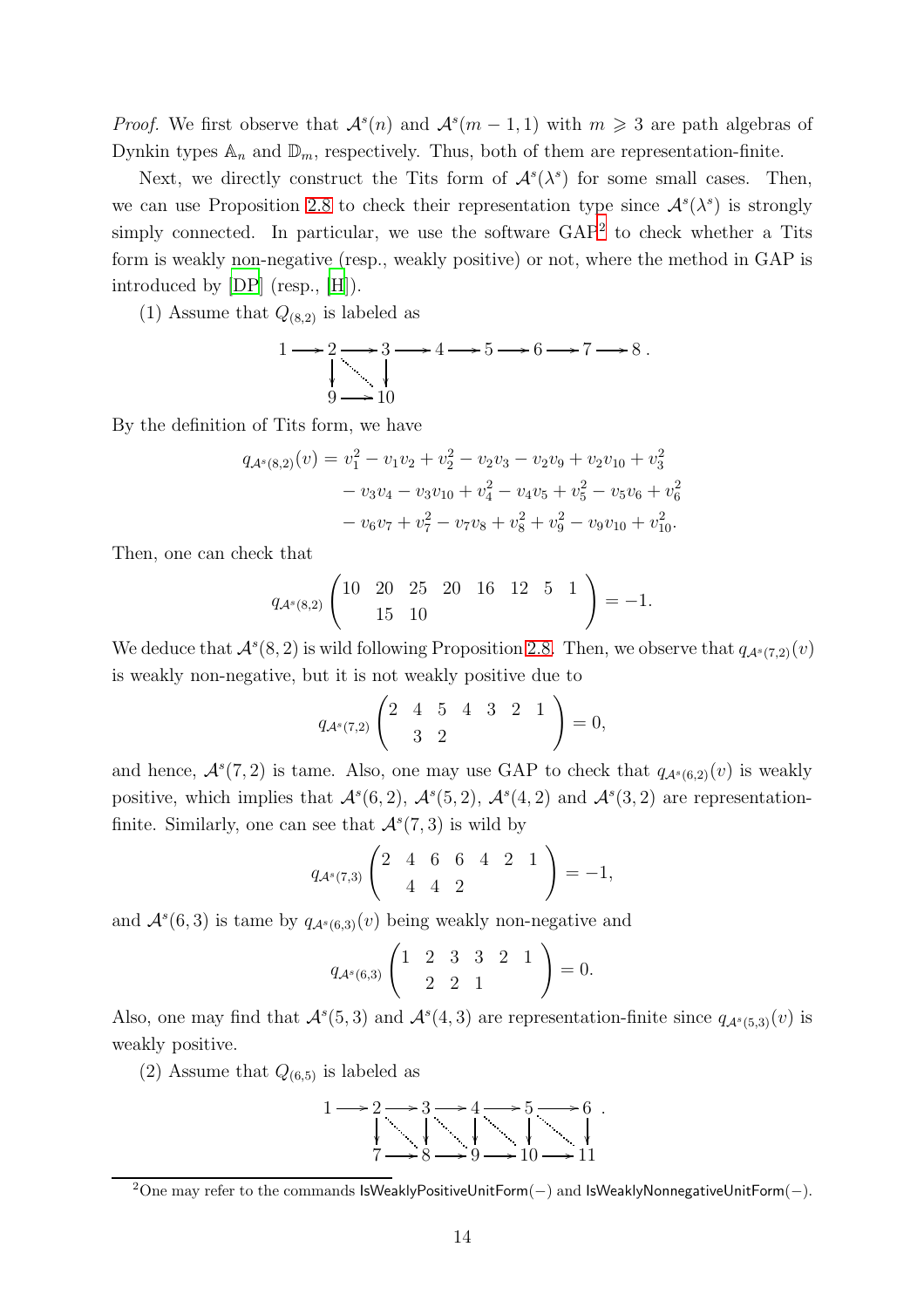Then, the Tits form  $q_{\mathcal{A}^s(6,5)}(v) = vXv^T$  is given by

$$
X = \frac{1}{2} \cdot \begin{pmatrix} 2 & -1 & 0 & 0 & 0 & 0 & 0 & 0 & 0 & 0 & 0 \\ -1 & 2 & -1 & 0 & 0 & 0 & -1 & 1 & 0 & 0 & 0 \\ 0 & -1 & 2 & -1 & 0 & 0 & 0 & -1 & 1 & 0 & 0 \\ 0 & 0 & -1 & 2 & -1 & 0 & 0 & 0 & -1 & 1 & 0 \\ 0 & 0 & 0 & -1 & 2 & -1 & 0 & 0 & 0 & -1 & 1 \\ 0 & 0 & 0 & 0 & -1 & 2 & 0 & 0 & 0 & 0 & -1 \\ 0 & -1 & 0 & 0 & 0 & 0 & 2 & -1 & 0 & 0 & 0 \\ 0 & 1 & -1 & 0 & 0 & 0 & -1 & 2 & -1 & 0 & 0 \\ 0 & 0 & 1 & -1 & 0 & 0 & 0 & -1 & 2 & -1 & 0 \\ 0 & 0 & 0 & 1 & -1 & 0 & 0 & 0 & -1 & 2 & -1 \\ 0 & 0 & 0 & 0 & 1 & -1 & 0 & 0 & 0 & -1 & 2 \end{pmatrix}.
$$

It can be checked by GAP that  $q_{\mathcal{A}^s(6,5)}(v)$  is weakly non-negative, so that  $\mathcal{A}^s(6,5)$  is not wild by Proposition [2.8.](#page-5-0) On the other hand, we have shown in (1) that  $\mathcal{A}^s(6,3)$  is tame. Therefore, both  $\mathcal{A}^s(6,5)$  and  $\mathcal{A}^s(6,4)$  are tame. Also, we find that  $\mathcal{A}^s(5,4)$  is representation-finite since the Tits form  $q_{\mathcal{A}^s(5,4)}(v)$  is weakly positive.

(3) We point out that  $\mathcal{A}^s(6, 2, 1)$  is wild by

$$
q_{\mathcal{A}^s(6,2,1)} \begin{pmatrix} 2 & 4 & 6 & 4 & 2 & 1 \\ 4 & 4 & & & \\ & & 2 & & \end{pmatrix} = -1,
$$

and  $\mathcal{A}^s(5,2,1)$  is tame by  $q_{\mathcal{A}^s(5,2,1)}(v)$  being weakly non-negative and

$$
q_{\mathcal{A}^s(5,2,1)} \begin{pmatrix} 1 & 2 & 3 & 2 & 1 \\ & 2 & 2 & & \\ & & 1 & & \end{pmatrix} = 0.
$$

We also find that  $\mathcal{A}^s(4,2,1)$  and  $\mathcal{A}^s(3,2,1)$  are representation-finite since  $q_{\mathcal{A}^s(4,2,1)}(v)$  is weakly positive. Similar to the case  $\mathcal{A}^s(6,2,1), \mathcal{A}^s(5,3,1)$  is wild by

$$
q_{\mathcal{A}^s(5,3,1)} \begin{pmatrix} 1 & 1 & 3 & 4 & 2 \\ & 2 & 4 & 3 & \\ & & 2 & \end{pmatrix} = -1.
$$

Similar to the case  $\mathcal{A}^s(6,5)$ ,  $q_{\mathcal{A}^s(4,3,2,1)}(v)$  is weakly non-negative and  $q_{\mathcal{A}^s(4,3,1)}(v)$  is not weakly positive, so that  $\mathcal{A}^s(4,3,2,1), \mathcal{A}^s(4,3,2)$  and  $\mathcal{A}^s(4,3,1)$  are tame.

(4) We observe that if  $\lambda^s$  does not contain one of  $(8, 2), (7, 3), (6, 5), (6, 2, 1)$  and  $(5, 3, 1)$ , then  $\lambda^s$  is listed in the above. Thus, all of the remaining cases are wild.

In the following, we may check whether a tame shifted-staircase algebra is concealed or not. Although we can also check that  $\mathcal{A}^s(\lambda^s)$  is critical or not by checking the Tits form of all convex subcategories of  $\mathcal{A}^s(\lambda^s)$ , we would like to trust the list of critical algebras in [\[Bon3](#page-28-5)] since the list is also given independently in [\[HV\]](#page-28-6).

We observe that  $\mathcal{A}^s(7,2)$  is the critical algebra numbered 18 in [\[Bon3\]](#page-28-5),  $\mathcal{A}^s(6,3)$  is the critical algebra numbered 93 in [\[Bon3\]](#page-28-5) and  $\mathcal{A}^s(5,2,1)$  is the critical algebra numbered 14 in [\[Bon3](#page-28-5)]. Thus,  $\mathcal{A}^s(7,2)$ ,  $\mathcal{A}^s(6,3)$  and  $\mathcal{A}^s(5,2,1)$  are tame concealed. This indicates that  $\mathcal{A}^s(6,5)$  and  $\mathcal{A}^s(6,4)$  are not tame concealed because both of them have  $\mathcal{A}^s(6,3)$  as a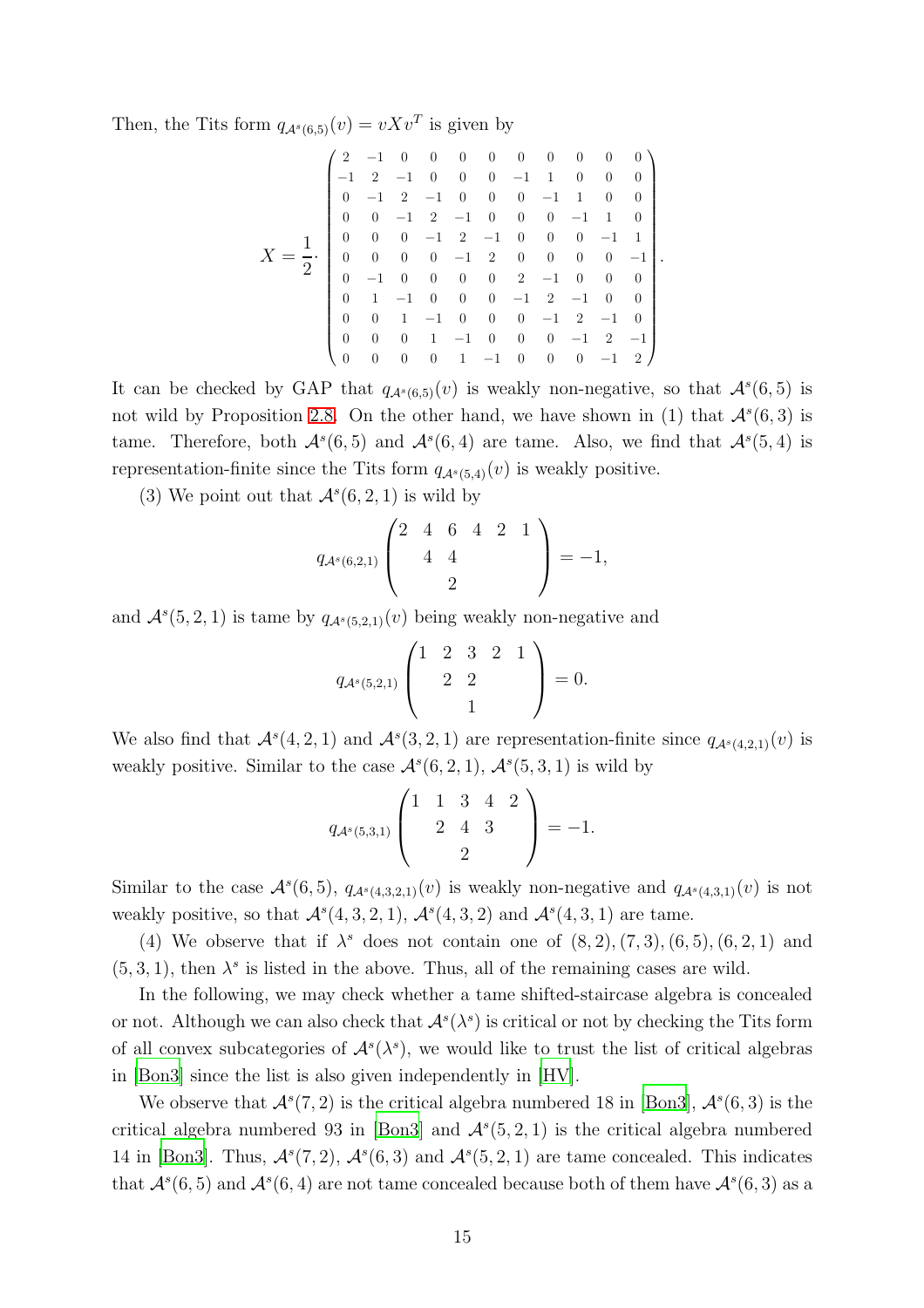proper convex subcategory. Lastly, since  $\mathcal{A}^s(4,3,2,1)$ ,  $\mathcal{A}^s(4,3,2)$  and  $\mathcal{A}^s(4,3,1)$  contain the following critical algebra (see [\[Bon3,](#page-28-5) Lemma 3.1]) as a proper convex subcategory,



they are not tame concealed.

Corollary 4.9. A shifted-staircase algebra  $\mathcal{A}^s(\lambda^s)$  is  $\tau$ -tilting finite if and only if the *shifted partition*  $\lambda^s$  *is one of* (*n*)*,* (*m* - 1*,* 1) *with*  $m \ge 3$ *,* (3*,* 2)*,* (4*,* 2)*,* (5*,* 2)*,* (4*,* 3)*,* (5, 3)*,* (5, 4)*,* (3, 2, 1) *and* (4, 2, 1)*.*

We define

$$
\mathcal{C} := \left\{ C_n \mid \frac{C_n \text{ is the algebra presented by a triangle quiver with }{2} \text{ vertices and all possible commutativity relations} \right\}.
$$

**Corollary 4.10.** *Let*  $C_n \in \mathcal{C}$ *. Then, the algebra*  $C_n$  *is*  $\tau$ *-tilting finite if and only if*  $n \leq 3$ *.* 

*Proof.* It is obvious that  $C_n$  is the algebra  $\mathcal{A}^s(\lambda^s)$  with  $\lambda^s := (n, n-1, \ldots, 2, 1)$ .  $\Box$ 

At the end of this section, we may distinguish the following special cases. Let  $\vec{A}_n$  be the path algebra of Dynkin type  $\mathbb{A}_n$  associated with linear orientation. We define

$$
\mathcal{D} := \left\{ D_n \mid D_n \text{ is the tensor product } \vec{A}_{2n+1} \otimes_K \vec{A}_n \right\}
$$

and

$$
\mathcal{E} := \Big\{ E_n \mid E_n \text{ is the Auslander algebra of } \vec{A}_{2n} \Big\}.
$$

Then,  $D_n$  is the staircase algebra  $\mathcal{A}(\lambda)$  with  $\lambda = (n^{2n+1})$  and  $E_n$  is a quotient algebra of the shifted-staircase algebra  $\mathcal{A}^s(\lambda^s)$  with  $\lambda^s = (2n, 2n-1, \ldots, 1)$ , modulo some monomial relations. It is shown in [\[La](#page-28-18), Corollary 1.13] that  $D_n \in \mathcal{D}$  is derived equivalent to  $E_n \in \mathcal{E}$ .

We recall the definition of derived equivalence as follows. Let  $D^b$ (mod A) be the derived category of bounded complexes of modules from mod A, which is the localization of the homotopy category  $\mathsf{K}^{\mathsf{b}}(\text{proj } A)$  with respect to quasi-isomorphisms. Then,  $D^b$ (mod A) is a triangulated category. We recall that two algebras A and B are said to be derived equivalent if their derived categories  $\mathsf{D}^{\mathsf{b}}(\mathsf{mod}\ A)$  and  $\mathsf{D}^{\mathsf{b}}(\mathsf{mod}\ B)$  are equivalent as triangulated categories.

Remark 4.11. Prof. Ariki has pointed out to me that the derived equivalence between  $D_2$  and  $E_2$  gives an example that derived equivalence does not necessarily preserve the  $\tau$ -tilting finiteness. Indeed, Proposition [3.10](#page-8-0) implies that  $E_2$  is  $\tau$ -tilting finite because  $T_2(\vec{A}_4) = \vec{A}_2 \otimes \vec{A}_4$  is  $\tau$ -tilting finite by Corollary [4.4,](#page-11-0) while  $D_2$  is  $\tau$ -tilting infinite by Corollary [4.4.](#page-11-0)

 $\Box$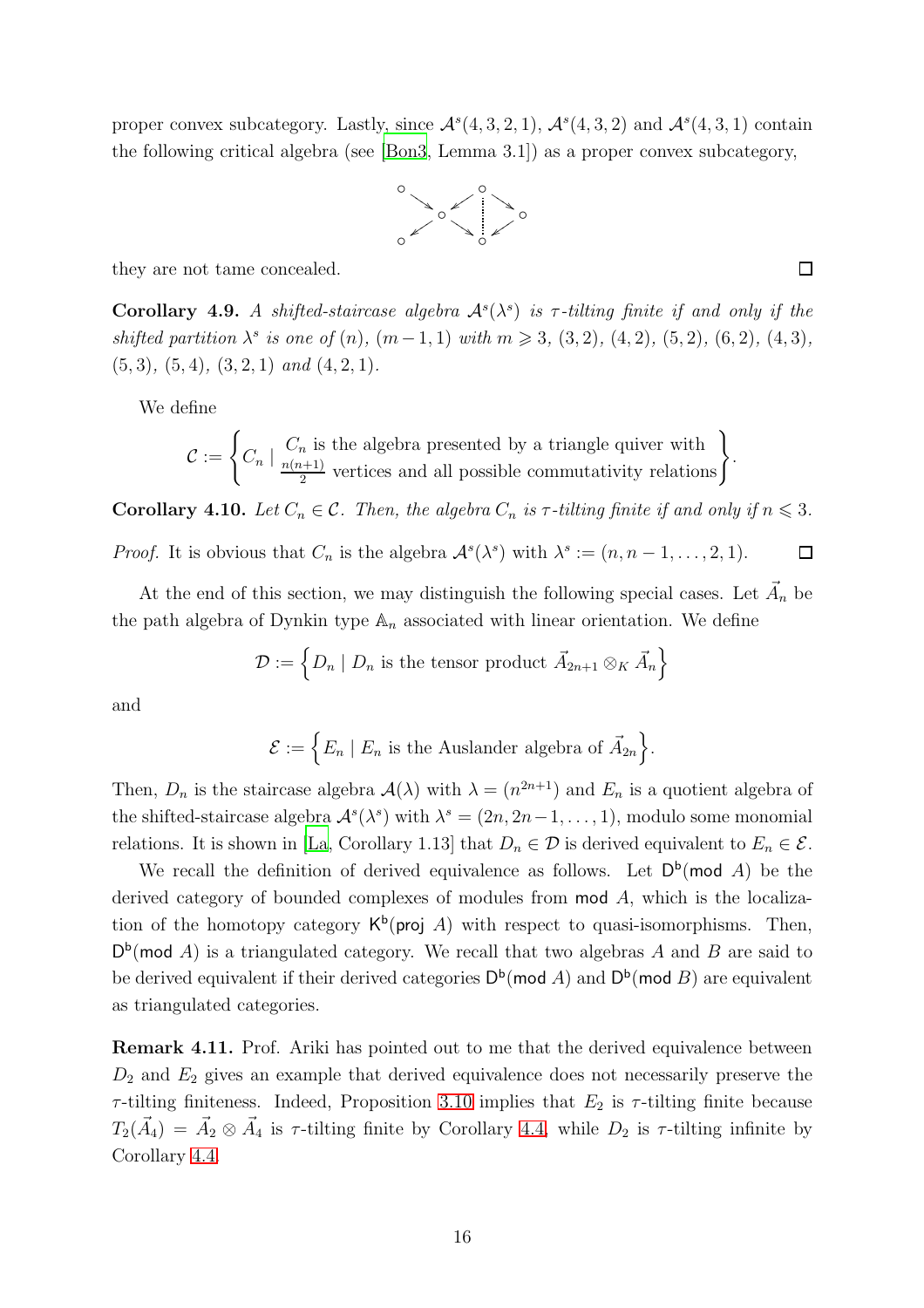### 5 An example

Since we have understood the  $\tau$ -tilting finiteness of simply connected algebras A by Theorem [3.4,](#page-6-0) the next step should be to explore some combinatorial properties of (support)  $\tau$ -tilting A-modules. In particular, one may ask how many support  $\tau$ -tilting modules does A have? As an example, we look at the number  $\#\text{sr-tilt }\Lambda_n$  for a specific  $\tau$ -tilting finite simply connected algebra  $\Lambda_n$ .

We denote by supp  $M := \{e_i \mid Me_i \neq 0\}$  the support of a right A-module M. We say that a right A-module M has support-rank s if  $\# \text{supp } M = s$ . We denote by |M| the number of isomorphism classes of indecomposable direct summands of M, and by  $a_s(A)$ the number of pairwise non-isomorphic basic support  $\tau$ -tilting A-modules with supportrank s for  $0 \le s \le |A|$ . Since the support  $\tau$ -tilting A-module with support-rank 0 is unique, we have  $a_0(A) = 1$ . Since each simple A-module  $S_i$  is an  $A/A(1 - e_i)A$ -module and  $A/A(1-e_i)A \simeq K$ , the support  $\tau$ -tilting A-modules with support-rank 1 are exactly the simple A-modules. Hence,  $a_1(A) = |A|$ . Besides, we have

#s
$$
\tau
$$
-tilt  $A = \sum_{s=0}^{|A|} a_s(A)$ .

Note that  $a_{|A|}(A)$  is just the number of pairwise non-isomorphic basic  $\tau$ -tilting A-modules.

Although the number  $\#\text{sr-tilt}$  A can be determined for some classes of algebras, such as path algebras of Dynkin type [\[ONFR\]](#page-29-12), preprojective algebras of Dynkin type [\[Mi\]](#page-29-0), etc., it is difficult to find the number  $\#\textsf{sr-tilt}$  A for general algebras.

We explain the reasons as follows. If A is a path algebra of Dynkin type, we may find some recursive relations between  $a_{s-1}(A)$  and  $a_s(A)$  such that we can get a formula to calculate  $#s\tau$ -tilt A. If A is a preprojective algebra of Dynkin type  $\Delta$ , we may construct a one-to-one correspondence between the (pairwise non-isomorphic basic) support  $\tau$ -tilting A-modules and the elements in the Weyl group  $W_{\Delta}$  associated with  $\Delta$ . Since the number of elements in  $W_{\Delta}$  is known, we get the number #st-tilt A.

However, it is difficult to find such a recursive relation or such a one-to-one correspondence in general, so that we can only determine the number  $\#s\tau$ -tilt A by direct computation. We have tried to construct recursive relations between  $a_{s-1}(A)$  and  $a_s(A)$ for some cases. Here, we present a  $\tau$ -tilting finite simply connected algebra as an example, and the proof is given in the Appendix A.

<span id="page-16-0"></span>**Example 5.1.** Let  $\Lambda_3$  be the path algebra of ∘ $\leftarrow \circ \rightarrow \circ$  and  $\Lambda_n := KQ_n/I$  ( $n \geq 4$ ) the algebra presented by the following quiver  $Q_n$  with  $I = \langle \alpha \mu - \beta \nu \rangle$ .

$$
Q_n: 1 \xrightarrow{\alpha \nearrow 2 \searrow \mu} 4 \longrightarrow 5 \longrightarrow \cdots \longrightarrow n-1 \longrightarrow n
$$

Then, based on the symbols above, we have

(1)  $a_n(\Lambda_n) = a_{n-1}(\Lambda_n) - \frac{1}{n-1}$  $rac{1}{n-2} \binom{2n-6}{n-3}$  $\binom{2n-6}{n-3}$ .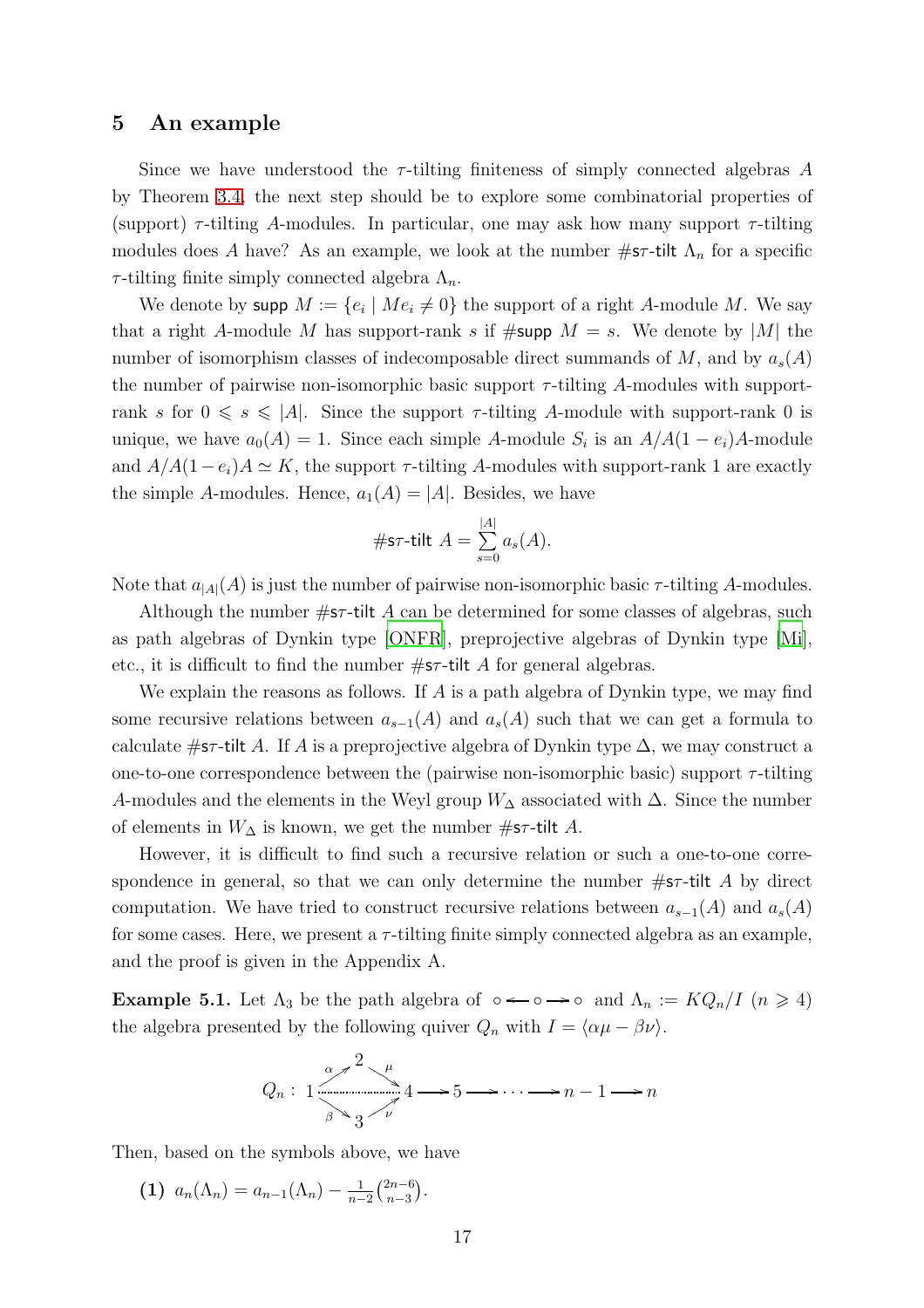$$
\begin{aligned}\n\text{(2)} \ \ a_{n-1}(\Lambda_n) &= a_{n-1}(\Lambda_{n-1}) + \frac{3n-7}{2n-4} \binom{2n-4}{n-3} + 2 \cdot \frac{(5n-11) \cdot (2n-6)!}{(n-3)!(n-1)!} + \sum_{i=4}^{n-1} a_{i-1}(\Lambda_{i-1}) \cdot \frac{1}{n-i+1} \binom{2(n-i)}{n-i} . \\
\text{(3)} \ \ a_{n-2}(\Lambda_n) &= a_{n-2}(\Lambda_{n-1}) + a_{n-3}(\Lambda_n) + \frac{1}{n-2} \binom{2n-6}{n-3} . \\
\text{(4)} \ \ a_s(\Lambda_n) &= a_s(\Lambda_{n-1}) + a_{s-1}(\Lambda_n) \text{ for any } 1 \le s \le n-3.\n\end{aligned}
$$

These recursive formulas enable us to compute  $\#\text{sr-tilt }\Lambda_n$  step by step. For example,

| $a_s(\Lambda_n)$<br>$\boldsymbol{s}$<br>$\boldsymbol{n}$ | $\overline{0}$ | $\overline{1}$  | 2   | $\overline{\phantom{a}3}$ |     | $4\quad 5$ | 6    | $\overline{7}$ | 8    | 9    | #s $\tau$ -tilt $\Lambda_n$ |
|----------------------------------------------------------|----------------|-----------------|-----|---------------------------|-----|------------|------|----------------|------|------|-----------------------------|
| $\overline{4}$                                           | $\mathbf{1}$   | $4\overline{4}$ | -10 | 16                        | 15  |            |      |                |      |      | 46                          |
| $\overline{5}$                                           | $\mathbf{1}$   | 5 <sup>1</sup>  | -15 | 33                        | 54  | 52         |      |                |      |      | 160                         |
| $\boldsymbol{6}$                                         | $\mathbf{1}$   | 6               | 21  | 54                        | 113 | 192        | 187  |                |      |      | 574                         |
| $\overline{7}$                                           | 1              | $\overline{7}$  | 28  | 82                        | 195 | 401        | 700  | 686            |      |      | 2100                        |
| 8                                                        | $\mathbf{1}$   | 8               | 36  | 118                       | 313 | 714        | 1456 | 2592           | 2550 |      | 7788                        |
| 9                                                        | 1              | 9               | 45  | 163                       | 476 | 1190       | 2646 | 5307           | 9702 | 9570 | 29172                       |

.

The following statement implies that  $a_s(A)$  is just the number of isomorphism classes of support  $\tau$ -tilting A-modules with s indecomposable direct summands.

<span id="page-17-0"></span>Proposition 5.2. ([\[Ad2](#page-27-11), Proposition 1.8]) *Let* M *be a support* τ *-tilting* A*-module. Then,*  $|M| = \#\text{supp }M$ .

We show that  $\Lambda_n$  is a tilted algebra of Dynkin type  $\mathbb{D}_n$  and therefore,  $\Lambda_n$  is representation-finite following [\[ASS](#page-28-3), VIII, Lemma 3.2]. Let  $\vec{D}_n$   $(n \ge 4)$  be a path algebra with quiver:

$$
\frac{1}{2} \longrightarrow 3 \longrightarrow 4 \longrightarrow \cdots \longrightarrow n-1 \longrightarrow n.
$$

We denote by  $P_i$  (resp.,  $I_i$ ) the indecomposable projective (resp., injective)  $\vec{D}_n$ -modules. Then, by Definition-Theorem [A.1,](#page-18-0) it is easy to find that

$$
\mu_{P_3}^-(\vec{D}_n) = P_1 \oplus P_2 \oplus I_n \oplus P_4 \oplus \cdots \oplus P_{n-1} \oplus P_n,
$$

and  $\mu_P^ \bar{P}_3(\vec{D}_n)$  is a  $\tau$ -tilting  $\vec{D}_n$ -module. Also,  $\mu_P^ P_{B_3}(\vec{D}_n)$  is a tilting  $\vec{D}_n$ -module since tilting and  $\tau$ -tilting coincide over a path algebra. Then, we have  $\Lambda_n = \text{End}_{\vec{D}_n}(\mu_{P_1}^{-1})$  $^{-}_{P_3}(\vec{D}_n)$ ).

### A The proof of Example [5.1.](#page-16-0)

For any  $M \in \text{mod } A$ , we denote by  $\text{add}(M)$  (resp.,  $\text{Fac}(M)$ ) the full subcategory of mod A whose objects are direct summands (resp., factor modules) of finite direct sums of copies of M. Moreover, we often describe A-modules via their composition series. For example, each simple module  $S_i$  is written as i, and  $\frac{1}{2}$  is an indecomposable A-module M with a unique simple submodule  $S_2$  such that  $M/S_2 \simeq S_1$ .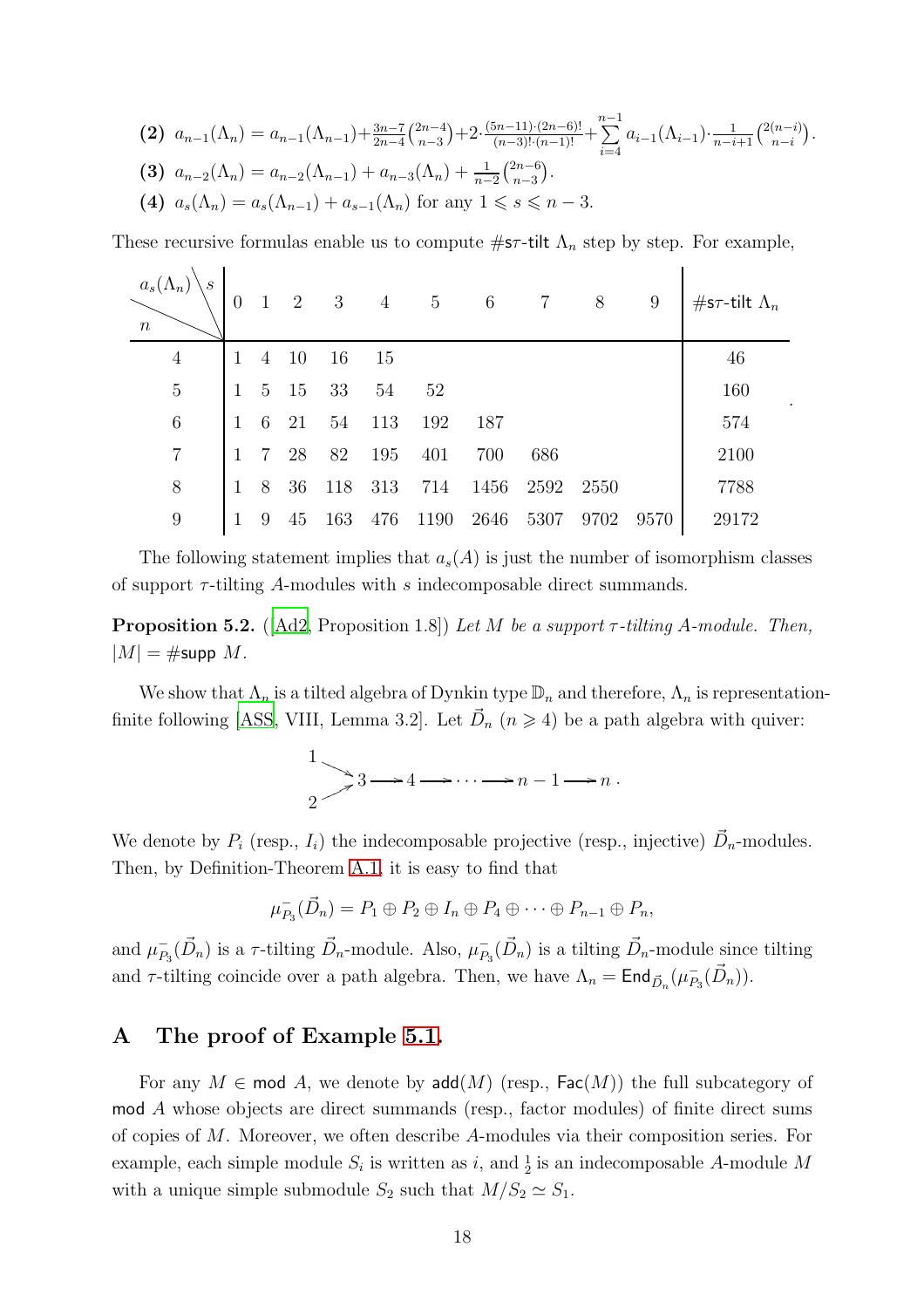Let  $(M, P)$  be a pair with  $M \in \text{mod } A$  and  $P \in \text{proj } A$ . It is called a support  $\tau$ -tilting (resp., almost complete support  $\tau$ -tilting) pair if M is  $\tau$ -rigid,  $\text{Hom}_{A}(P, M) = 0$  and  $|M| + |P| = |A|$  (resp.,  $|M| + |P| = |A| - 1$ ). Obviously,  $(M, P)$  is a support  $\tau$ -tilting pair if and only if M is a  $\tau$ -tilting  $(A/AeA)$ -module and  $P = eA$ . It is also useful to recall from [\[AIR](#page-27-0), Theorem 2.18] that any basic almost complete support  $\tau$ -tilting pair is a direct summand of exactly two basic support  $\tau$ -tilting pairs.

We recall the definition of left mutations, which is the core of  $\tau$ -tilting theory.

<span id="page-18-0"></span>**Definition-Theorem A.1.** ([\[AIR](#page-27-0), Definition 2.19, Theorem 2.30]) Let  $T = M \oplus N$  be a basic support  $\tau$ -tilting A-module with an indecomposable direct summand M satisfying  $M \notin \text{Fac}(N)$ . We take an exact sequence with a minimal left  $\text{add}(N)$ -approximation f:

$$
M \xrightarrow{f} N' \longrightarrow \text{coker } f \longrightarrow 0.
$$

We call  $\mu_M^-(T) := (\mathsf{coker}\; f) \oplus N$  the left mutation of T with respect to M, which is again a basic support  $\tau$ -tilting A-module.

We may construct a graph  $\mathcal{H}(\mathsf{sr}\text{-}\mathsf{tilt}\;A)$  by drawing an arrow from M to N if N is a left mutation of M. It has been proven that  $\mathcal{H}(\mathsf{sr}\text{-}tilt)$  is exactly the Hasse quiver on the poset s $\tau$ -tilt A with respect to a partial order  $\leq$ . Here, for any  $M, N \in \mathsf{sr}\text{-}$ tilt A,  $N \leq M$  if  $\textsf{Fac}(N) \subseteq \textsf{Fac}(M)$ . We point out that any  $\tau$ -tilting finite algebra A admits a finite connected Hasse quiver  $\mathcal{H}(\mathsf{s}\tau\text{-tilt} \mathsf{H} \Lambda)$ .

We denote by  $Q_s(A)$  the set of pairwise non-isomorphic basic support  $\tau$ -tilting A-modules with support-rank s. In order to give a proof of Example [5.1,](#page-16-0) we need the following observation. Let  $\mathbf{A}_n$  be the path algebra presented by

 $1 \longrightarrow 2 \longrightarrow 3 \longrightarrow \cdots \longrightarrow n-1 \longrightarrow n$ .

Then, the indecomposable projective  $A_n$ -module  $P_1$  at vertex 1 is the unique indecomposable projective-injective  $A_n$ -module.

<span id="page-18-1"></span>**Lemma A.2.** ( $[Ad2, Proposition 2.32, Theorem 2.33]$  $[Ad2, Proposition 2.32, Theorem 2.33]$ ) *With the above notations, any*  $\tau$ *tilting*  $A_n$ -module T contains  $P_1$  as an indecomposable direct summand. Moreover, there *exists a bijection*

$$
Q_n(\mathbf{A}_n) \longleftrightarrow Q_{n-1}(\mathbf{A}_n)
$$

*given by*  $Q_n(\mathbf{A}_n) \ni T \longmapsto T/P_1 \in Q_{n-1}(\mathbf{A}_n)$ .

It is immediate that  $a_n(\mathbf{A}_n) = a_{n-1}(\mathbf{A}_n)$ . This can also be verified by the formula

$$
a_s(\mathbf{A}_n) = \frac{n-s+1}{n+1} \binom{n+s}{s},
$$

which is given by [\[ONFR](#page-29-12)].

In the following, we divide the proof of Example [5.1](#page-16-0) into several propositions. As a beginning, we find the number  $\#\text{sr-tilt }\Lambda_4$  by computing the left mutations starting with Λ4. Since the number is small, we can do this by hand.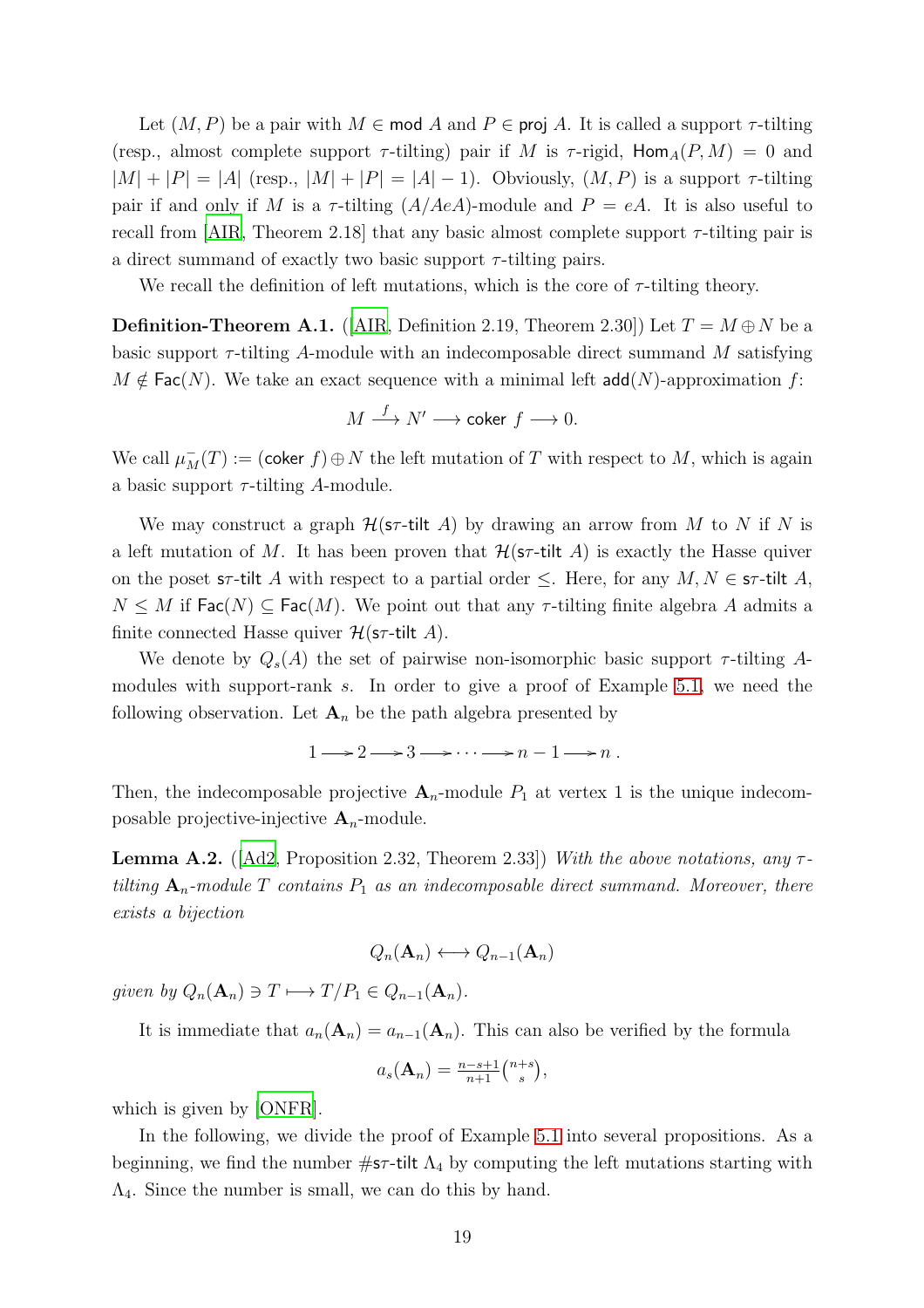**Example A.3.** Let  $P_i$  be the indecomposable projective  $\Lambda_4$ -module at vertex i. Then,

$$
P_1 = 2\frac{1}{4}^1
$$
,  $P_2 = \frac{2}{4}$ ,  $P_3 = \frac{3}{4}$  and  $P_4 = 4$ .

By direct calculation, we find that (1) all  $\tau$ -tilting  $\Lambda_4$ -modules are

| $\left.\begin{smallmatrix}1\\2\end{smallmatrix}\right\downarrow 3\oplus\left.\begin{smallmatrix}2\\4\end{smallmatrix}\oplus 3\end{smallmatrix}\right\vert\left.\begin{smallmatrix}1\\2\end{smallmatrix}\right\downarrow 3\oplus\left.\begin{smallmatrix}2\\4\end{smallmatrix}\oplus 3\end{smallmatrix}\right\vert\left.\begin{smallmatrix}1\\2\end{smallmatrix}\right\downarrow 3\oplus\left.\begin{smallmatrix}1\\3\end{smallmatrix}\oplus 3\end{smallmatrix}\right\vert\left.\begin{smallmatrix}1\\2\end{smallmatrix}\right\downarrow 3\oplus\left.\begin{smallmatrix}1\\2\end{smallmatrix}\right\downarrow 3\oplus$ |  |                                                                                                                                                                                                                                                                                                                                                                                                                                                                                                                                             |
|------------------------------------------------------------------------------------------------------------------------------------------------------------------------------------------------------------------------------------------------------------------------------------------------------------------------------------------------------------------------------------------------------------------------------------------------------------------------------------------------------------------------------------------------------------------------------------------------------------------------|--|---------------------------------------------------------------------------------------------------------------------------------------------------------------------------------------------------------------------------------------------------------------------------------------------------------------------------------------------------------------------------------------------------------------------------------------------------------------------------------------------------------------------------------------------|
|                                                                                                                                                                                                                                                                                                                                                                                                                                                                                                                                                                                                                        |  | $\left.\begin{smallmatrix}1\cr 2\cr 4\cr \end{smallmatrix}\oplus\left.\begin{smallmatrix}2\cr 4\cr \end{smallmatrix}\oplus\left.\begin{smallmatrix}1\cr 2\cr 4\cr \end{smallmatrix}\right\}\oplus\left.\begin{smallmatrix}1\cr 2\cr 4\cr \end{smallmatrix}\oplus\left.\begin{smallmatrix}2\cr 2\cr 4\cr \end{smallmatrix}\right\}\oplus\left.\begin{smallmatrix}1\cr 2\cr 3\cr \end{smallmatrix}\oplus\left.\begin{smallmatrix}1\cr 3\cr 2\cr \end{smallmatrix}\oplus\left.\begin{smallmatrix}1\cr 3\cr 2\cr \end{smallmatrix}\right\}\opl$ |
|                                                                                                                                                                                                                                                                                                                                                                                                                                                                                                                                                                                                                        |  | $\left.\begin{smallmatrix}1\ 2\ 4\ 3\ \end{smallmatrix} \oplus \begin{smallmatrix}1\ 3\ 4\ \end{smallmatrix} \oplus \begin{smallmatrix}1\ 2\ 4\ 3\ \end{smallmatrix} \oplus \begin{smallmatrix}1\ 3\ 4\ \end{smallmatrix} \oplus \begin{smallmatrix}3\ 4\ 2\ \end{smallmatrix} \oplus \begin{smallmatrix}2\ 3\ 4\ \end{smallmatrix} \end{smallmatrix}\right\}\left.\begin{smallmatrix}1\ 2\ 4\ 3\ \end{smallmatrix} \oplus \begin{smallmatrix}1\ 2\ 2\ \end{smallmatrix} \oplus \begin{smallmatrix}1\ 2\ 2\ \end{small$                     |

(2) all support  $\tau$ -tilting  $\Lambda_4$ -modules with support-rank 3 are

| $\frac{1}{3} \oplus \frac{1}{2} \oplus \frac{1}{2 \cdot 3}$ 2 $\oplus$ 3 $\oplus$ $\frac{1}{2 \cdot 3}$ 3 $\oplus$ $\frac{3}{4} \oplus$ $\frac{2}{4}$ $\oplus$ $\frac{3}{4}$ $\oplus$ $\frac{3}{4}$ $\oplus$ $\frac{1}{4}$ $\oplus$ $\frac{1}{2}$ $\oplus$ $\frac{1}{4}$ $\oplus$ $\frac{1}{3}$ $\oplus$ $\stackrel{1}{4}$ |  |  |
|----------------------------------------------------------------------------------------------------------------------------------------------------------------------------------------------------------------------------------------------------------------------------------------------------------------------------|--|--|
|                                                                                                                                                                                                                                                                                                                            |  |  |
| $2 \oplus \frac{1}{2} \oplus \frac{1}{2} \left  \begin{array}{c} 2 \\ 4 \oplus 2 \oplus \frac{2}{4} \end{array} \right  2 \oplus 2 \oplus \frac{2}{4} \left  \begin{array}{c} 1 \\ 1 \oplus \frac{1}{3} \oplus \frac{1}{2} \end{array} \right  2 \oplus \frac{3}{4} \oplus 3$                                              |  |  |

(3) all support  $\tau$ -tilting  $\Lambda_4$ -modules with support-rank 2 are

$$
\frac{3}{4} \oplus 4 \left[ \frac{2}{4} \oplus 4 \right] \left[ \frac{1}{2} \oplus 2 \right] \left[ \frac{1}{3} \oplus 3 \right] \left[ 1 \oplus 4 \right] \left[ \frac{3}{4} \oplus 3 \right] \left[ \frac{2}{4} \oplus 2 \right] \left[ \frac{1}{2} \oplus 1 \right] \left[ \frac{1}{3} \oplus 1 \right] \left[ 2 \oplus 3 \right].
$$

Combining the above with  $a_0(\Lambda_4) = 1$  and  $a_1(\Lambda_4) = 4$ , we conclude that  $\#\text{sr-tilt }\Lambda_4 = 46$ .

<span id="page-19-0"></span>**Proposition A.4.** *For any*  $n \geq 4$  *and*  $1 \leq s \leq n-3$ *, we have* 

$$
a_s(\Lambda_n) = a_s(\Lambda_{n-1}) + a_{s-1}(\Lambda_n).
$$

*Proof.* Let  $e_i$  be the idempotent of  $\Lambda_n$  at vertex i. For any support  $\tau$ -tilting  $\Lambda_n$ -module M satisfying  $Me_n = 0$ , it is obvious that M is a support  $\tau$ -tilting  $\Lambda_{n-1}$ -module. Then, let  $Q_s(\Lambda_n; e_n)$  be the set of the support  $\tau$ -tilting  $\Lambda_n$ -modules T with support-rank s and  $Te_n \neq 0$ . We show that there is a bijection

$$
\mathfrak{q}: Q_s(\Lambda_n; e_n) \longrightarrow Q_{s-1}(\Lambda_n),
$$

and then, the statement follows from this bijection.

Let X be an indecomposable  $\Lambda_n$ -module with support-rank  $t \leq n-3$  and  $Xe_n \neq 0$ . Then,  $X$  is an indecomposable module over a path algebra of type  $A$  and it corresponds to a root so that  $X$  is of the form

$$
S_{n-t+1}
$$
  

$$
\vdots
$$
  

$$
S_{n-1}
$$
  

$$
S_n
$$

In this case, we denote X by  $[n - t + 1, n]$ .

Let  $T \in Q_s(\Lambda_n; e_n)$  and  $(T, P)$  the corresponding support  $\tau$ -tilting pair. There exists at least one indecomposable direct summand of T, say X, which satisfies  $X_{\mathcal{C}_n} \neq 0$  and we choose  $X := [n - t + 1, n]$  of the largest possible length t.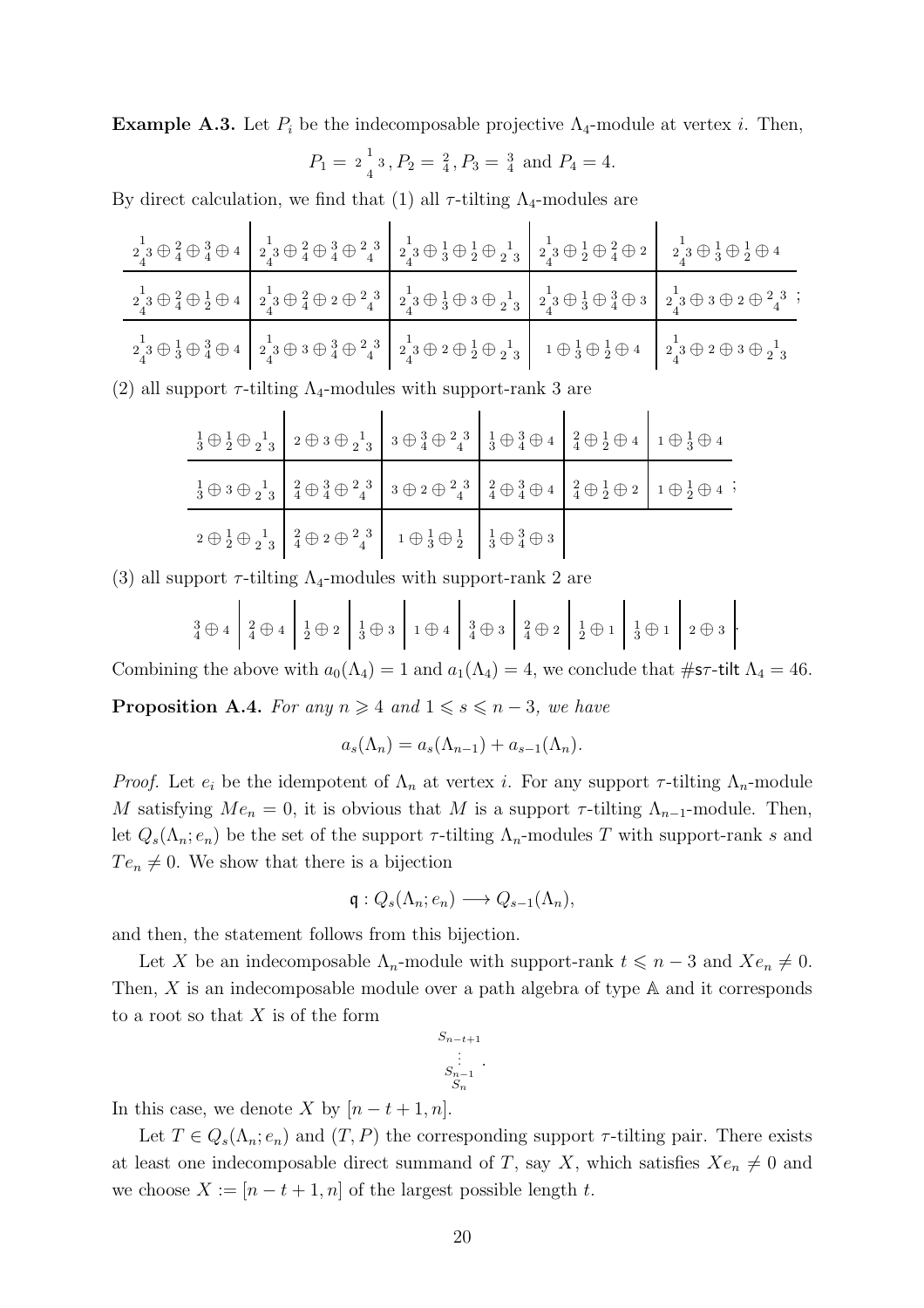(1) We show that  $Te_m = 0$  for any arrow  $m \longrightarrow n-t+1$ . In fact, if  $t = s$ , it is true since T is support-rank s. If  $t \le s-1$ , the inequality  $n-t+1 \ge 5$  makes m unique and  $m = n - t$ . By the maximality of X, the number of indecomposable direct summands X' of T with  $X' e_n \neq 0$  is at most t and  $t + |P| = t + n - s \leq n - 1$ . (Note that  $X'e_{n-t} = 0$  is obvious.) We consider the remaining indecomposable direct summand Y of T satisfying  $Ye_n = 0$ . Suppose that  $Ye_{n-t} \neq 0$ . It is enough to consider the following five types of  $Y$ :

S1 S2 S3 S4 . . . Sn−t . . . Sa , S2 S3 S4 . . . Sn−t . . . Sa , S2 S4 . . . Sn−t . . . Sa , S3 S4 . . . Sn−t . . . Sa , S4 . . . Sn−t . . . Sa ,

where  $4 \leq n-t \leq a \leq n-1$ . One can check that  $[n-t+1, a+1]$  is a submodule of  $\tau Y$ for any type above. Then,  $\text{Hom}_{\Lambda_n}(X, \tau Y) \neq 0$  and it contradicts with  $T \in Q_s(\Lambda_n; e_n)$ . Therefore, we must have  $Ye_{n-t} = 0$ .

(2) According to (1), we can divide T into a direct sum  $W \oplus Z$  such that supp  $W =$  ${e_{n-t+1}, \ldots, e_{n-1}, e_n}$ , supp W ∩ supp  $Z = \emptyset$  and supp Z does not contain  $e_m$  with  $m \longrightarrow n - t + 1$ . Then, we define

$$
\Lambda_{[n-t+1,n]} := \Lambda_n / \langle e_1 + e_2 + \cdots + e_{n-t} \rangle.
$$

Since  $T \in Q_s(\Lambda_n; e_n)$  and the supports of W and Z are disjoint, W is actually a support  $\tau$ -tilting  $\Lambda_n$ -module by repeatedly calculating the left mutations started at direct summands of Z. By Proposition [5.2,](#page-17-0)  $|W| = t$  since the support-rank of W is t. Then, W becomes a  $\tau$ -tilting  $\Lambda_{[n-t+1,n]}$ -module. We note that X is the unique indecomposable projective-injective  $\Lambda_{[n-t+1,n]}$ -module since  $\Lambda_{[n-t+1,n]}$  is isomorphic to the path algebra  $\mathbf{A}_t$ . By Lemma [A.2,](#page-18-1) the quotient module  $W/X$  is a support  $\tau$ -tilting  $\Lambda_{[n-t+1,n]}$ -module with support-rank  $t-1$ .

(3) Based on the analysis in (1) and (2), we define  $U := T/X$  for any  $T \in Q_s(\Lambda_n; e_n)$ . Since T is a support  $\tau$ -tilting  $\Lambda_n$ -module with support-rank s, U is a support  $\tau$ -tilting  $\Lambda_n$ -module with support-rank  $s-1$  by  $W/X \in Q_{t-1}(\Lambda_{[n-t+1,n]})$  and the fact that the supports of W and Z are disjoint. Thus, we may define the map from  $Q_s(\Lambda_n; e_n)$  to  $Q_{s-1}(\Lambda_n)$  by  $\mathfrak{q}(T) = U$ .

Next, we show that the map q defined above is a bijection. On the one hand, we know that q is an injection. By the analysis in (2), we may define  $T_1 := Z_1 \oplus X_1 \oplus V_1 \in Q_s(\Lambda_n; e_n)$ and  $T_2 := Z_2 \oplus X_2 \oplus V_2 \in Q_s(\Lambda_n; e_n)$  such that

- $X_i = [n t_i + 1, n]$  for  $i = 1, 2$ ,
- supp  $Z_1$  is included in  $\{e_1, e_2, \ldots, e_{n-t_1-1}\},$
- supp  $Z_2$  is included in  $\{e_1, e_2, \ldots, e_{n-t_2-1}\},\$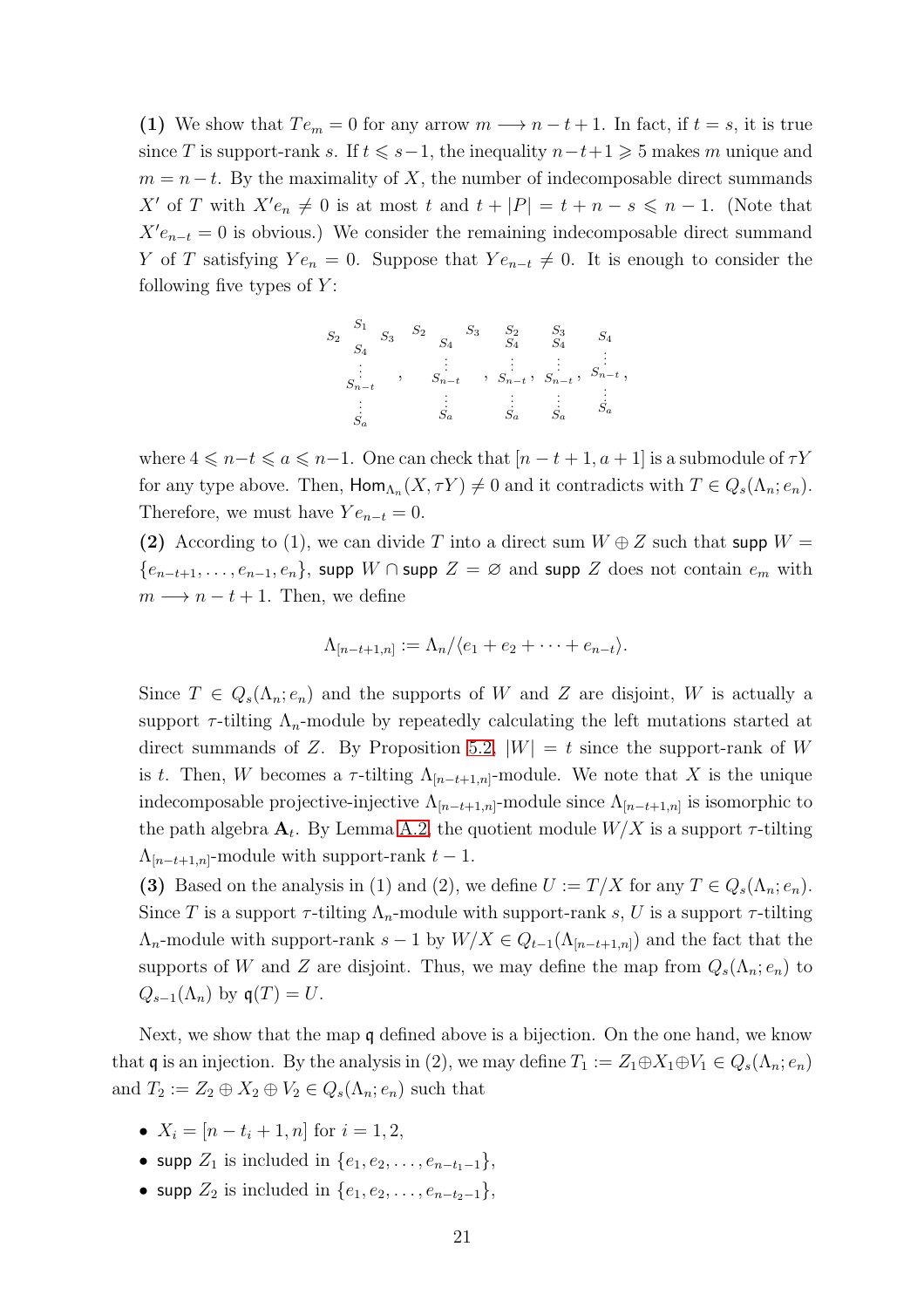- supp  $V_1 = \{e_{n-t_1+1}, e_{n-t_1+2}, \ldots, e_{i_1-1}, e_{i_1+1}, \ldots, e_n\}$  with exactly one  $e_{i_1}$  satisfying  $V_1e_{i_1} = 0$  for  $n - t_1 + 1 \leq i_1 \leq n$ ,
- supp  $V_2 = \{e_{n-t_2+1}, e_{n-t_2+2}, \ldots, e_{i_2-1}, e_{i_2+1}, \ldots, e_n\}$  with exactly one  $e_{i_2}$  satisfying  $V_2e_{i_2} = 0$  for  $n - t_2 + 1 \leq i_2 \leq n$ .

Obviously,  $X_1 \neq X_2$  if and only if  $t_1 \neq t_2$ . If  $X_1 = X_2$ ,  $T_1 \neq T_2$  implies  $Z_1 \oplus V_1 \neq Z_2 \oplus V_2$ . Then, we assume that  $X_1 \neq X_2$ . If we list the idempotents by increasing the subscripts, the last two idempotents outside of supp  $(Z_1 \oplus V_1)$  must be  $\{e_{n-t_1}, e_{i_1}\}\$  and the last two idempotents outside of supp  $(Z_2 \oplus V_2)$  must be  $\{e_{n-t_2}, e_{i_2}\}\$ . Since  $t_1 \neq t_2$ , we have  $e_{n-t_1} \neq e_{n-t_2}$  so that supp  $(Z_1 \oplus V_1)$  and supp  $(Z_2 \oplus V_2)$  are different. Thus, we conclude that  $\mathfrak{q}(T_1) \neq \mathfrak{q}(T_2)$  if  $T_1 \neq T_2 \in Q_s(\Lambda_n; e_n)$ .

On the other hand, q is a surjection. We assume that  $U \in Q_{s-1}(\Lambda_n)$ . Since  $s-1 \leq$  $n-4$ , there are at least 4 idempotents of  $\Lambda_n$  outside of supp U.

- If there are exactly 4 idempotents  $e_1, e_2, e_3$  and  $e_i$  with  $4 \leq i \leq n$  outside of supp U, then  $s = n - 3$  and U becomes a support  $\tau$ -tilting  $\Lambda_{4n}$ -module with support-rank  $n-4$ . Let  $P := [4, n]$  be the indecomposable projective  $\Lambda_{4,n}$ -module at vertex 4. Since  $\Lambda_{[4,n]}$  is isomorphic to the path algebra  $\mathbf{A}_{n-3}$ , we have  $T := P \oplus U \in$  $Q_{n-3}(\Lambda_n; e_n)$  by Lemma [A.2,](#page-18-1) and T maps to U.
- Otherwise, there are at least two idempotents in  $\{e_4, e_5, \ldots, e_n\}$  outside of supp U. Let  $j > i > \cdots \geq 4$  be the first two numbers in decreasing order of such subscripts. Then,  $e_{i+1}$  does not appear in supp  $\tau U$ , and we can find an indecomposable projective  $\Lambda_n$ -module  $P := [i + 1, n]$  such that  $\text{Hom}_{\Lambda_n}(P, \tau U) = 0$ . Hence,  $T := P \oplus U \in Q_s(\Lambda_n; e_n)$ . In fact,  $Te_j \neq 0$  and  $Te_{j'} = 0$  for any  $j' \neq j$  satisfying  $Ue_{j'}=0$ . Moreover, T maps to U.

 $\Box$ 

Therefore, q is a surjection.

We denote by  $[2, 4, \ldots, n]$  (resp.,  $[3, 4, \ldots, n]$ ) the indecomposable projective  $\Lambda_n$ module at vertex 2 (resp., 3).

<span id="page-21-0"></span>**Proposition A.5.** For any  $n \geq 4$ , we have

$$
a_{n-2}(\Lambda_n) = a_{n-2}(\Lambda_{n-1}) + a_{n-3}(\Lambda_n) + a_{n-3}(\mathbf{A}_{n-3}).
$$

*Proof.* Let  $e_i$  be the idempotent of  $\Lambda_n$  at vertex i. For any support  $\tau$ -tilting  $\Lambda_n$ -module M satisfying  $Me_n = 0$ , it is obvious that M is a support  $\tau$ -tilting  $\Lambda_{n-1}$ -module. Then, the number of such modules with support-rank  $n-2$  is  $a_{n-2}(\Lambda_{n-1})$ .

Let  $Q_{n-2}(\Lambda_n; e_n)$  be the set of support  $\tau$ -tilting  $\Lambda_n$ -modules T with support-rank  $n-2$  and  $Te_n \neq 0$ . For any  $T \in Q_{n-2}(\Lambda_n; e_n)$ , we denote it by  $T = X \oplus U$  with an indecomposable direct summand X satisfying  $Xe_n \neq 0$ . We may set  $X := [n - t + 1, n]$ of the largest possible length t, while  $X = [2, 4, \ldots, n]$  is also allowed if  $t = n - 2$ . We show that  $\mu_X^-(T) = U$  and therefore,  $U \in Q_{n-3}(\Lambda_n)$ . Then, we can define a map q from  $Q_{n-2}(\Lambda_n; e_n)$  to  $Q_{n-3}(\Lambda_n)$  by  $\mathfrak{q}(T) = U$ .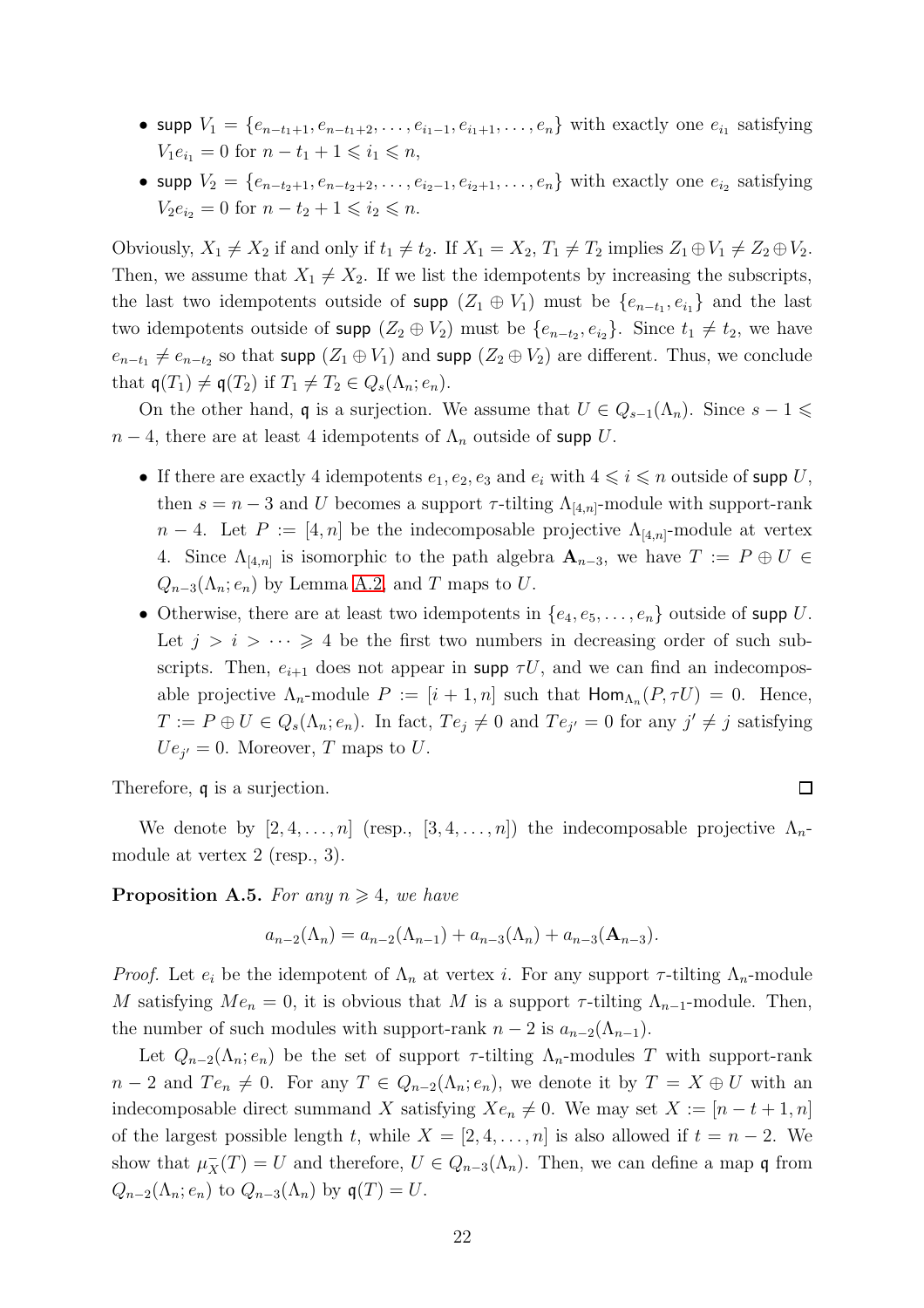- If  $t \leq n-3$ , this is similar to the situation in the proof of Proposition [A.4.](#page-19-0) Thus,  $Te_m = 0$  for any arrow  $m \longrightarrow n - t + 1$  such that  $T = X \oplus V \oplus Z$ , where  $X \oplus V$ is a  $\tau$ -tilting  $\Lambda_{[n-t+1,n]}$ -module with the unique indecomposable projective-injective  $\Lambda_{[n-t+1,n]}$ -module X, the supports of  $X \oplus V$  and Z are disjoint and supp Z does not contain  $e_m$  with  $m \longrightarrow n-t+1$ . By Lemma [A.2,](#page-18-1) we have  $\mu_X^-(T) = V \oplus Z$ . In this case,  $\mathfrak{q}(T_1) \neq \mathfrak{q}(T_2)$  if  $T_1 \neq T_2 \in Q_{n-2}(\Lambda_n; e_n)$ .
- Let  $t = n 2$ . Then, supp X is either  $\{e_2, e_4, \ldots, e_n\}$  or  $\{e_3, e_4, \ldots, e_n\}$  such that X is uniquely determined (since supp  $X$  cannot contain all the idempotents  $\{e_2, e_3, e_4, \ldots, e_n\}$ . Then,  $Te_1 = 0$  is obvious and  $\mu_X^-(T) = U$  is also true. In fact, let  $T := X \oplus U$  and  $X := [2, 4, \ldots, n]$ . The condition  $Te_1 = Te_3 = 0$  makes T to be a  $\tau$ -tilting  $\mathbf{A}_{n-2}$ -module and makes X to be the unique indecomposable projectiveinjective  $\mathbf{A}_{n-2}$ -module. By Definition-Theorem [A.1,](#page-18-0) we deduce that  $\mu_X^-(T) = U$ . Similarly, one can observe the fact  $\mu_X^-(T) = U$  for  $X = [3, 4, \ldots, n]$ .

Let  $X_1 := [2, 4, \ldots, n]$  and  $X_2 := [3, 4, \ldots, n]$ . We observe that the map q defined above is not an injection because  $q(X_1 \oplus U) = q(X_2 \oplus U) = U$  whenever U is a  $\tau$ -tilting  $\Lambda_{[4,n]}$ -module, which appears in the case  $t = n-2$ . Also, it will be useful to mention that for any  $T \in Q_{n-2}(\Lambda_n; e_n)$ , if there exists an idempotent  $e_i \in \{e_4, e_5, \ldots, e_n\}$  satisfying  $Te_i = 0$ , then  $t \leq n - i \leq n - 4$ .

Next, we show that the map  $q: Q_{n-2}(\Lambda_n; e_n) \to Q_{n-3}(\Lambda_n)$  is a surjection. For any  $U \in Q_{n-3}(\Lambda_n)$ , there exist exactly three idempotents of  $\Lambda_n$  outside of supp U.

• Suppose that there are at least two idempotents in  $\{e_4, e_5, \ldots, e_n\}$  outside of supp U. Let  $j > i \geq 4$  (or  $j > i > k \geq 4$  if k exists) be the order of such numbers. Then,  $e_{i+1}$ does not appear in supp  $\tau U$ , so that  $\text{Hom}_{\Lambda_n}(P, \tau U) = 0$  with the indecomposable projective  $\Lambda_n$ -module  $P := [i + 1, n]$ . Hence,  $P \oplus U \in Q_{n-2}(\Lambda_n; e_n)$  maps to U.

Note that for any Y satisfying  $Y \oplus U \in Q_{n-2}(\Lambda_n; e_n)$  and  $\mathfrak{q}(Y \oplus U) = U$ , the support-rank of  $Y \oplus U$  is the support-rank of U plus 1. Then, there always exists an idempotent  $e_k \in \{e_4, e_5, \ldots, e_n\}$  satisfying  $(Y \oplus U)e_k = 0$ , so that  $Y \oplus U$  is included in the case  $t \leq n - 4$ . By the injectivity of q in the case  $t \leq n - 3$ , we conclude that  $P \oplus U \in Q_{n-2}(\Lambda_n; e_n)$  is uniquely determined in this case.

• Suppose that there is exactly one idempotent  $e_i$  in  $\{e_4, e_5, \ldots, e_n\}$  outside of supp U, i.e., there are exactly two idempotents of  $e_1, e_2, e_3$  outside of supp U.

If  $Ue_1 \neq 0, Ue_2 = 0, Ue_3 = 0$ , then  $U = S_1 \oplus V$ , where V is a support  $\tau$ -tilting  $\Lambda_{[4,n]}$ -module with support-rank  $n-4$ . We observe that  $(U, P_2 \oplus P_3)$  is an almost complete support  $\tau$ -tilting pair, so that it has two completions and one of which is  $(U, P_2 \oplus P_3 \oplus P_i)$ . Since  $Ue_i \neq 0$  for any  $i \neq j \geq 4$ ,  $(U, P_2 \oplus P_3 \oplus P_i)$  cannot be a support  $\tau$ -tilting pair and then, the other completion must be of the form  $(U \oplus Y, P_2 \oplus P_3)$ . In particular,  $Y e_2 = Y e_3 = 0$  holds. Since Y is indecomposable and cannot be  $S_1$ ,  $Ye_1 = 0$  also holds. Since the support-rank of  $Y \oplus U$  is the supportrank of U plus 1, we must have  $Ye_i \neq 0$ . Then,  $Y \oplus V$  is a  $\tau$ -tilting  $\Lambda_{[4,n]}$ -module.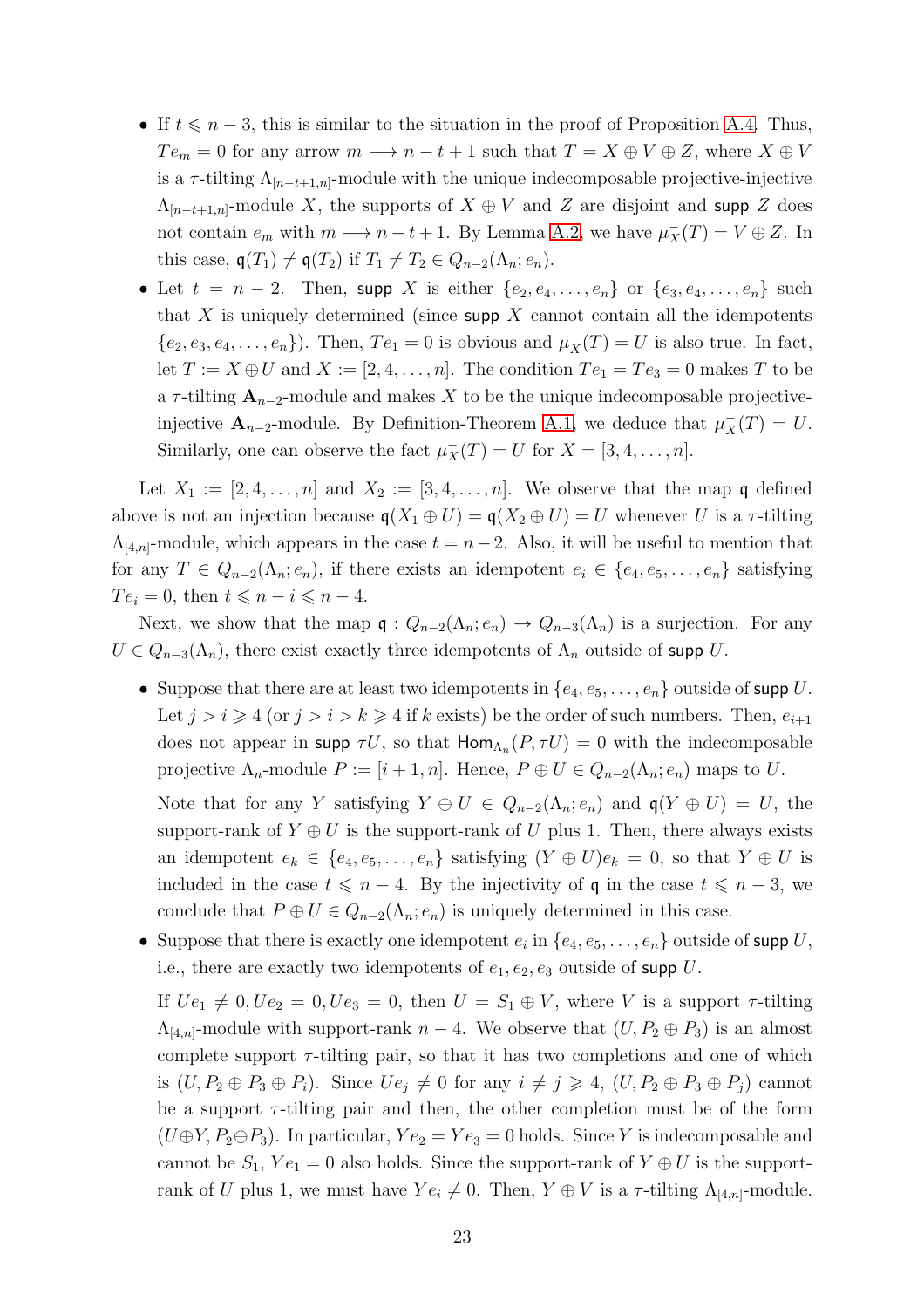Since V is support-rank  $n-4$ , it cannot have [4, n] as a direct summand. By Lemma [A.2,](#page-18-1)  $Y = [4, n]$  is unique and  $Y \oplus U \in Q_{n-2}(\Lambda_n; e_n)$ . Moreover,  $\mathfrak{q}(Y \oplus U) = U$ .

If  $Ue_1 = 0, Ue_2 \neq 0, Ue_3 = 0$ , similar to the above case, we can find a Y satisfying  $Ye_1 = Ye_3 = 0$  such that  $Y \oplus U \in Q_{n-2}(\Lambda_n; e_n)$  maps to U. Then, U can be considered as a support  $\tau$ -tilting  $A_{n-2}$ -module with support-rank  $n-3$  as well as  $Y \oplus U$  can be considered as a  $\tau$ -tilting  $\mathbf{A}_{n-2}$ -module. By Lemma [A.2,](#page-18-1) Y is unique and it must be  $X_1$ .

If  $Ue_1 = 0, Ue_2 = 0, Ue_3 \neq 0$ , similar to above,  $X_2 \oplus U \in Q_{n-2}(\Lambda_n; e_n)$  maps to U and  $X_2$  is uniquely determined by Lemma [A.2.](#page-18-1)

• Suppose that  $e_1, e_2, e_3$  are outside of supp U. Then, U is actually a  $\tau$ -tilting  $\Lambda_{[4,n]}$ module and  $[4, n]$  must be an indecomposable (projective) direct summand of U following Lemma [A.2.](#page-18-1) Then,  $\text{Hom}_{\Lambda_n}(X_i, \tau U) = 0$  for  $i = 1, 2$  implies that  $X_1 \oplus$  $U, X_2 \oplus U \in Q_{n-2}(\Lambda_n; e_n)$  and both of them are mapped to U.

We show that  $X_1$  and  $X_2$  are the only possible cases. Assume that  $Y \oplus U \in$  $Q_{n-2}(\Lambda_n; e_n)$  maps to U. Then, only one of  $Ye_1, Ye_2, Ye_3$  is not zero. If  $Ye_1 \neq 0$ , Y must be  $S_1$  since Y is indecomposable and  $Ye_2 = Ye_3 = 0$ . But, this contradicts with the fact  $Ye_n \neq 0$  deduced by  $q(Y \oplus U) = U$ . We have either  $Ye_1 = Ye_2 = 0$ ,  $Ye_3 \neq 0, Ye_n \neq 0$  or  $Ye_1 = Ye_3 = 0, Ye_2 \neq 0, Ye_n \neq 0$ , so that  $Y = X_1$  or  $X_2$ .

Now, we found that the map  $\mathfrak{q}: Q_{n-2}(\Lambda_n; e_n) \to Q_{n-3}(\Lambda_n)$  is indeed a surjection. If one wants to use this surjection to count the number of modules in  $Q_{n-2}(\Lambda_n; e_n)$ , one should note that both  $X_1 \oplus U$  and  $X_2 \oplus U$  are mapped to U whenever U is a  $\tau$ -tilting  $\Lambda_{4,n}$ -module, and it is the only part that needs to be double calculated. These are exactly the  $a_{n-3}(\Lambda_{[4,n]}) = a_{n-3}(\mathbf{A}_{n-3})$  pairs of modules in  $Q_{n-2}(\Lambda_n; e_n)$ . Therefore, the number of modules in  $Q_{n-2}(\Lambda_n; e_n)$  is  $a_{n-3}(\Lambda_n) + a_{n-3}(\Lambda_{n-3}).$  $\Box$ 

We define  $\mathbb{A}_2^1 := \mathbf{A}_2$  and  $\mathbb{A}_n^1 := KQ/\langle \alpha \beta \rangle$  for any  $n \geq 3$ , where

$$
Q: 1 \xrightarrow{\alpha} 2 \xrightarrow{\beta} 3 \longrightarrow \cdots \longrightarrow n-1 \longrightarrow n.
$$

<span id="page-23-0"></span>**Proposition A.6.** Let  $n \geq 4$ , we have

\n- (1) 
$$
a_s(\mathbb{A}_n^1) = a_s(\mathbb{A}_{n-1}^1) + a_{s-1}(\mathbb{A}_n^1)
$$
 for any  $1 \leq s \leq n-2$ .
\n- (2)  $a_{n-1}(\mathbb{A}_n^1) = a_{n-1}(\mathbb{A}_{n-1}^1) + a_{n-1}(\mathbf{A}_{n-1}) + a_{n-2}(\mathbf{A}_{n-2}) + \sum_{i=3}^{n-1} a_{i-1}(\mathbb{A}_{i-1}^1) \cdot a_{n-i}(\mathbf{A}_{n-i})$ .
\n- (3)  $a_n(\mathbb{A}_n^1) = a_{n-1}(\mathbf{A}_{n-1}) + a_{n-2}(\mathbf{A}_{n-2})$ .
\n

*Proof.* (1) The proof is similar to the proof of Proposition [A.4.](#page-19-0) We omit the details.

(2) By the definition of support  $\tau$ -tilting modules, we have

$$
a_{n-1}(\mathbb{A}_n^1) = \sum_{i=1}^n a_{n-1}(\mathbb{A}_n^1/\langle e_i \rangle).
$$

Then, one can easily check the formula.

(3) This follows from Proposition 2.32 and Theorem 2.33 in [\[Ad2\]](#page-27-11).

 $\Box$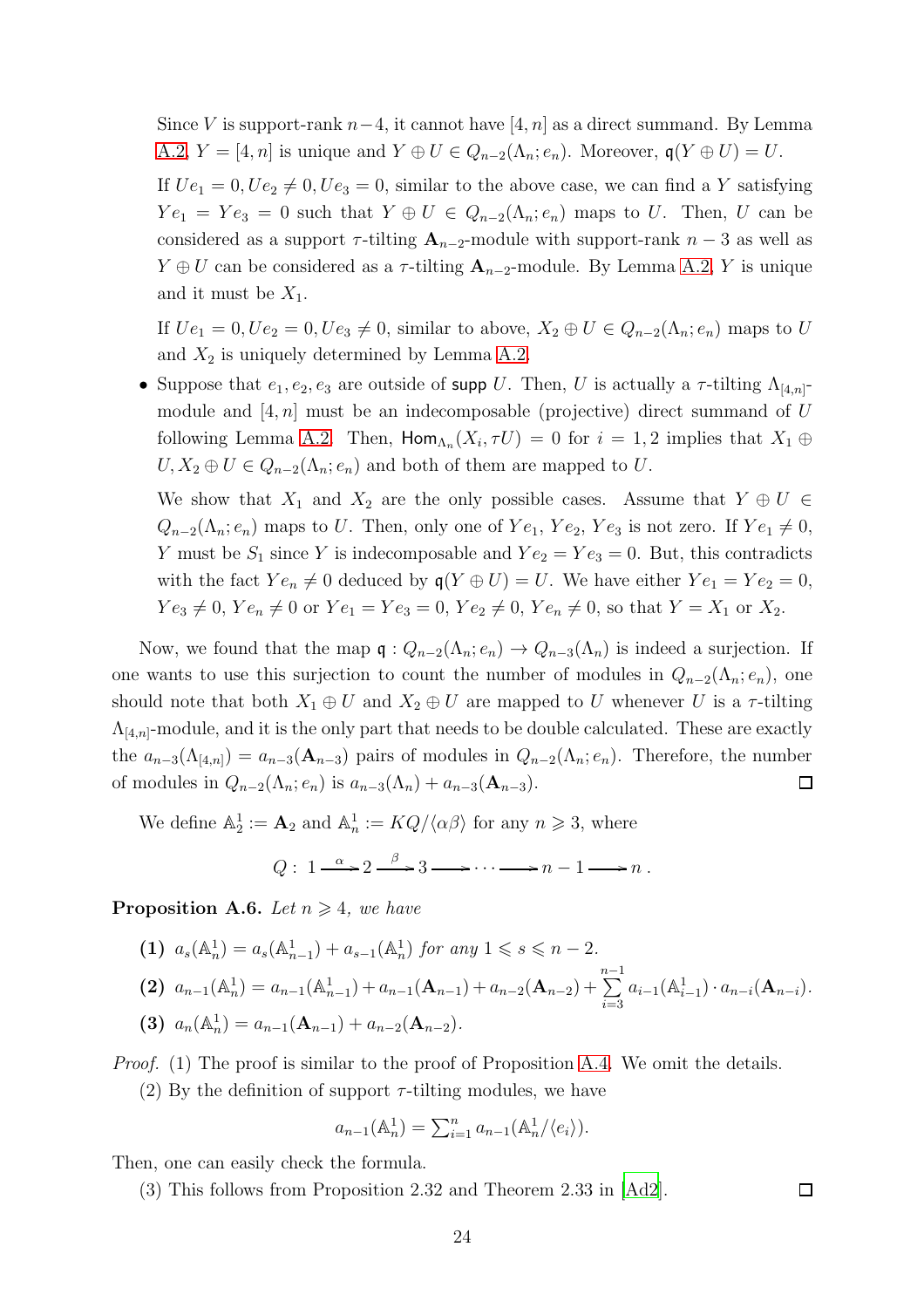By combining Proposition [A.6](#page-23-0) (3) and  $a_n(\mathbf{A}_n) = \frac{1}{n+1} \binom{2n}{n}$  $\binom{2n}{n}$ , we have

Corollary A.7.  $a_n(\mathbb{A}_n^1) = \frac{1}{n} {2n-2 \choose n-1}$  $\binom{2n-2}{n-1} + \frac{1}{n-1}$  $rac{1}{n-1} \binom{2n-4}{n-2}$  $\binom{2n-4}{n-2}$  *is the sequence*  $\underline{A005807}$  *in [\[Slo\]](#page-29-13).* 

Let  $\mathbf{D}_n$  be the path algebra presented by

$$
\frac{1}{2} \rightarrow 3 \rightarrow 4 \rightarrow \cdots \rightarrow n-1 \rightarrow n.
$$

We recall  $a_n(\mathbf{D}_n) = \frac{3n-4}{2n-2} \binom{2n-2}{n-2}$  $_{n-2}^{2n-2}$  from [\[ONFR\]](#page-29-12).

**Proposition A.8.** For any  $n \geq 5$ , we have

$$
a_{n-1}(\Lambda_n) = a_{n-1}(\Lambda_{n-1}) + a_{n-1}(\mathbf{D}_{n-1}) + 2a_{n-1}(\mathbb{A}_{n-1}^1) + \sum_{i=4}^{n-1} a_{i-1}(\Lambda_{i-1}) \cdot a_{n-i}(\mathbf{A}_{n-i}).
$$

*Proof.* This is similar to Proposition [A.6](#page-23-0) (2). We omit the details.

**Proposition A.9.** *For any*  $n \geq 4$ *, we have* 

$$
a_n(\Lambda_n) = a_{n-1}(\Lambda_n) - a_{n-3}(\mathbf{A}_{n-3}).
$$

*Proof.* Let  $P_i$  be the indecomposable projective  $\Lambda_n$ -module at vertex i. We explain the relation between  $Q_n(\Lambda_n)$  and  $Q_{n-1}(\Lambda_n)$  as follows.

(1) We show that a  $\tau$ -tilting  $\Lambda_n$ -module either has  $P_1$  as a direct summand or is of form  $1 \oplus \frac{1}{2} \oplus \frac{1}{3} \oplus V$  with V to be a  $\tau$ -tilting  $\Lambda_{[4,n]}$ -module. By the poset structure on sτ-tilt  $\Lambda_n$ , any τ-tilting  $\Lambda_n$ -module  $M \ncong \Lambda_n$  satisfies  $M \leq \mu_P^+$  $P_i(\Lambda_n)$  for some  $1 \leq i \leq n$ . Since  $\mu_P^ P_1(\Lambda_n)$  is not  $\tau$ -tilting and all  $\mu_{P_3}^ _{P_i}^-(\Lambda_n)$  with  $i \geq 2$  have  $P_1$  as a direct summand, if M does not have  $P_1$  as a direct summand, then there must exist a  $\tau$ -tilting  $\Lambda_n$ -module  $T := P_1 \oplus U$  such that  $M \leq \mu_P^{-1}$  $P_1(T)$ . Immediately, we have

**Case (a).** If  $T = P_1 \oplus U$  with  $Ue_1 = 0$ , then  $\mu_P^ P_1(T) = U$  by Definition-Theorem [A.1](#page-18-0) and  $U \in Q_{n-1}(\Lambda_n)$  by Proposition [5.2.](#page-17-0)

Suppose that  $Ue_1 \neq 0$ . We remark that U does not have  $S_1$  as a direct summand since  $\textsf{Hom}_{\Lambda_n}(P_1, \tau S_1) \neq 0$ . We define

$$
M_a:=\begin{smallmatrix}&1\\2&&3\\&4\\1&&1\\&3\\&a\end{smallmatrix}
$$

with  $4 \leq a \leq n-1$ . Then, U has at least one of  $\frac{1}{2}$ ,  $\frac{1}{3}$ ,  $\frac{1}{2}$  and  $M_a$  as a direct summand, because these modules are  $\tau$ -rigid and  $Ue_1 \neq 0$ . In particular, it is worth mentioning that the unique non-zero morphism f : P<sup>1</sup> → X for any X ∈ {<sup>1</sup> 2 , 1 3 , 2 1 3 , Ma}, is actually the projective cover of X and coker  $f = 0$ .

(a1) If  $U = \frac{1}{2} \oplus V$  with  $Ve_1 = 0$ , we have  $\mu_P^ P_1(T) = U$  by substituting coker  $f = 0$ into Definition-Theorem [A.1](#page-18-0) and hence,  $U \in Q_{n-1}(\Lambda_n)$ . Since  $\tau(\frac{1}{2}) = S_3$ , we have  $S_3 \not\subseteq$  top V so that  $Ve_3 = 0$ . This implies that  $Ue_3 = 0$  and  $Ue_i \neq 0$  for any  $i \neq 3$ .

 $\Box$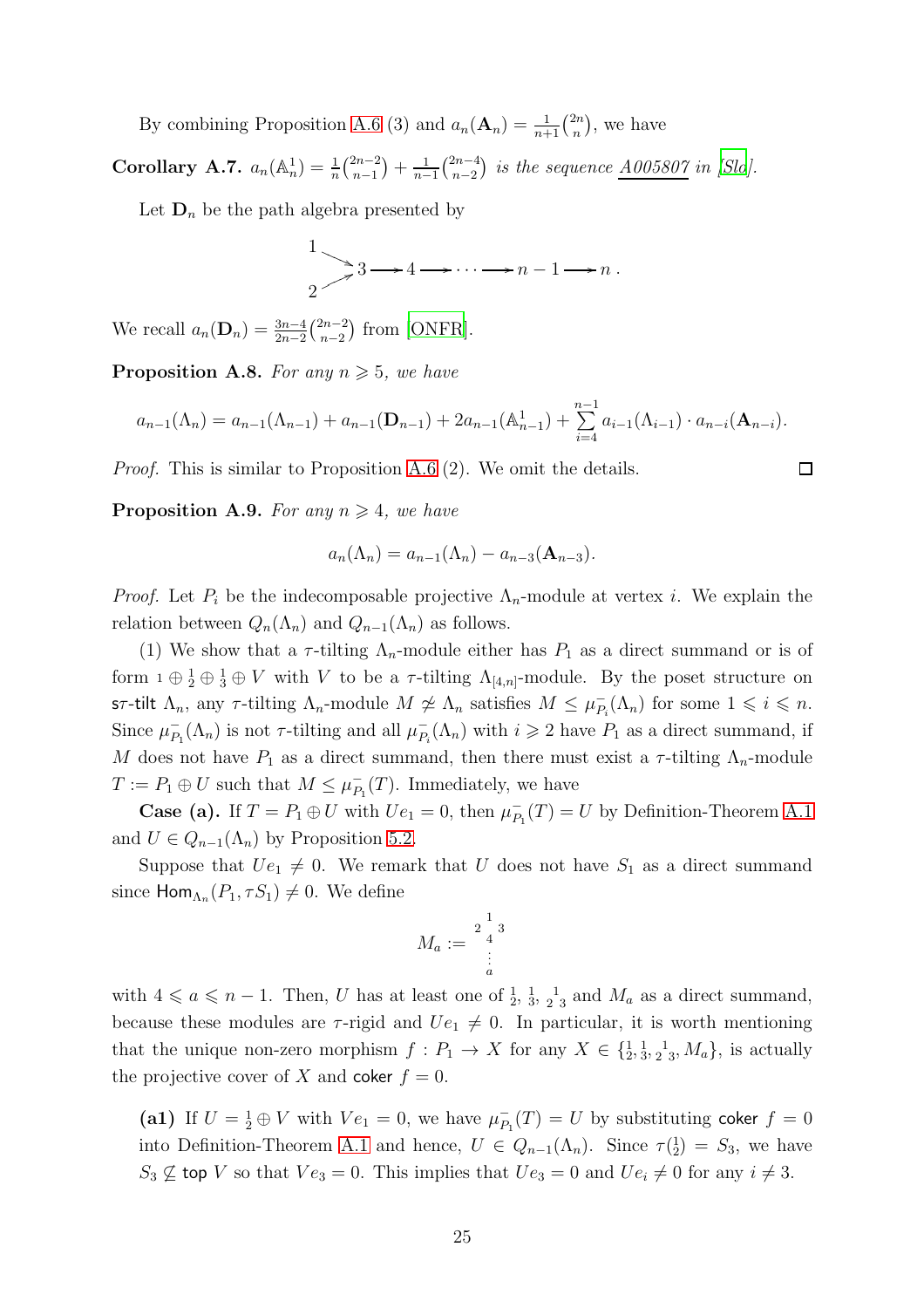(a2) If  $U = \frac{1}{3} \oplus V$  with  $Ve_1 = 0$ , we also have  $\mu_P^ P_1(T) = U$  and  $U \in Q_{n-1}(\Lambda_n)$ . Since  $\tau(\frac{1}{3}) = S_2$ , we have  $Ue_2 = 0$  and  $Ue_i \neq 0$  for any  $i \neq 2$ .

(a3) If U has exactly one of  $_2^1$  and  $M_a$  as a direct summand, we have  $\mu_P^ P_1(T) = U$ by substituting coker  $f = 0$  into Definition-Theorem [A.1](#page-18-0) and hence,  $U \in Q_{n-1}(\Lambda_n)$ . This implies that  $Ue_i = 0$  for exactly one i with  $4 \leq i \leq n$ .

(a4) If U has two of  $\frac{1}{2}$ ,  $\frac{1}{3}$ ,  $\frac{1}{2}$  and  $M_a$  as direct summands and one of the direct summands is  $\frac{1}{2}$  or  $M_a$ , we also have  $\mu_P^ P_{P_1}(T) = U$  since there exist epimorphisms from  $2^{\frac{1}{2}}$  or  $M_a$  to  $\frac{1}{2}$  and  $\frac{1}{3}$ . Then,  $U \in Q_{n-1}(\Lambda_n)$ . Since we can make sure that  $Ue_2 \neq 0$  and  $Ue_3 \neq 0$ , we have  $Ue_i = 0$  for exactly one i with  $4 \leq i \leq n$ .

(a5) If U has more than two of  $\frac{1}{2}$ ,  $\frac{1}{3}$ ,  $\frac{1}{2}$  and  $M_a$  as direct summands, it must have  $\frac{1}{2}$ <sup>1</sup><sub>3</sub> or  $M_a$  as a direct summand. Then, similar to the above, we have  $\mu_P^ P_1(T) = U$  and  $U \in Q_{n-1}(\Lambda_n)$ . This also implies that  $Ue_i = 0$  for exactly one i with  $4 \leq i \leq n$ .

Then, it remains to consider

**Case (b).** If  $T = P_1 \oplus \frac{1}{2} \oplus \frac{1}{3} \oplus V$  with  $Ve_1 = 0$ , then  $Ve_2 = Ve_3 = 0$ , so that V becomes a  $\tau$ -tilting  $\Lambda_{[4,n]}$ -module. In fact, if  $Ve_2 \neq 0$ , it implies  $S_2 \subseteq$  top V so that Hom<sub> $\Lambda_n$ </sub> $(V, S_2) \neq 0$ . Then,  $\tau({}_{3}^1) = S_2$  implies that  $Ve_2$  must be zero. Similarly,  $\tau({}_{2}^1) = S_3$ makes  $Ve_3$  to be zero. Then, we have  $\mu_P^ P_1(T) = 1 \oplus \frac{1}{2} \oplus \frac{1}{3} \oplus V$  by simple observation.

Now, we can claim that if a  $\tau$ -tilting  $\Lambda_n$ -module M does not have  $P_1$  as a direct summand,  $M \leq T' := 1 \oplus \frac{1}{2} \oplus \frac{1}{3} \oplus V$  with a  $\tau$ -tilting  $\Lambda_{[4,n]}$ -module V. Then, we observe that the left mutations of T' with respect to  $\frac{1}{2}$  and  $\frac{1}{3}$  are not  $\tau$ -tilting, and the left mutation of  $T'$  with respect to one of direct summands of  $V$  is equivalent to that of a  $\tau$ -tilting  $\Lambda_{[4,n]}$ -module V. Therefore,  $1 \oplus \frac{1}{2} \oplus \frac{1}{3}$  must remain in M as a direct summand.

Finally, we conclude that if a  $\tau$ -tilting  $\Lambda_n$ -module M does not have  $P_1$  as a direct summand, it is of form  $1 \oplus \frac{1}{2} \oplus \frac{1}{3} \oplus V$  with a  $\tau$ -tilting  $\Lambda_{[4,n]}$ -module V. Moreover, if a  $τ$ -tilting  $Λ_n$ -module T has  $P_1$  as a direct summand, then  $T/P_1 ∈ Q_{n-1}(Λ_n)$  if and only if  $T \not\simeq P_1 \oplus \frac{1}{2} \oplus \frac{1}{3} \oplus V$  with a  $\tau$ -tilting  $\Lambda_{[4,n]}$ -module V. (This implies that  $T/P_1$  is not always included in  $Q_{n-1}(\Lambda_n)$ . This is also the reason why we distinguish the following set  $\mathcal{S}$ .)

(2) We may construct a map q from  $Q_{n-1}(\Lambda_n)$  to  $Q_n(\Lambda_n) \setminus \mathcal{S}$ , where

 $\mathcal{S} := \{P_1 \oplus \frac{1}{2} \oplus \frac{1}{3} \oplus V \mid V \text{ is a } \tau\text{-tilting } \Lambda_{[4,n]}\text{-module}\}.$ 

Let  $U \in Q_{n-1}(\Lambda_n)$ , it is obvious that U does not have  $P_1$  as a direct summand since  $P_1$  is sincere. We first consider that U has  $S_1$  as a direct summand. Since  $\tau(1) = \frac{1}{2}$ , we know that U does not have one of  $_2^1$ ,  $M_a$ , the indecomposable module  $N_2$  with top  $N_2 = S_2$  and the indecomposable module  $N_3$  with top  $N_3 = S_3$  as a direct summand. Since  $U \in Q_{n-1}(\Lambda_n)$ , there exists exactly one idempotent  $e_i$  with  $i \neq 1$  satisfying  $Ue_i = 0$ .

(i) If  $i = 2$ , the only possible direct summand Y of U satisfying  $Ye_3 \neq 0$  is  $\frac{1}{3}$  and the remaining direct summands give a  $\tau$ -tilting  $\Lambda_{[4,n]}$ -module V, so that  $U = 1 \oplus \frac{1}{3} \oplus V$ . In this subcase, q is defined by mapping U to  $1 \oplus \frac{1}{2} \oplus \frac{1}{3} \oplus V$ . To observe that the latter one is included in  $Q_n(\Lambda_n) \setminus \mathcal{S}$ , we have  $\text{Hom}_{\Lambda_n}(\frac{1}{2} \oplus U, \tau(\frac{1}{2} \oplus U)) = 0$  since  $\tau(\frac{1}{2}) = 3$  and  $\tau(\frac{1}{3}) = 2$ . Moreover, it is easy to check that **q** in this subcase is a bijection.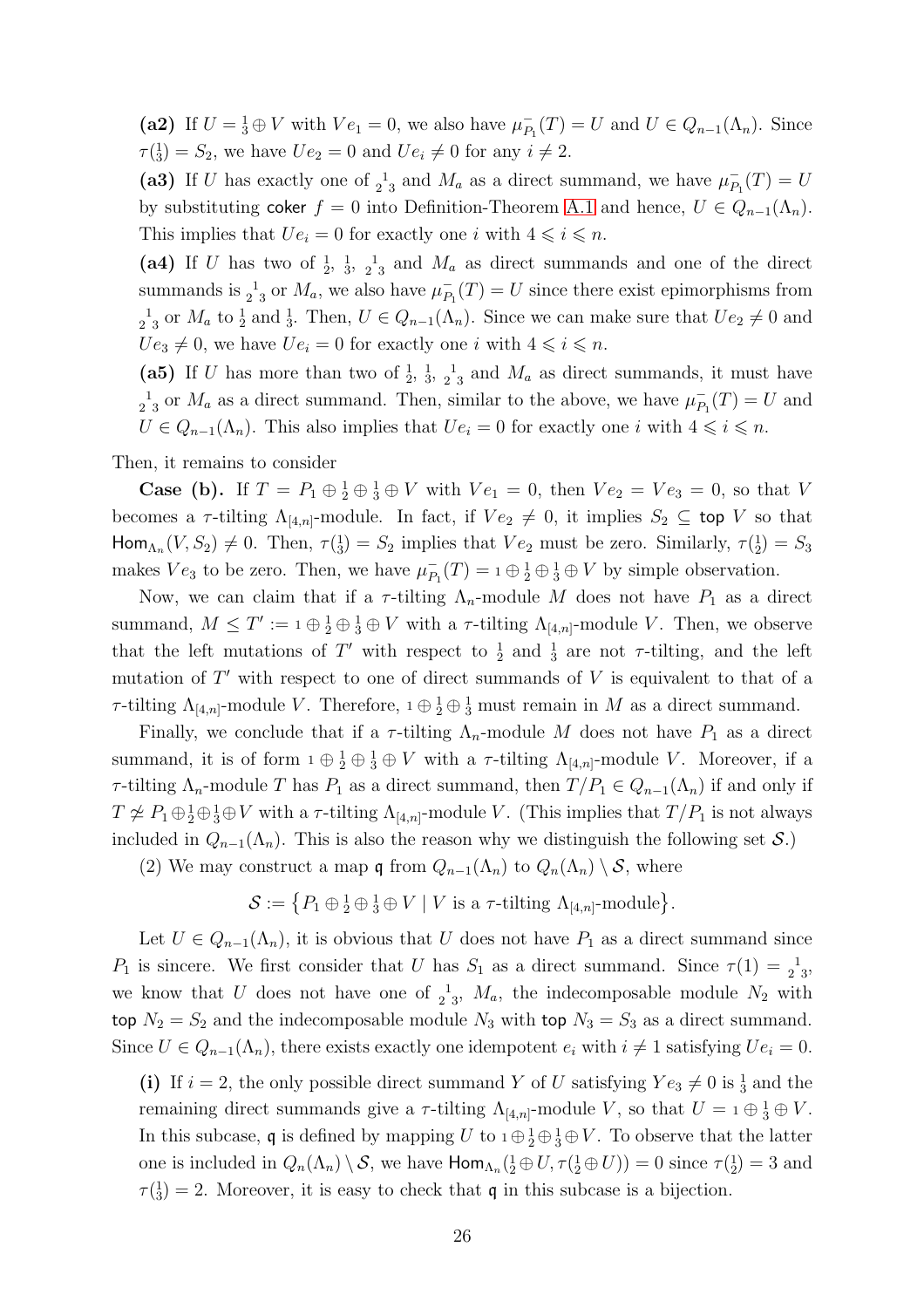If  $i = 3, U = 1 \oplus \frac{1}{2} \oplus V$  with a  $\tau$ -tilting  $\Lambda_{[4,n]}$ -module V. Similarly, q is defined by mapping U to  $1 \oplus \frac{1}{2} \oplus \frac{1}{3} \oplus V \in Q_n(\Lambda_n) \setminus \mathcal{S}$ , and q in this subcase is also a bijection.

Note that the number of U in the cases of  $i = 2, 3$  is  $2a_{n-3}(\Lambda_{[4,n]}) = 2a_{n-3}(\mathbf{A}_{n-3})$ .

(ii) If  $i \ge 4$ , the conditions  $Ue_2 \neq 0$  and  $Ue_3 \neq 0$  must imply that  $U = 1 \oplus \frac{1}{2} \oplus \frac{1}{3} \oplus Z$ with  $Ze_1 = Ze_2 = Ze_3 = 0$  and  $Z \in Q_{n-4}(\Lambda_{4,n})$ . We may regard Z as a support  $\tau$ -tilting  $\mathbf{A}_{n-3}$ -module with support-rank  $n-4$ . By Lemma [A.2,](#page-18-1) Z is the left mutation of  $\tau$ -tilting  $\Lambda_{[4,n]}$ -module  $V := P \oplus Z$  with  $P = [4, n]$ . Then,  $1 \oplus \frac{1}{2} \oplus \frac{1}{3} \oplus V \in Q_n(\Lambda_n) \setminus \mathcal{S}$ is obvious. In this subcase,  $\mathfrak q$  is defined by mapping U to  $1 \oplus \frac{1}{2} \oplus \frac{1}{3} \oplus V$  and it is a bijection. Besides, the number of U in this subcase is  $a_{n-4}(\Lambda_{[4,n]}) = a_{n-4}(\mathbf{A}_{n-3})$ .

Similar to the situation in Proposition [A.5,](#page-21-0) the map  $\mathfrak q$  defined in the case where U has  $S_1$ as a direct summand is no longer a bijection, but a surjection. If we count the number of modules in  $Q_n(\Lambda_n) \setminus \mathcal{S}$  in this case, there should be  $a_{n-3}(\mathbf{A}_{n-3}) + a_{n-4}(\mathbf{A}_{n-3})$  overlaps.

Next, we consider  $U \in Q_{n-1}(\Lambda_n)$  such that  $Ue_1 \neq 0$  and U does not have  $S_1$  as a direct summand. There also exists exactly one idempotent  $e_i$  with  $i \neq 1$  satisfying  $Ue_i = 0$ .

(iii) If  $i = 2$ , the only possible direct summand Y of U satisfying  $Ye_1 \neq 0$  is  $\frac{1}{3}$  so that  $U = \frac{1}{3} \oplus V$  with  $Ve_1 = 0$ . Then,  $P_1 \oplus U \in Q_n(\Lambda_n) \setminus S$  is obvious and this is the only one possible case. In fact, by the analysis in (1) before, a completion of  $\frac{1}{3} \oplus V$  to a  $\tau$ -tilting  $\Lambda_n$ -module which does not belong to S is either of form  $P_1 \oplus \frac{1}{3} \oplus W$  with  $We_1 = We_2 = 0$  or of form  $\frac{1}{2} \oplus \frac{1}{3} \oplus 1 \oplus W$  with  $We_1 = We_2 = We_3 = 0$ , but the latter one is excluded if we restrict  $Ve_1 = 0$ . Therefore, q in this subcase is defined by mapping U to  $P_1 \oplus U$  and it is a bijection to the case (a2).

Similarly, if  $i = 3$ , we have  $U = \frac{1}{2} \oplus V$  with  $Ve_1 = 0$  and  $P_1 \oplus U \in Q_n(\Lambda_n) \setminus \mathcal{S}$ . Hence, q is also defined by mapping U to  $P_1 \oplus U$  and it is a bijection to the case (a1).

- (iv) Suppose  $i \ge 4$ . Then, U has at least one of  $\frac{1}{2}$ ,  $\frac{1}{3}$ ,  $\frac{1}{2}$  and  $M_a$  as a direct summand.
	- If U has exactly one of  $\frac{1}{2}$  and  $\frac{1}{3}$  as a direct summand, say,  $U = \frac{1}{2} \oplus V$  with  $Ve_1 = 0$ ,  $Ue_3 \neq 0$  implies  $S_3 \subseteq$  top V. Then,  $\tau(\frac{1}{2}) = S_3$  indicates  $\text{Hom}_{\Lambda_n}(V, \tau(\frac{1}{2})) \neq 0$ , contradicting with the assumption that  $U$  is a  $\tau$ -rigid module. Also, one can get a contradiction for  $U = \frac{1}{3} \oplus V$  with  $Ve_1 = 0$ .
	- If  $\frac{1}{2} \oplus \frac{1}{3}$  is a direct summand of U such that  $U = \frac{1}{2} \oplus \frac{1}{3} \oplus V$  with  $Ve_1 = 0$ , then  $Ve_2 = Ve_3 = 0$  by the similar analysis with Case (b) in (1). This implies that V is a support  $\tau$ -tilting  $\Lambda_{[4,n]}$ -module with support-rank  $n-4$ . However,  $|U| = 2 + n - 4 = n - 2 < n - 1$ , contradicting with  $U \in Q_{n-1}(\Lambda_n)$ .
	- Otherwise, U must have one of  $_2^1$  and  $M_a$  as a direct summand, so that  $P_1 \oplus U \in$  $Q_n(\Lambda_n) \setminus \mathcal{S}$  is well-defined by the analysis in (1). In this subcase, q is defined by mapping U to  $P_1 \oplus U$  and it is a bijection to the cases (a3), (a4) and (a5).

We conclude that the map  $\mathfrak q$  in this case is a bijection.

Lastly, it suffices to consider the following case.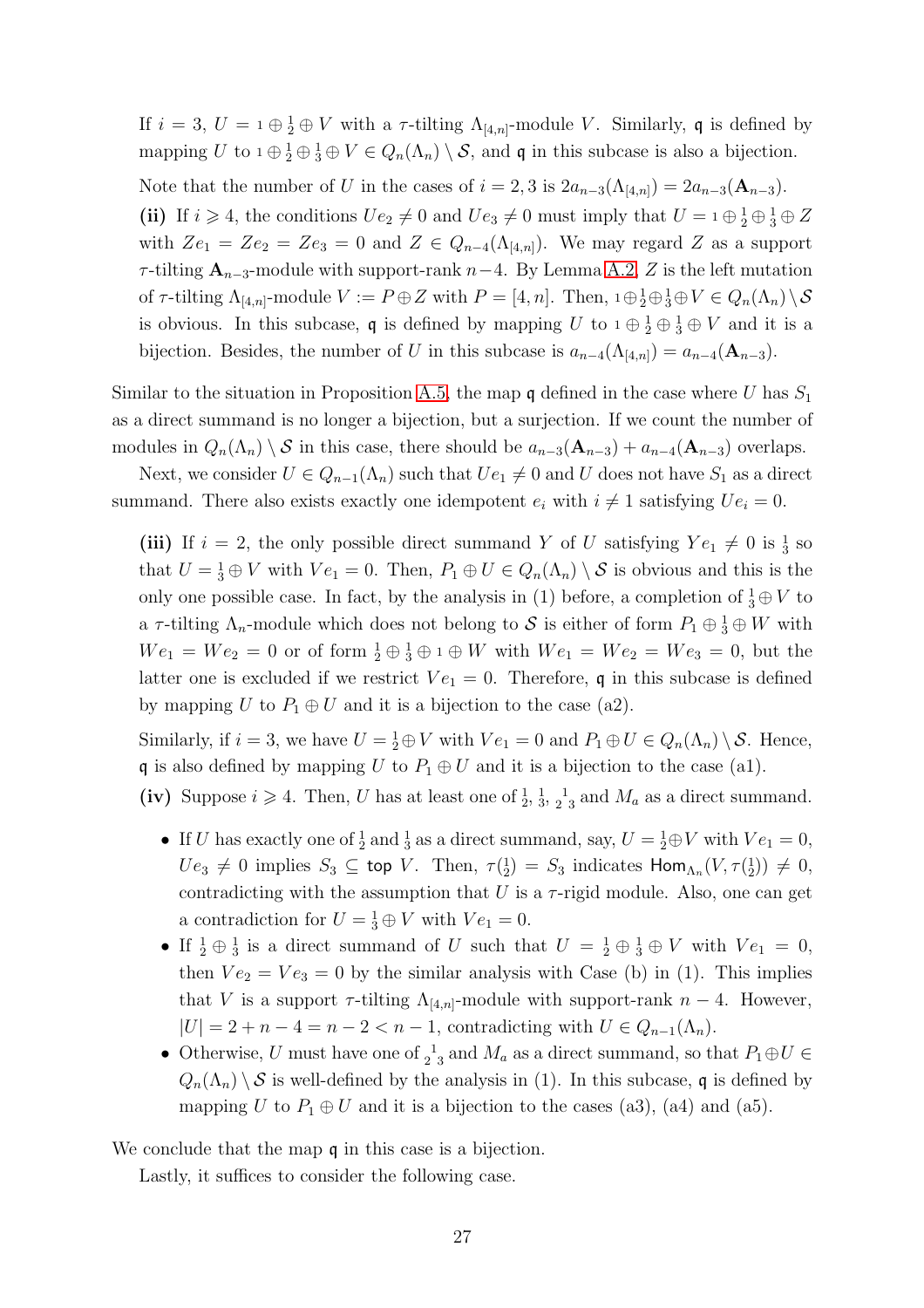(v) If  $Ue_1 = 0$ ,  $P_1 \oplus U \in Q_n(\Lambda_n) \setminus S$  is well-defined. In fact, it follows from  $\text{Hom}_{\Lambda_n}(P_1, \tau U) = 0$ . Thus, q in this case is also defined by mapping U to  $P_1 \oplus U$  and it is a bijection. This corresponds to the Case (a) in (1).

Now, we have found that  $\mathfrak{q}: Q_{n-1}(\Lambda_n) \to Q_n(\Lambda_n) \setminus \mathcal{S}$  is a surjection, which is similar to the situation in Proposition [A.5.](#page-21-0) In particular, the reason why q is not an injection is explained in cases (i) and (ii). Then, the number of modules in  $Q_n(\Lambda_n) \setminus \mathcal{S}$  is

$$
a_{n-1}(\Lambda_n) - \# \{ 1 \oplus \frac{1}{3} \oplus V \mid V \in Q_{n-3}(\Lambda_{[4,n]}) \} - \# \{ 1 \oplus \frac{1}{2} \oplus \frac{1}{3} \oplus Z \mid Z \in Q_{n-4}(\Lambda_{[4,n]}) \}.
$$

On the other hand, the number of modules in S is  $a_{n-3}(\Lambda_{[4,n]}) = a_{n-3}(\mathbf{A}_{n-3})$ . Hence, we conclude that

$$
a_n(\Lambda_n) = \#(Q_n(\Lambda_n) \setminus \mathcal{S}) + \# \mathcal{S}
$$
  
=  $a_{n-1}(\Lambda_n) - a_{n-3}(\mathbf{A}_{n-3}) - a_{n-4}(\mathbf{A}_{n-3}) + a_{n-3}(\mathbf{A}_{n-3}).$ 

Note that  $a_{n-4}(\mathbf{A}_{n-3}) = a_{n-3}(\mathbf{A}_{n-3})$  by Lemma [A.2.](#page-18-1) Then, the statement follows.  $\Box$ 

## References

- <span id="page-27-2"></span>[Ad1] T. ADACHI, Characterizing  $\tau$ -tilting finite algebras with radical square zero. *Proc. Amer. Math. Soc.*, 144 (2016), no. 11, 4673–4685.
- <span id="page-27-11"></span>[Ad2] T. ADACHI, The classification of  $\tau$ -tilting modules over Nakayama algebras. *J. Algebra*, 452 (2016), 227–262.
- <span id="page-27-1"></span>[Asa] S. Asai, Semibricks. *Int. Math. Res. Not.*, (2020), no. 16, 4993–5054.
- <span id="page-27-10"></span>[As1] I. Assem, Iterated tilted algebras of types  $\mathbb{B}_n$  and  $\mathbb{C}_n$ . *J. Algebra*, **84** (1983), no. 2, 361–390.
- <span id="page-27-4"></span>[As2] I. Assem, Simply connected algebras. *Resenhas*, 4 (1999), no. 2, 93–125.
- <span id="page-27-6"></span>[AsB] I. Assem and P. Brown, Strongly simply connected Auslander algebras. *Glasgow Math. J.*, 39 (1997), no. 1, 21–27.
- <span id="page-27-9"></span>[AsH] I. ASSEM AND D. HAPPEL, Generalized tilted algebras of type  $\mathbb{A}_n$ . *Comm. Algebra*, 9 (1981), no. 20, 2101–2125.
- <span id="page-27-5"></span>[AH] T. Aihara and T. Honma, τ -tilting finite triangular matrix algebras. *J. Pure Appl. Algebra*, 225 (2021), no. 12, 106785, 10 pp.
- <span id="page-27-7"></span>[AR] M. AUSLANDER AND I. REITEN, On the representation type of triangular matrix rings. *J. London Math. Soc. (2)*, 12 (1976), 371–382.
- <span id="page-27-3"></span>[AS] I. ASSEM AND A. SKOWRONSKI, On some classes of simply connected algebras. *Proc. London Math. Soc. (3)*, 56 (1988), no. 3, 417–450.
- <span id="page-27-0"></span>[AIR] T. ADACHI, O. IYAMA AND I. REITEN,  $\tau$ -tilting theory. *Compos. Math.*, 150 (2014), no. 3, 415–452.
- <span id="page-27-8"></span>[ARS] M. AUSLANDER, I. REITEN AND S.O. SMALO, Representation theory of Artin algebras. Cambridge Studies in Advanced Mathematics, 36. *Cambridge University Press, Cambridge,* 1995.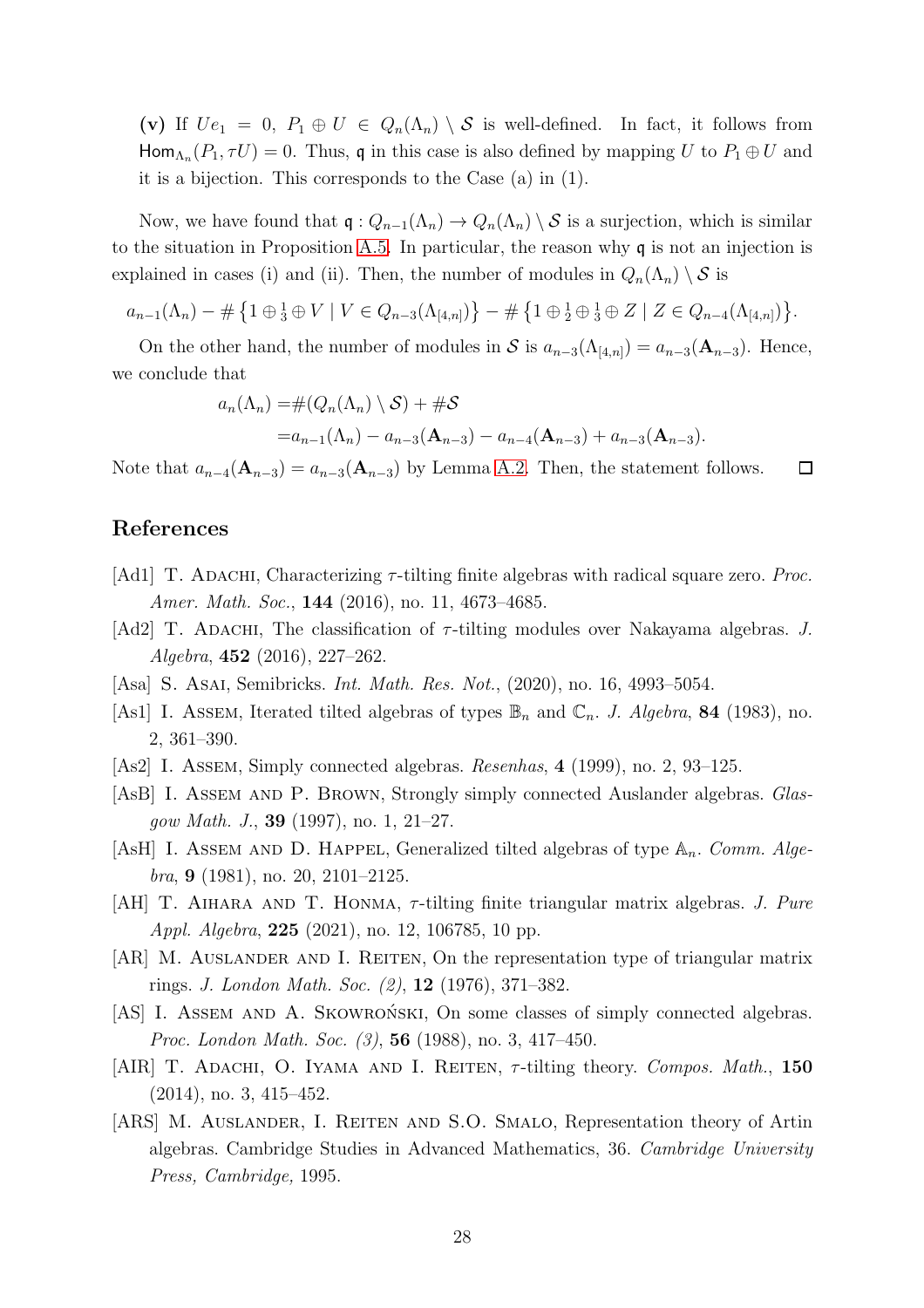- <span id="page-28-3"></span>[ASS] I. ASSEM, D. SIMSON AND A. SKOWRONSKI, Elements of the representation theory of associative algebras. Vol. 1. Techniques of representation theory. London Mathematical Society Student Texts, 65. *Cambridge University Press*, 2006.
- <span id="page-28-13"></span>[Ba] M. BAROT, Representation-finite derived tubular algebras. *Arch. Math.*, **74** (2000), no. 2, 89–94.
- <span id="page-28-15"></span>[Bo] M. Boos, Staircase algebras and graded nilpotent pairs. *J. Pure Appl. Algebra*, 221 (2017), no. 8, 2032–2052.
- <span id="page-28-9"></span>[Bon1] K. Bongartz, Treue einfach zusammenhangende Algebren I. *Comment. Math. Helv.*, 57 (1982), 282–330.
- <span id="page-28-7"></span>[Bon2] K. Bongartz, Algebras and quadratic forms. *J. London Math. Soc. (2)*, 28 (1983), no. 3, 461–469.
- <span id="page-28-5"></span>[Bon3] K. Bongartz, Critical simply connected algebras. *Manuscripta Math.*, 46 (1984), no. 1-3, 117–136.
- <span id="page-28-1"></span>[BoG] K. Bongartz and P. Gabriel, Covering spaces in representation-theory. *Invent. Math.*, 65 (1981/82), no. 3, 331–378.
- [BrG] O. BRETSCHER AND P. GABRIEL, The standard form of a representation-finite algebra. *Bull. Soc. Math. France*, 111 (1983), no. 1, 21–40.
- <span id="page-28-2"></span>[Dr] P. DRÄXLER, Completely separating algebras. *J. Algebra*, **165**(1994), no. 3, 550– 565.
- <span id="page-28-16"></span>[DP] A. Dean and J.A. de la Pena, Algorithms for weakly nonnegative quadratic forms. *Linear Algebra Appl.*, 235(1996), 35–46.
- <span id="page-28-0"></span>[DIJ] L. DEMONET, O. IYAMA AND G. JASSO,  $\tau$ -tilting finite algebras, bricks and g-vectors. *Int. Math. Res. Not. 2019*, (3) (2019), 852–892.
- <span id="page-28-8"></span>[DIRRT] L. Demonet, O. Iyama, N. Reading, I. Reiten and H. Thomas, Lattice theory of torsion classes. Preprint (2017), arXiv: 1711.01785.
- <span id="page-28-17"></span>[H] H.-J. von Hohne, Edge reduction for unit forms. *Arch. Math.*, 65 (1995), no. 4, 300–302.
- <span id="page-28-4"></span>[HR] D. Happel and C.M. Ringel, Tilted algebras. *Trans. Amer. Math. Soc.*, 274 (1982), no. 2, 399–443.
- <span id="page-28-6"></span>[HV] D. Happel and D. Vossieck, Minimal algebras of infinite representation type with preprojective component. *Manuscripta Math.*, 42 (1983), no. 2-3, 221–243.
- <span id="page-28-12"></span>[HRS] D. HAPPEL, J. RICKARD AND A. SCHOFIELD, Piecewise hereditary algebras. *Bull. London Math. Soc.*, 20 (1988), no. 1, 23–28.
- <span id="page-28-18"></span>[La] S. LADKANI, On derived equivalences of lines, rectangles and triangles. *J. Lond. Math. Soc.*, 87 (2013), no. 1, 157–176.
- <span id="page-28-14"></span>[Le] M. Lersch, Minimal wilde Algebren. *Diplomarbeit, D*u¨*sseldorf*, (1987).
- <span id="page-28-10"></span>[LS1] Z. LESZCZYŃSKI AND A. SKOWROŃSKI, Tame triangular matrix algebras. *Colloq. Math.*, **86** (2000), no. 2, 259–303.
- <span id="page-28-11"></span>[LS2] Z. LESZCZYŃSKI AND A. SKOWROŃSKI, Tame tensor products of algebras. *Colloq. Math.*, **98** (2003), no. 1, 125–145.